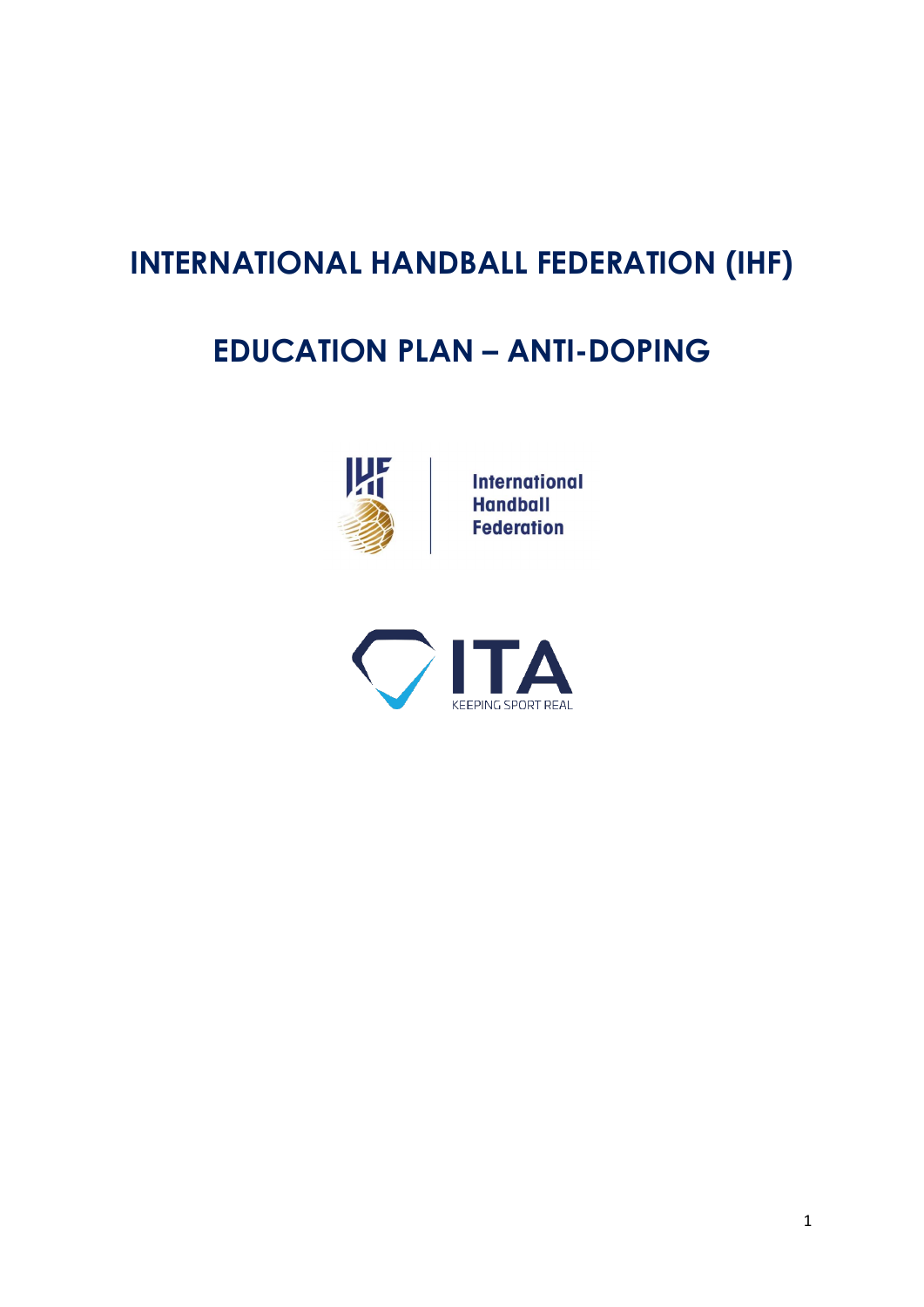## Contents

| Overall Testing Figures, Adverse Analytical Findings (AAFs) & Anti-Doping Rule |  |
|--------------------------------------------------------------------------------|--|
|                                                                                |  |
|                                                                                |  |
|                                                                                |  |
|                                                                                |  |
|                                                                                |  |
|                                                                                |  |
|                                                                                |  |
|                                                                                |  |
| 2023 Season - 2025 Season Education Pool and Other Target Groups  17           |  |
|                                                                                |  |
|                                                                                |  |
|                                                                                |  |
|                                                                                |  |
|                                                                                |  |
|                                                                                |  |
|                                                                                |  |
|                                                                                |  |
|                                                                                |  |
|                                                                                |  |
|                                                                                |  |
|                                                                                |  |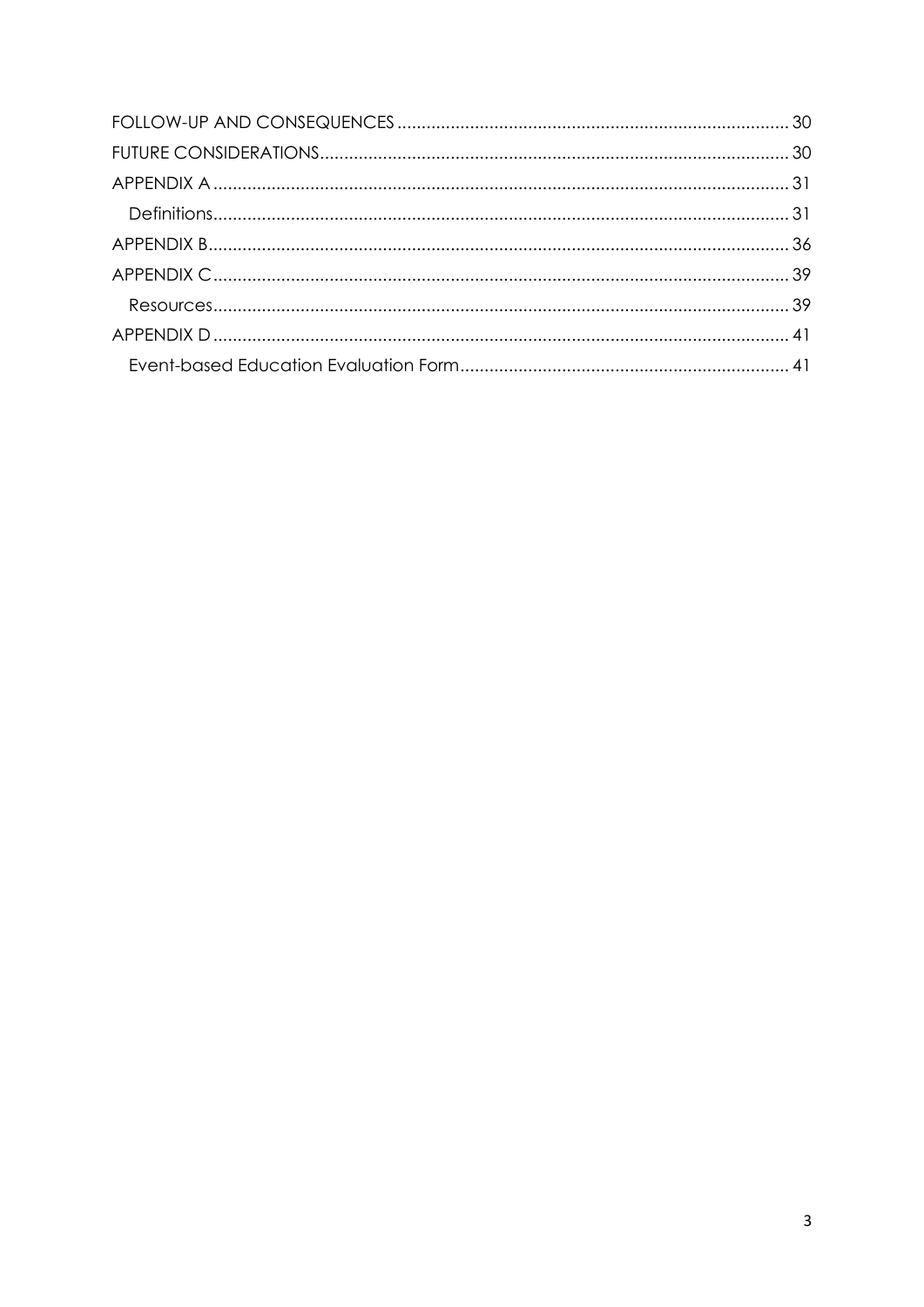## <span id="page-3-0"></span>**OVERVIEW**

## <span id="page-3-1"></span>Introduction

As the global governing body for the sport of Handball, an Olympic Summer Sport Federation and an Anti-Doping Organisation (ADO) as per the World Anti-Doping Code (Code), the International Handball Federation (IHF) has a responsibility to develop and run an education program aimed at Handball Athletes, Athlete Support Personnel and the broader Handball community. IHF supports the principle that an Athlete's first experience with anti-doping should be through Education rather than Doping Control.

Education programs aimed at International-Level Athletes<sup>1</sup> shall be the priority as determined by IHF in reference to section 7.3.1 of the World Anti-Doping Agency (WADA)'s International Standard for Education (ISE). Athlete Support Personnel (ASP) are another important group prioritised in this plan. In accordance with the ISE, IHF also requires National Federations to conduct Education in cooperation with the applicable National Anti-Doping Organisation as per Code Article 20.3.13.

## <span id="page-3-2"></span>Purpose

The primary purpose of the Education Plan is to provide an effective and streamlined approach to anti-doping education of the Handball community. The Plan is not a static document and is meant to continually evolve based on the needs and realities of IHF. The Education Plan will be monitored continuously, evaluated at least annually and adapted whenever necessary. The Education Plan has been prepared for a fouryear cycle of 2022-2025. The Education Plan is designed specifically around the needs, priorities and capacity of IHF, its athletes and the broader Handball community.

### <span id="page-3-3"></span>Scope

IHF is responsible for overall the anti-doping program in the sport of Handball. The IHF has delegated parts of this program including development of this Education Plan to the International Testing Agency (ITA). Implementation, monitoring and evaluation of the Education Plan remain the responsibility of IHF.

### <span id="page-3-4"></span>**Priorities**

The Education Plan is built for a four-year cycle (2022-2025) and is designed to progressively increase the reach and efficiency of education activities of Handball. The Plan also takes into consideration educational work that has previously been done by the IHF (more information in the Current Situation Assessment section of the

<sup>1</sup> **International-Level Athletes**: As per the 2021 IHF ADR definition, International Athletes are: "a. Athletes who are included in the IHF Registered Testing Pool and Testing Pool; b. Athletes who compete in any of the following International Events: IHF World Championships."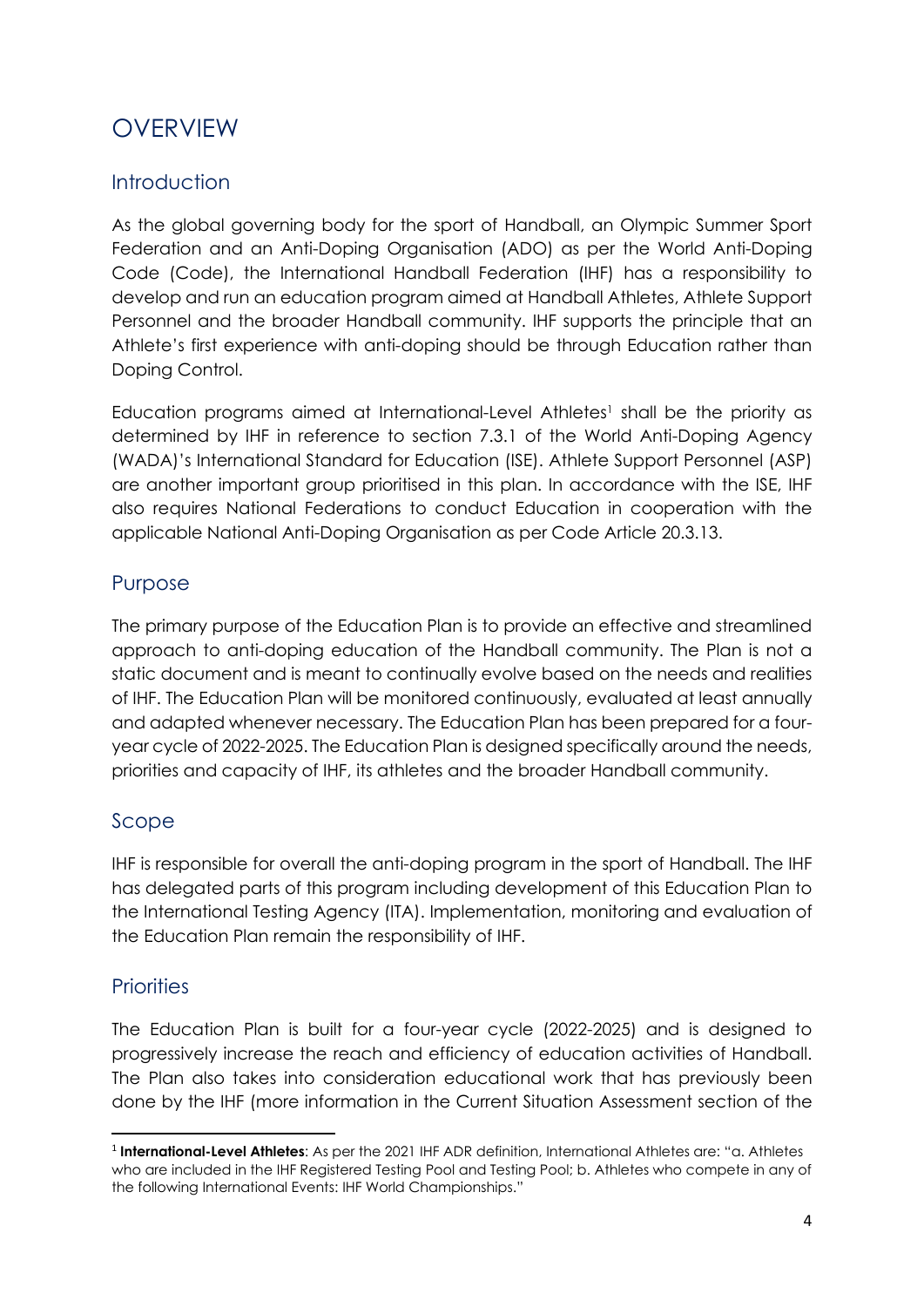#### document).

#### <span id="page-4-0"></span>**Limitations**

The Education Plan takes into consideration a number of limitations as presented below. By anticipating these factors, IHF is able to adopt a more proactive approach in this Education Plan.

Language barriers also pose a natural challenge for members of the Handball community, as they do for most International Federations. For example, the WADA Anti-Doping Education and Learning platform (ADEL) is a useful online free education tool and is accessible to everyone, but requires the support of partner organisations to translate courses. As of January 2022, the International-Level Athlete (ILA) course was available in English, French, Croatian and Slovenian. Other languages in the process of being translated are Spanish, Azerbaijani, Bulgarian, Dutch, German, Latvian, Khmer (Cambodian), Indonesian-Bahasa, Romanian, Russian, Tagalog, Turkish, Thai, Portuguese and Ukrainian.

The table below lists the nationalities of athletes in the Registered Testing Pool (RTP) and Testing Pool (TP) and outlines where ADEL languages are available, under translation or not available.

| <b>RTP and TP Athletes</b> |                      |                                         |  |  |  |  |
|----------------------------|----------------------|-----------------------------------------|--|--|--|--|
| <b>Country</b>             | Language/s           | <b>Available for ILA eLearning ADEL</b> |  |  |  |  |
| Angola                     | Portuguese           | <b>Under translation</b>                |  |  |  |  |
| <b>Brazil</b>              | Portuguese           | <b>Under translation</b>                |  |  |  |  |
| Croatia                    | Croatian             | Yes                                     |  |  |  |  |
| <b>Denmark</b>             | <b>Danish</b>        | <b>No</b>                               |  |  |  |  |
| Egypt                      | <b>Arabic</b>        | N <sub>O</sub>                          |  |  |  |  |
| Spain                      | Spanish              | <b>Under translation</b>                |  |  |  |  |
| France                     | French               | Yes                                     |  |  |  |  |
| <b>Netherlands</b>         | <b>Dutch</b>         | <b>Under translation</b>                |  |  |  |  |
| <b>Norway</b>              | Norwegian            | N <sub>O</sub>                          |  |  |  |  |
| Portugal                   | Portuguese           | <b>Under translation</b>                |  |  |  |  |
| Qatar                      | <b>Arabic</b>        | <b>No</b>                               |  |  |  |  |
| <b>Russia</b>              | <b>Russian</b>       | <b>Under translation</b>                |  |  |  |  |
| Slovenia                   | Slovenian            | Yes                                     |  |  |  |  |
| Serbia                     | Serbian              | <b>No</b>                               |  |  |  |  |
| Sweden                     | <b>Swedish</b>       | <b>No</b>                               |  |  |  |  |
| Tunisia                    | <b>Arabic/French</b> | No Arabic / Yes French                  |  |  |  |  |

It is also noted that German is a common language within the handball community, which is one of the languages under the process of translation for the International Level Athletes ADEL eLearning course.

The IHF will work to overcome this potential limitation by working with the National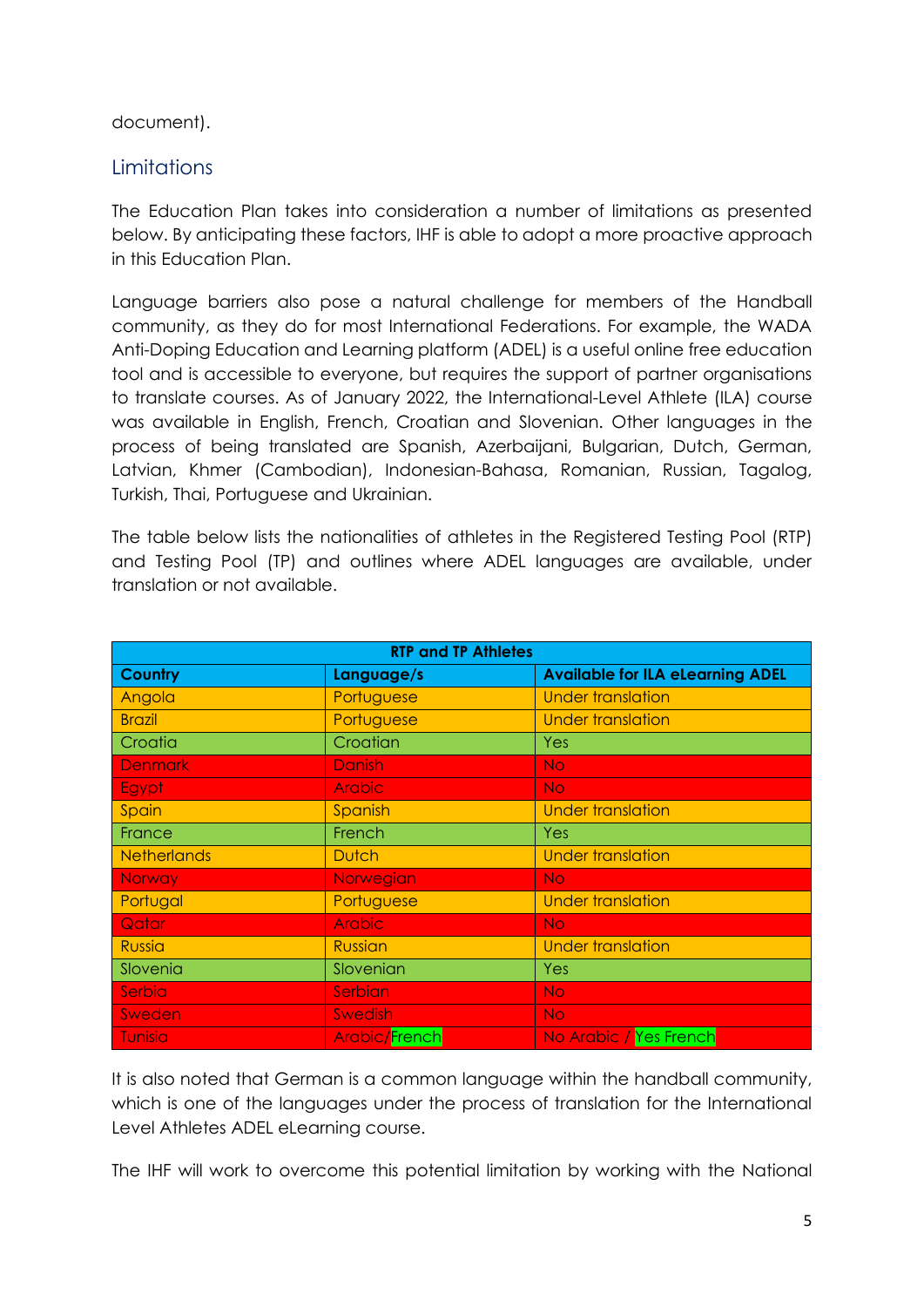Federations and NADOs to either encourage translation of ADEL courses and/or agree to mutually recognise NADO education programs.

The Education Plan also takes into account the fact that the COVID-19 pandemic has a major influence on many aspects of IHF operations. The global crisis especially impacts Event-based Education, with many major competitions and related educational activities being cancelled, postponed or delivered in a format that limits any activities considered non-essential. Thus, the ability to execute Event-based Education will depend on the evolution of the pandemic and its impact on major sporting events.

## <span id="page-5-0"></span>CURRENT SITUATION ASSESSMENT

This section provides a brief overview of aspects relevant to establishing an efficient Education Plan for the 2022-2025 cycle. Such aspects include but are not limited to:

- The general overview of the International Handball Federation's (IHF's) sporting structure
- A risk assessment
- An overview testing figures and results management

The above data and analysis are considered together to provide a list of observations and insights most pertinent to the Education Plan. The amount of information provided and the conclusions reached depends on the data available and should be reviewed annually.

Existing partnerships in education and previous education activities conclude this section. All of this information is then used to inform the Action Plan which follows this section.

## <span id="page-5-1"></span>Handball Structure

The IHF governs the sport of Handball, which is composed of two disciplines, handball and beach handball. IHF is responsible for the organisation of handball's major international tournaments, notably the IHF World Men's and Women's Handball Championships. The Indoor World Championships are split into three age categories; Senior, Junior and Youth.

Handball is a team sport, with each team composed of seven players (six outfield players and a goalkeeper) who compete against another Team. A standard match consists of two periods of 30 minutes and the winner is decided by the Team which score the most points.

There is a Beach variant of handball, in which each team consists of four players (three outfield and a goalkeeper) and is played on sand. Beach handball is split into two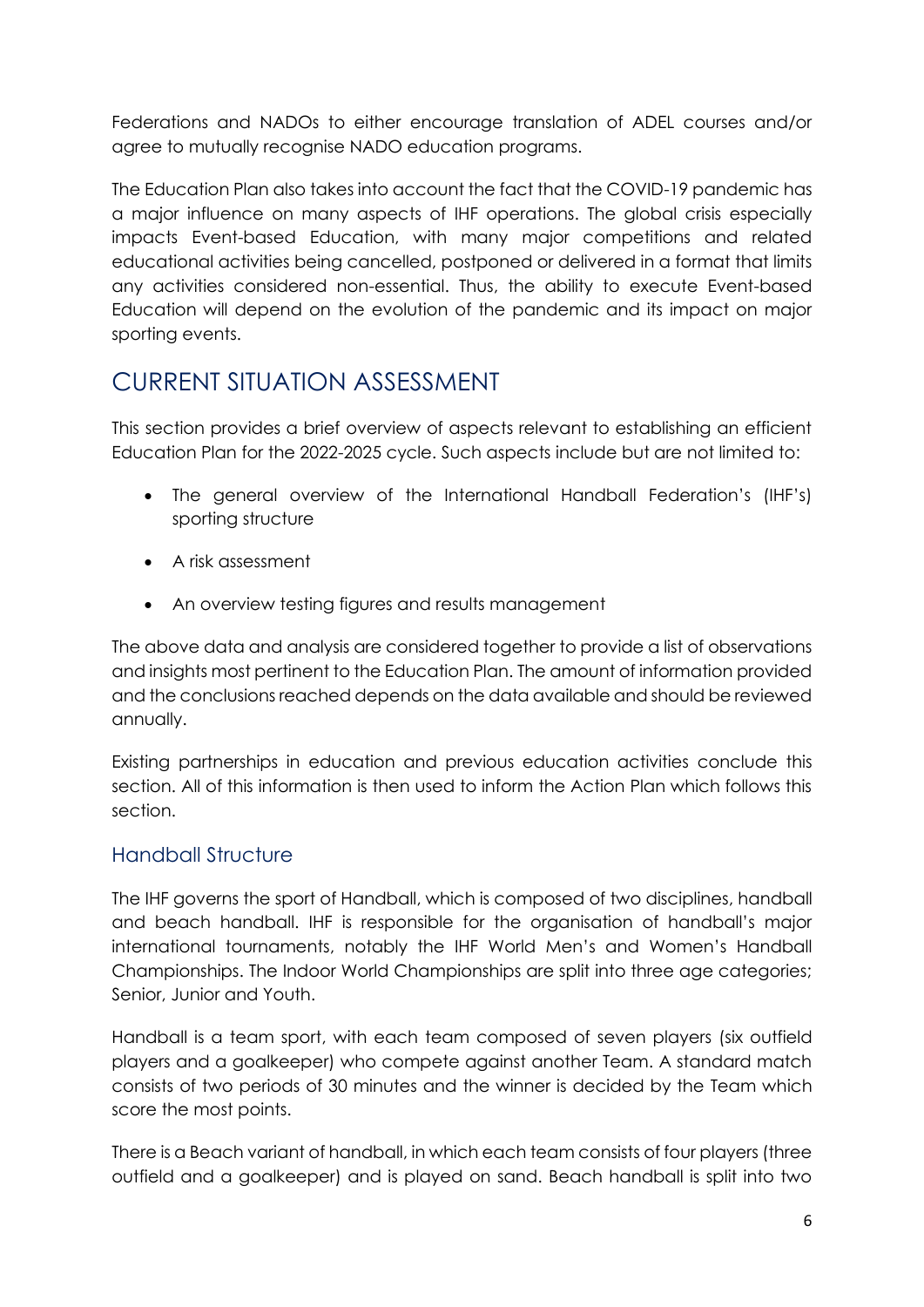age categories: Senior and Under 17.

Handball (indoor) has been included in the Olympic Games since 1972 and Beach Handball has been included in the Youth Olympic Games since 2018.

From a governance perspective, IHF is recognised by the Association of Summer Olympic International Federations (ASOIF). IHF is composed of 209 national member federations who are required to be a member of one of the six regional confederations: Africa, Asia, Europe, North America and Caribbean, Oceania or South and Central America.

The IHF had begun to implement wheelchair handball into its activities, with the first step being to host the first Wheelchair Handball World Championship event in 2021, but this was postponed due to the global pandemic with no confirmed future date for this event.

Information on the IHF structure can be found on the [Federation website.](https://www.ihf.info/)

Currently, an anti-doping testing program is in place in both Handball (Indoor) and Beach Handball. The testing focus is mainly on Indoor Handball due to the higher level of doping risk as explained below, which will be accounted for in identifying target groups for anti-doping education. In the future, plans to implement wheelchair handball competition under the IHF structure will result in testing of these athletes. To support the concept of education before testing this group with be included in the target group, but not the Education Pool for 2022.

#### <span id="page-6-0"></span>Risk Assessment

The physiological requirements of a sport are likely to influence the type of substances or methods used for doping purposes. The risk assessment conducted by the International Testing Agency in 2021 describes the physiological demands of handball, as well as its potential relationship with doping practices.

The ITA has established a measurement framework with six physiological metrics with a scale graduation from 1 to 8 representing a low to high emphasis respectively. Each of these metrics were evaluated by members of the ITA Physiological Expert Panel and classify handball as follows:

| <b>Physiological Characteristic</b> | <b>Physiological Score</b> |
|-------------------------------------|----------------------------|
| Aerobic Endurance                   | 5                          |
| Movement Agility                    | 6.5                        |
| Muscular Endurance                  | 4                          |
| Psychomotor Skill and Accuracy      | 6                          |
| <b>Reaction Time</b>                | 5                          |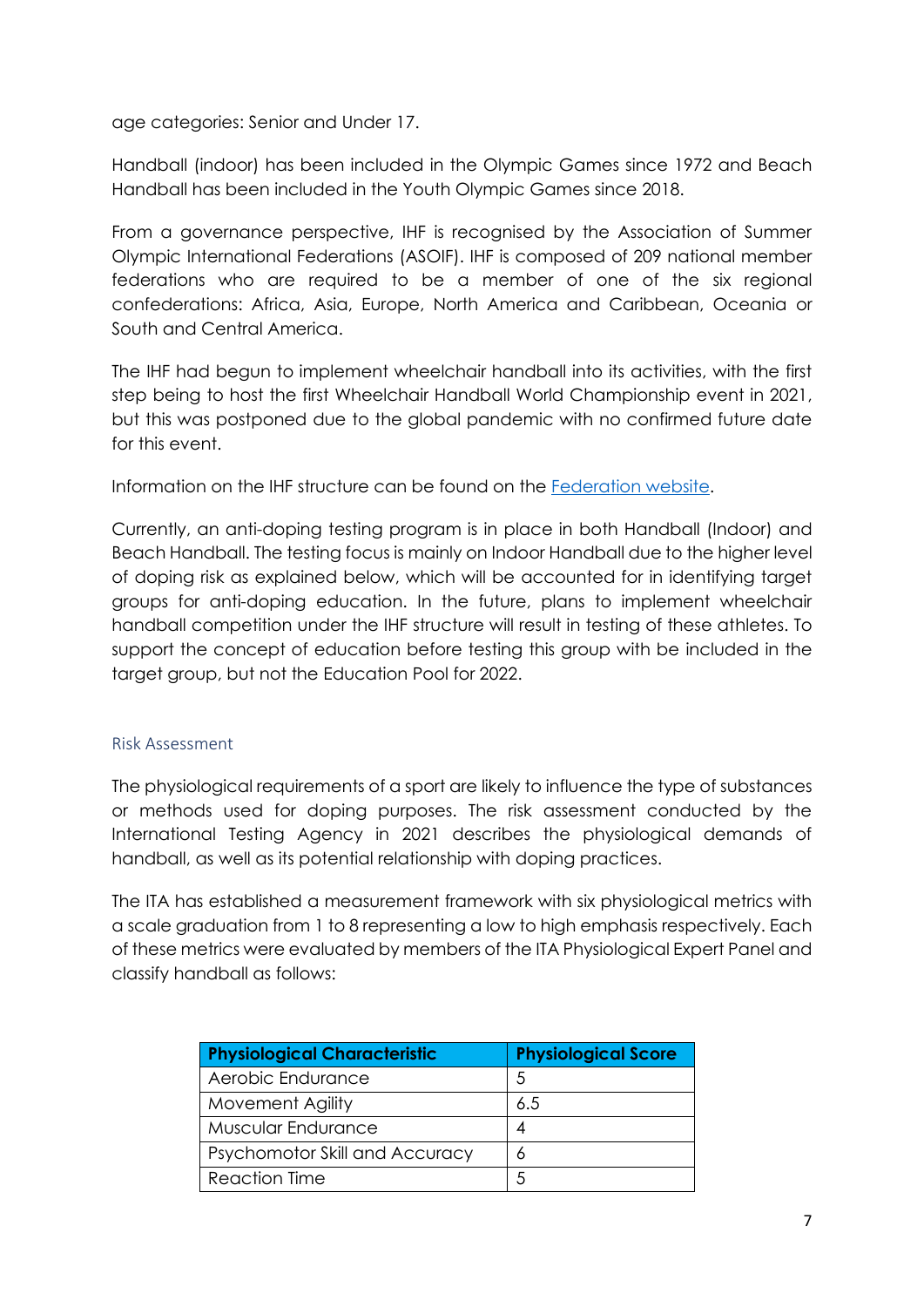| Strength and Power | $\vert 5.5$ |
|--------------------|-------------|

This categorisation confirms that the physiological characteristics of Movement Agility, Psychomotor Skill and Accuracy and Strength and Power provide the most benefit to performance in the sport of handball. However, as the risk assessment notes, as a team sport handball appears multifaceted in terms of the physiological demands of different playing positions. Studies have shown that wing players perform faster breaks but have fewer physical confrontations with opponents compared to backcourt players and pivots. Therefore, the physiological characteristic requirements would vary across the team.

Discipline characteristics of the sport influence the risk of doping. Indoor handball seems to have a higher risk of doping than beach handball, which is reflected in the Testing Figures and Results Management section of this Plan. Indoor handball has more international-level fixtures, suggesting a greater need to recover and cope with a high training and competition load, and has greater financial rewards in comparison to beach handball.

In conjunction with the physiological analysis, a scoring system was designed in order to determine the extent to which substances and methods on the WADA Prohibited List may provide a performance advantage with respect to the physiological parameters identified in the Risk Assessment.

The analysis reveals the substances that give the four greatest aggregated performance advantage in handball are:

- **Stimulants (S6) like Methylphenidate, Modafinil.** The use of stimulants increases focus, concentration, and reaction time.
- **Anabolic agents (S1) like Metandienone, Stanozolol, Boldenone.** Anabolic agents are known to increase power and strength and physical recovery.
- **Peptide Hormones, Growth Factors, Related Substances and Mimetics (S2)** are known to increase lean muscle mass and physical recovery.
- **Hormone and Metabolic modulators (S4) like aromatase** are used to elevate testosterone levels and to combat some of the unwanted side-effects attributed to the use of anabolic androgenic steroids.

#### <span id="page-7-0"></span>Substances & Methods

The 2015-2020 WADA Testing Figures reports provide data on the most commonly detected substance classes within Handball:

| Substance Class    | <b>Number of findings</b> |
|--------------------|---------------------------|
| SI Anabolic Agents | 44                        |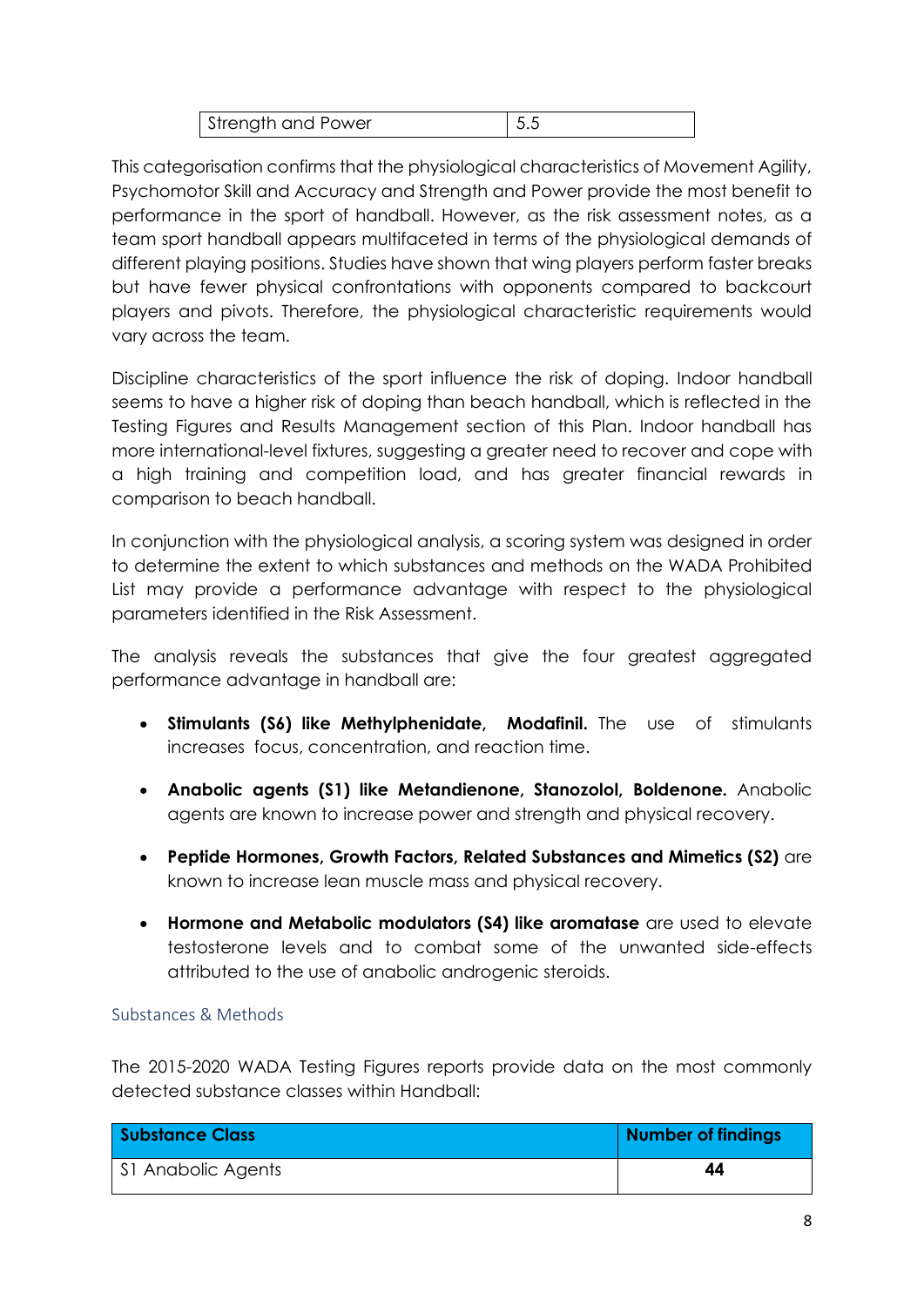| S2 Peptide Hormones, Growth Factors and Related<br>Substances | 0  |
|---------------------------------------------------------------|----|
| S3 Beta-2 Agonists                                            | 17 |
| S4 Hormone and Metabolic Modulators                           | 12 |
| S5 Diuretics and Other Masking Agents                         | 12 |
| S6 Stimulants                                                 | 38 |
| <b>S7 Narcotics</b>                                           | 6  |
| <b>S8 Cannabinoids</b>                                        | 14 |
| <b>S9 Glucocorticoids</b>                                     | q  |



#### <span id="page-8-0"></span>Testing Figures and Results Management

<span id="page-8-1"></span>Overall Testing Figures, Adverse Analytical Findings (AAFs) & Anti-Doping Rule Violations

#### (ADRVs)

Between 2015 and 2020, 21,993 samples were collected in Indoor and Beach Handball, both governed by the IHF. The table below shows the distribution of these tests per discipline, per year, and as a percentage by discipline of all samples collected over this six-year period.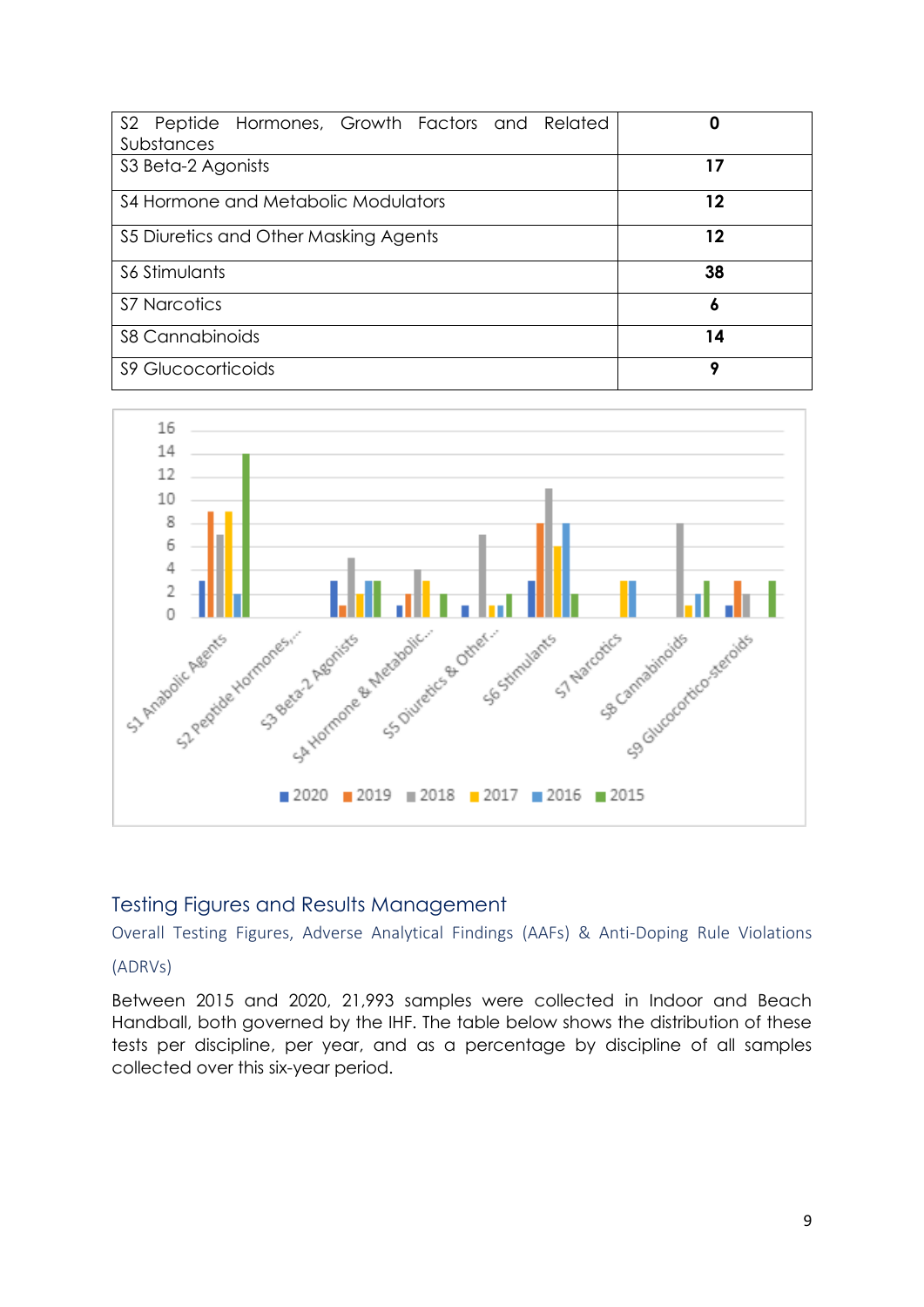| <b>Samples Collected</b> |      |      |      |      |      |      |       |            |
|--------------------------|------|------|------|------|------|------|-------|------------|
| <b>Discipline</b>        | 2020 | 2019 | 2018 | 2017 | 2016 | 2015 | Total | Percentage |
| Indoor                   | 2582 | 4267 | 3687 | 3456 | 3753 | 3704 | 21449 | 97.5%      |
| Beach                    | Q    | 43   | 72   | 49   | 136  | 35   | 544   | 2.5%       |
| Total:                   | 2591 | 4410 | 3859 | 3505 | 3889 | 3739 | 21933 | 100%       |

Similarly, the number of Adverse Analytical Findings (AAFs) were analysed over the same period, and have been captured in a similar manner below:

| <b>AAFs</b>       |      |                |        |      |      |      |        |            |
|-------------------|------|----------------|--------|------|------|------|--------|------------|
| <b>Discipline</b> | 2020 | 2019           | 2018   | 2017 | 2016 | 2015 | Total  | Percentage |
| Indoor            | 12   | $\sqrt{7}$     | 37     | 24   | 6    | 25   | 131    | 97.8%      |
| Beach             |      |                | ാ<br>ں |      |      |      | ◠<br>ں | 2.2%       |
| Total             | 12   | $\overline{1}$ | 40     | 24   | 16   | 25   | 134    | 100%       |

While AAF figures are useful data in their own right, it is important to note that the number of AAFs does not represent the number of Anti-Doping Rule Violations (ADRVs) occurring in the sport. For example, certain AAFs may be attributed to Therapeutic Use Exemptions (TUEs).

At the time of writing, Analytical ADRV figures (i.e. ADRVs resulting from AAFs) were available for 2015-2019 (but not for 2020) - we can show how many AAFs resulted in Analytical ADRVs for the data sets available (see table below):

| <b>ADRVs (Analytical ADRVs)</b> |      |      |      |      |      |      |        |            |
|---------------------------------|------|------|------|------|------|------|--------|------------|
| <b>Discipline</b>               | 2020 | 2019 | 2018 | 2017 | 2016 | 2015 | Total  | Percentage |
| Indoor                          | N/A  | 1 ∩  | 29   | 4    | 10   | 19   | 82     | 96.5%      |
| Beach                           | N/A  |      | ્ર   |      |      |      | ⌒<br>ີ | 3.5%       |
| Total                           | N/A  | 10   | 32   | 14   | 10   | 19   | 85     | 100%       |

The significant majority of AAFs and ADRVs are from Indoor Handball, but are in line with the percentage of samples collected. This shows that there is a consistent link between the percentage of tests conducted in each discipline, the ratio of AAFs and subsequent Analytical ADRVs.

Overall, the conversion rate of AAFs to ADRVs across the five-year period (2015-2019) is 63.4%.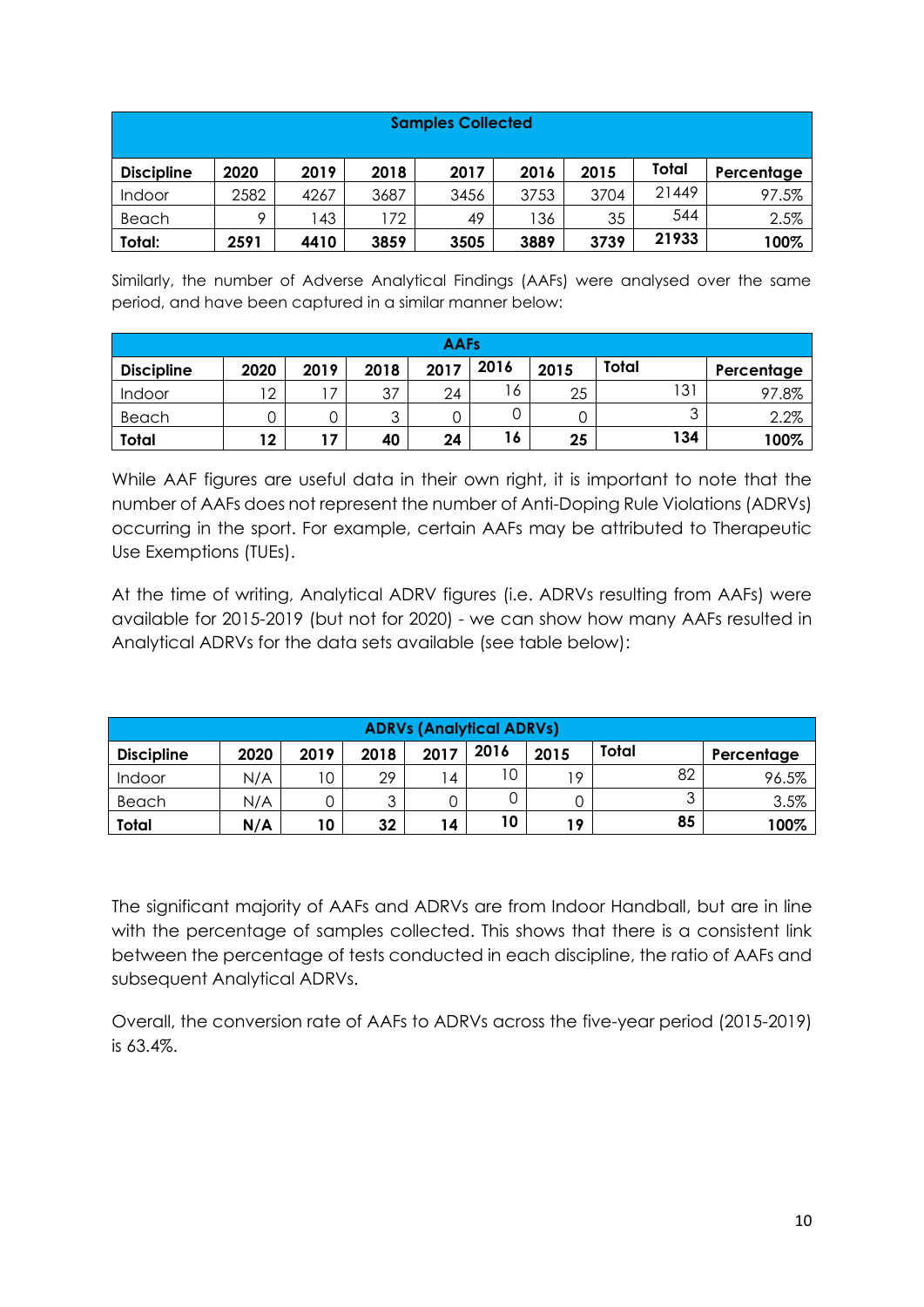| <b>Nationality</b>        | <b>Analytical</b><br><b>ADRVs</b> | Non-<br><b>Analytical</b><br><b>ADRVs</b> | <b>Total ADRVs</b>        |
|---------------------------|-----------------------------------|-------------------------------------------|---------------------------|
| Iran                      | 9                                 | 0                                         | 9                         |
| France                    | 8                                 | $\mathbf{1}$                              | 9                         |
| Italy                     | 3                                 | 3                                         | 6                         |
| <b>Brazil</b>             | $\overline{5}$                    | $\mathsf{O}\xspace$                       | 5                         |
| <b>Bulgaria</b>           | $\overline{4}$                    | $\mathsf{O}\xspace$                       | $\overline{4}$            |
| Qatar                     | $\mathfrak 3$                     | $\mathbf{1}$                              | $\overline{4}$            |
| <b>Russian Federation</b> | $\overline{4}$                    | $\mathsf{O}\xspace$                       | $\overline{4}$            |
| Saudi Arabia              | $\overline{4}$                    | $\mathsf{O}\xspace$                       | $\overline{4}$            |
| Croatia                   | $\overline{2}$                    | $\mathbf{1}$                              | $\mathfrak{S}$            |
| Argentina                 | $\mathfrak 3$                     | $\mathsf{O}\xspace$                       | $\mathfrak 3$             |
| India                     | $\mathsf 3$                       | $\mathsf{O}\xspace$                       | 3                         |
| Poland                    | $\ensuremath{\mathsf{3}}$         | $\mathsf{O}\xspace$                       | $\mathfrak 3$             |
| Portugal                  | $\overline{2}$                    | $\mathbf{1}$                              | $\ensuremath{\mathsf{3}}$ |
| Cyprus                    | $\overline{2}$                    | $\mathsf{O}\xspace$                       | $\overline{2}$            |
| Sweden                    | $\overline{2}$                    | $\mathbf 0$                               | $\overline{2}$            |
| Latvia                    | $\overline{2}$                    | $\mathsf{O}\xspace$                       | $\overline{2}$            |
| Turkey                    | $\overline{2}$                    | $\mathsf{O}\xspace$                       | $\overline{2}$            |
| Ukraine                   | $\overline{2}$                    | $\mathsf{O}\xspace$                       | $\overline{2}$            |
| Azerbaijan                | $\overline{2}$                    | $\mathsf{O}\xspace$                       | $\overline{2}$            |
| Czech Republic            | $\mathbf 0$                       | $\overline{2}$                            | $\overline{2}$            |
| Australia                 | $\mathbf{1}$                      | $\mathsf{O}\xspace$                       | 1                         |
| Slovakia                  | $\mathbf{1}$                      | $\mathsf{O}\xspace$                       | $\mathbf{I}$              |
| Spain                     | $\mathbf{1}$                      | $\mathsf{O}\xspace$                       | $\mathbf{1}$              |
| Belgium                   | $\mathbf{1}$                      | $\mathsf{O}\xspace$                       | 1                         |
| Bosnia &<br>Herzegovina   | 1                                 | $\mathsf{O}\xspace$                       | 1                         |
| Chinese Taipei            | 1                                 | 0                                         | 1                         |
| Finland                   | $\mathbf{1}$                      | $\mathbf 0$                               | 1                         |
| Japan                     | $\mathbf{1}$                      | $\mathsf{O}\xspace$                       | 1                         |
| North Macedonia           | $\mathbf{1}$                      | $\mathsf{O}\xspace$                       | $\mathbf{1}$              |
| Puerto Rico               | 1                                 | $\mathsf{O}\xspace$                       | 1                         |
| Serbia                    | $\mathbf{1}$                      | $\mathsf{O}\xspace$                       | $\mathbf{1}$              |
| Germany                   | $\mathbf{I}$                      | $\mathsf{O}\xspace$                       | $\mathbf{1}$              |
| Cuba                      | $\mathbf{1}$                      | $\mathsf{O}\xspace$                       | $\mathbf{1}$              |
| Hungary                   | 1                                 | $\mathsf{O}\xspace$                       | 1                         |
| <b>United States</b>      | $\mathbf{1}$                      | $\mathsf{O}\xspace$                       | $\mathbf{1}$              |
| Belarus                   | $\mathbf{I}$                      | $\mathsf{O}\xspace$                       | $\mathbf{1}$              |
| Egypt                     | $\mathbf{1}$                      | $\mathsf{O}\xspace$                       | $\mathbf{1}$              |
| Korea                     | 1                                 | $\mathsf{O}\xspace$                       | 1                         |
| Kuwait                    | $\mathbf{1}$                      | $\mathsf{O}\xspace$                       | $\mathbf{1}$              |
| Romania                   | $\mathbf{1}$                      | $\mathsf{O}\xspace$                       | $\mathbf{1}$              |
| Total                     | 85                                | 9                                         | 94                        |

The 2015-2019 athlete ADRV data is captured in the table below, by nationality: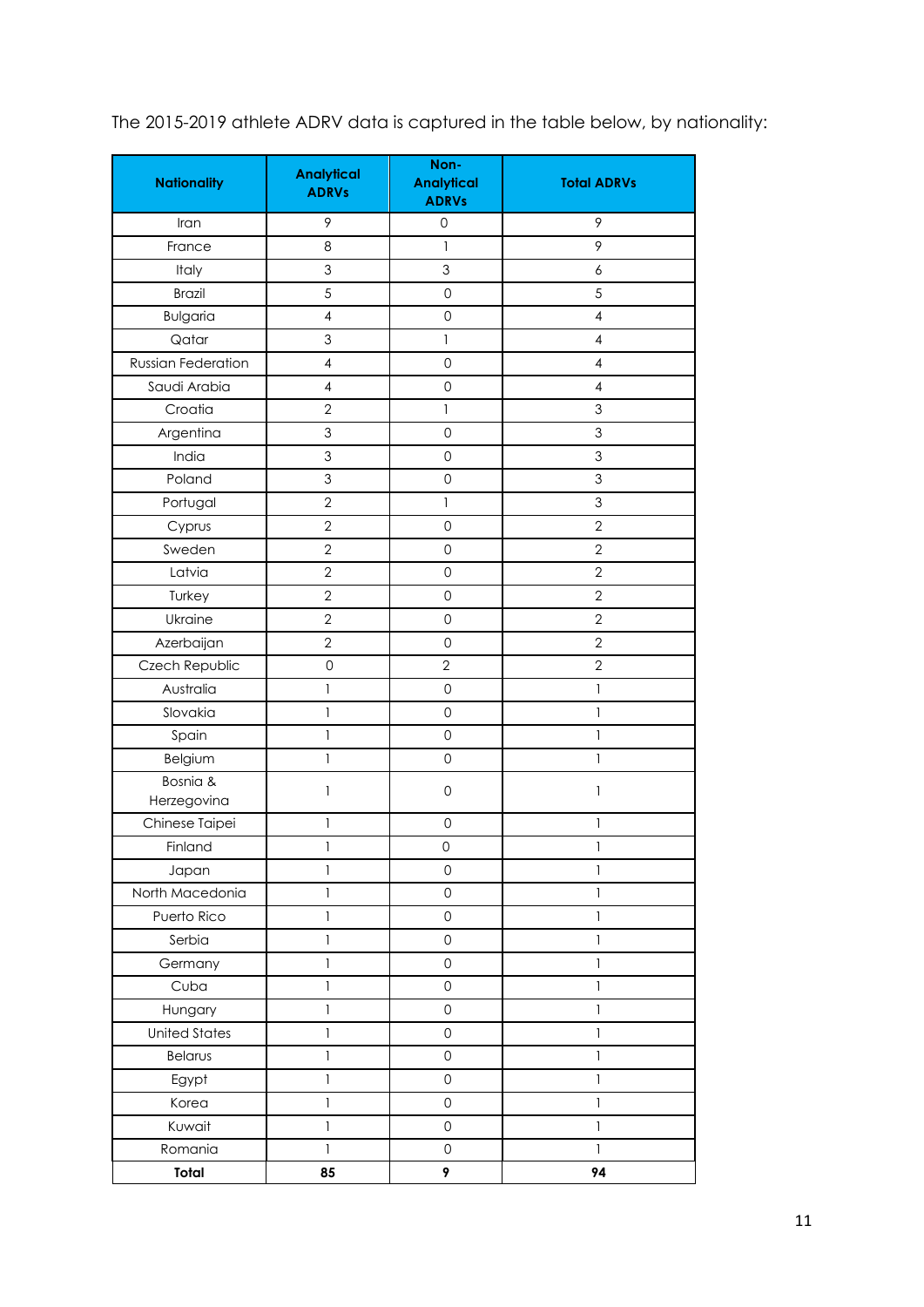Of the analytical 85 ADRVs, 71 were from in-competition testing and 73 were from male athletes. Nine ADRVs were non-analytical.

## <span id="page-11-0"></span>Observations

For the purpose of the Education Plan, the following observations and insights are made from the preceding data, helping shape the strategy and activities of this Education Plan:

- The focus of the education program will be on the Olympic discipline of Indoor Handball as this discipline has been shown to have the highest doping risk and is where the majority of testing takes place. However, Beach Handball will also be included in education initiatives, including because this discipline forms part of the Youth Olympic Games programme.
- For the years monitored, there were 85 Analytical ADRVs recorded from 134 AAFs (63%). With more than half of these AAFs resulting in ADRVs, there is a need for a strong, and continual, anti-doping education program to deter conscious and limit inadvertent doping.
- The most commonly found substances between 2015-2020 were *S1 Anabolic Agents* and *S6 Stimulants*. This aligns with the physiological risk assessment as substances most likely to benefit performance, suggesting intentional doping.
- The risk assessment suggests that as a team sport handball is multifaceted in terms of physiological demands of different playing positions. Although all players will be educated, backcourt players and pivots may require a focus on different substances compared to wing players.
- There is evidence of inadvertent doping (14 findings of *S8 Cannabinoids* between 2015-2020). This reinforces the strong need to provide education on the Prohibited List in general and on substances prohibited in- and out-ofcompetition.
- While all topics in section 5.2 of the ISE will be covered in the education program, a particular effort will be made to educate athletes and ASP on the substance classes highlighted in this assessment along with specific moments of vulnerability where the risk of doping can increase. These substances shall also continue to be monitored over the cycle of the Education Plan and if further substance trends are identified they can be addressed specifically in future education efforts.
- Nine of the 94 (9.5%) of ADRVs from the period 2015-2019 were non-analytical. This highlights the importance of athletes and Athlete Support Personnel understanding all of the 11 Anti-Doping Rules.
- While all IHF National Federations are subject to anti-doping education as part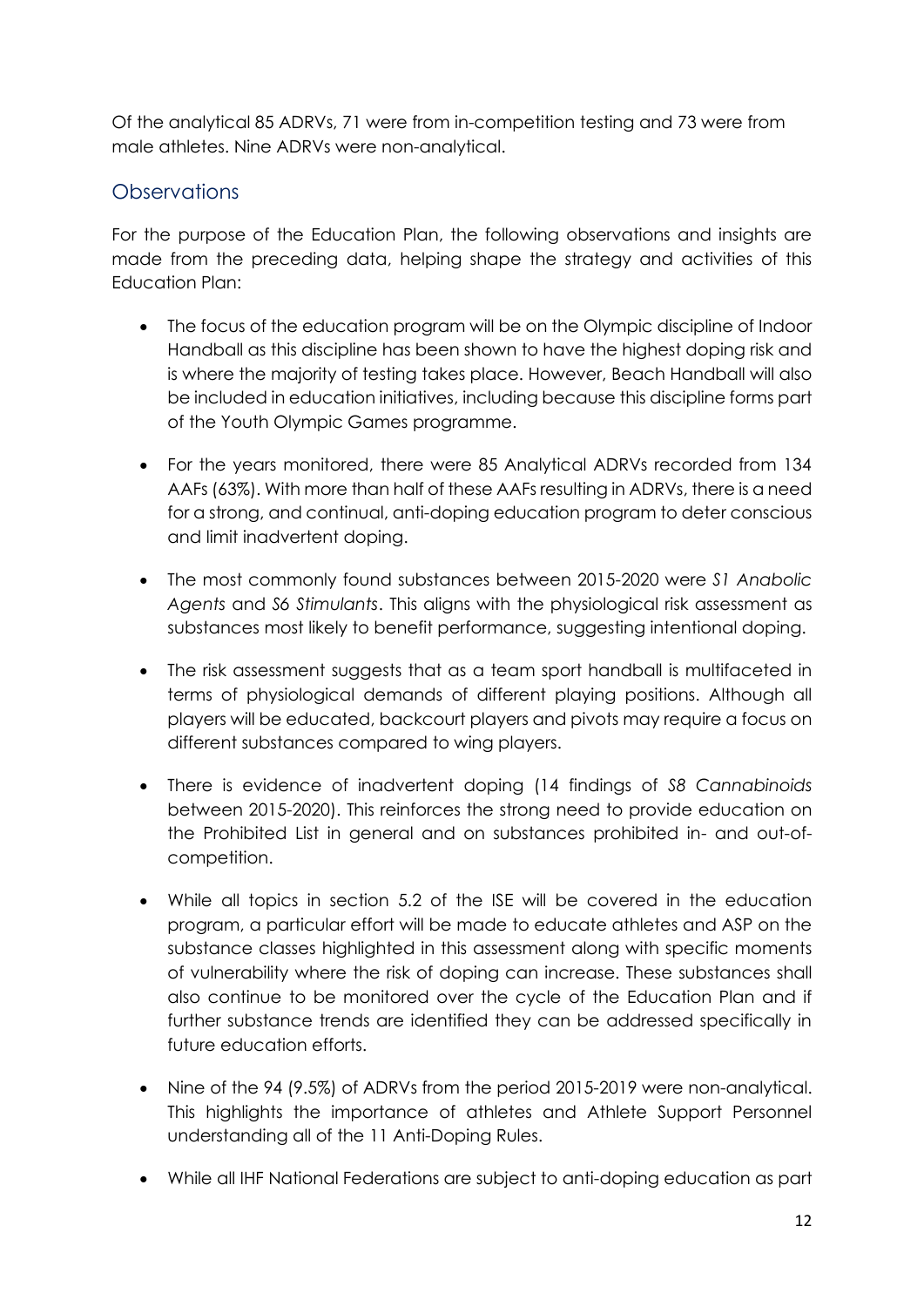of this Plan, the geographical distribution of ADRVs will continue to be monitored. For this first edition of the Plan, these observations will not be used to create education programs targeted to specific countries, although this may be considered for future editions of the Plan.

### <span id="page-12-0"></span>Existing partnerships in education

The IHF has previously collaborated with NADOs on the delivery of event-based education:

- [Polska Antidoping Agency \(POLADA\)](https://www.ihf.info/sites/default/files/2020-06/2018%20Women%E2%80%99s%20Youth%20U18%20World%20Championship%2C%20Kielce.pdf) 2018 Women's Youth U18 World [Championships, Kielce, Poland](https://www.ihf.info/sites/default/files/2020-06/2018%20Women%E2%80%99s%20Youth%20U18%20World%20Championship%2C%20Kielce.pdf)
- [Russian Anti Doping Agency \(RUSADA\)](https://www.ihf.info/sites/default/files/2019-05/11294_RUSADA%20Kazan_0.pdf) 2018 Men's and Women's Beach [World Championships, Russia](https://www.ihf.info/sites/default/files/2019-05/11294_RUSADA%20Kazan_0.pdf)
- [Qatar Anti Doping Commission \(QADC\)](https://www.ihf.info/sites/default/files/2019-05/11294_QADC%26%20IHF%20Education%20Session%2018%20October%202018.pdf) 2018 Super Globe, Qatar
- Anti Doping Denmark (ADD) 2018 Men's Senior Pan American Championship, **[Greenland](https://www.ihf.info/sites/default/files/2019-05/11294_2018%20Men%20PanAm%20GRL%20AD%20Education%20photos.pdf)**

### <span id="page-12-1"></span>Previous education activities

Previous education activities of IHF have included:

- Event-based education in collaboration with NADOs (see above)
- Event-based education in collaboration with the ITA [2019 Men's Junior U21](https://www.ihf.info/sites/default/files/2020-06/2019-07-23%20ITA%20outreach%20report%20-%20OAbasolo%20v2_0.pdf)  [World Championships, Spain](https://www.ihf.info/sites/default/files/2020-06/2019-07-23%20ITA%20outreach%20report%20-%20OAbasolo%20v2_0.pdf)
- Actively encouraging players, support personnel, coaches, medical professionals and administrators to complete the relevant WADA ADEL education
- Education webinar conducted by the ITA on "Key Anti-Doping Information for Medical Professionals & Major Changes to WADA Code 2021" in December 2020
- Active participation in WADAs annual Play True Day initiative
- Joined the ITA's Keeping Sport Real campaign with #KeepingHandballReal on ITA social media and reposted by the IHF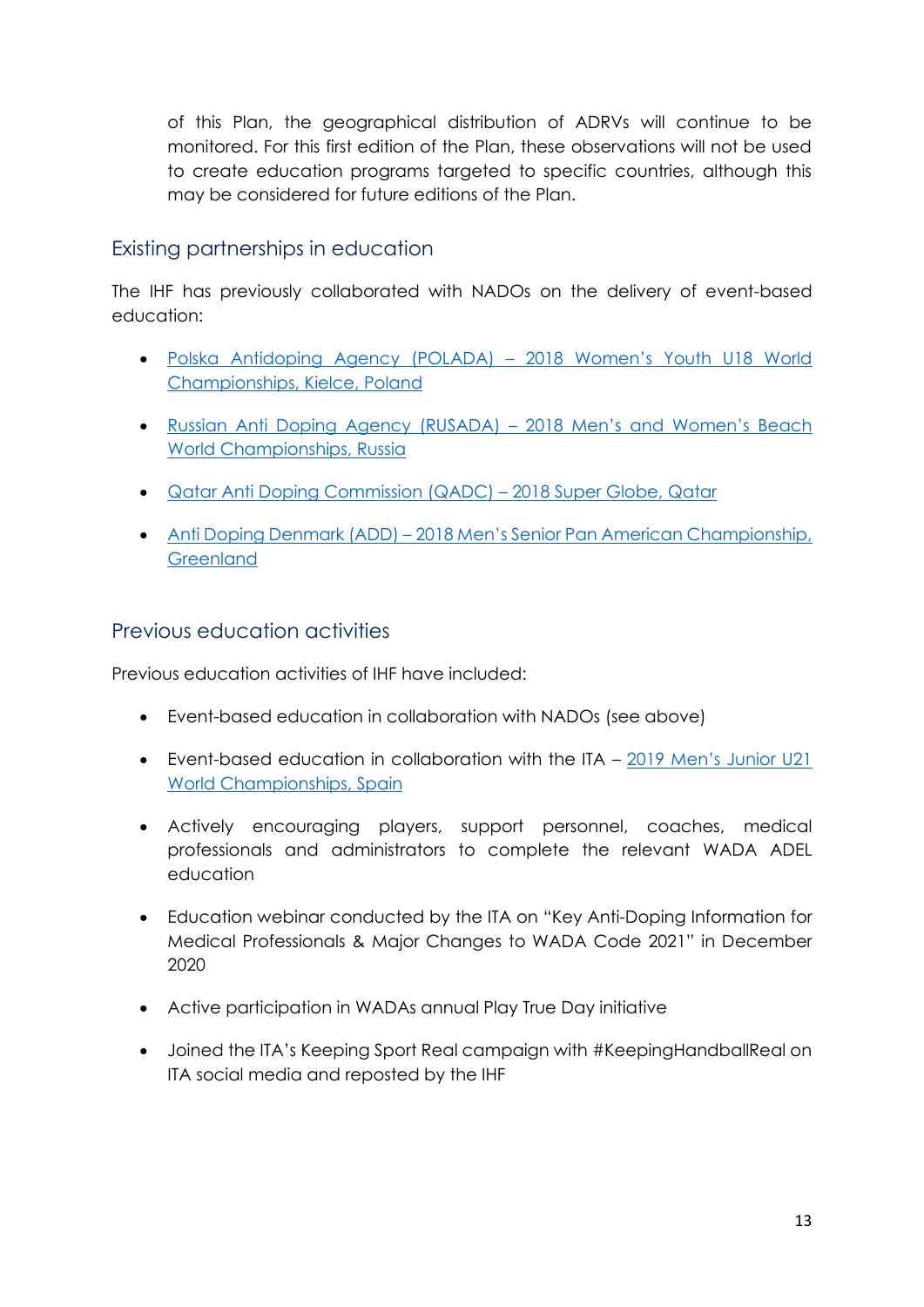## <span id="page-13-0"></span>ACTION PLAN

This section is the core of the International Handball Federation (IHF) Education Plan. Based on the Overview and Current Situation Assessment sections presented at the start of the document, the Action Plan outlines different target groups that are then divided into 1) an Education Pool (the compulsory target group for 2022) and 2) Other Target Groups. Subsequently, all education activities are clearly outlined and grouped by objectives. Activities are linked to targets groups, accompanied by timelines and clear monitoring tools.

## <span id="page-13-1"></span>Target Groups

This section breaks down different stakeholders of the IHF community into distinct target groups. The primary objective of this section is to outline all groups that may be subject to clean sport education. By identifying these target groups, IHF also acknowledges that each group has different learning needs and a different level of priority in the scope of a four-year Education Plan.

Note that there may be an overlap in the population of some groups. For example, a Youth Athlete may also be considered an International-Level athlete. However, it is important to outline all possible target groups in a manner that is consistent with the WADA Guidelines for the International Standard for Education.

It is important to note that all possible IHF target groups are outlined in this section. It is only in the next section that target groups are broken down into two categories: Education Pool and Other Target Groups.

- **1. Registered Testing Pool (RTP) Athletes and Athletes returning from a sanction:**  All athletes who are part of the Handball RTP and athletes returning to competition after a period of ineligibility due to an ADRV.
- **2. International-Level Athletes (ILA):** Athletes who compete in sport at the international level, as defined by each International Federation, consistent with the International Standard for Testing and Investigations. For the sport disciplines governed by IHF, the following Athletes shall be considered International-Level Athletes:
	- a. Athletes who are included in the Handball Registered Testing Pool and Additional Testing Pool;
	- b. Athletes who compete at the IHF World Championships
- **3. Talented and Youth Athletes:** Athletes training regularly and committed to sport, identified as talented through some formal mechanism such as attending talent camps, or part of a talented development program. Talented/youth athletes may compete nationally or internationally at events such as the Youth Olympic Games. While these athletes may compete nationally or internationally, they should still be considered at the Talented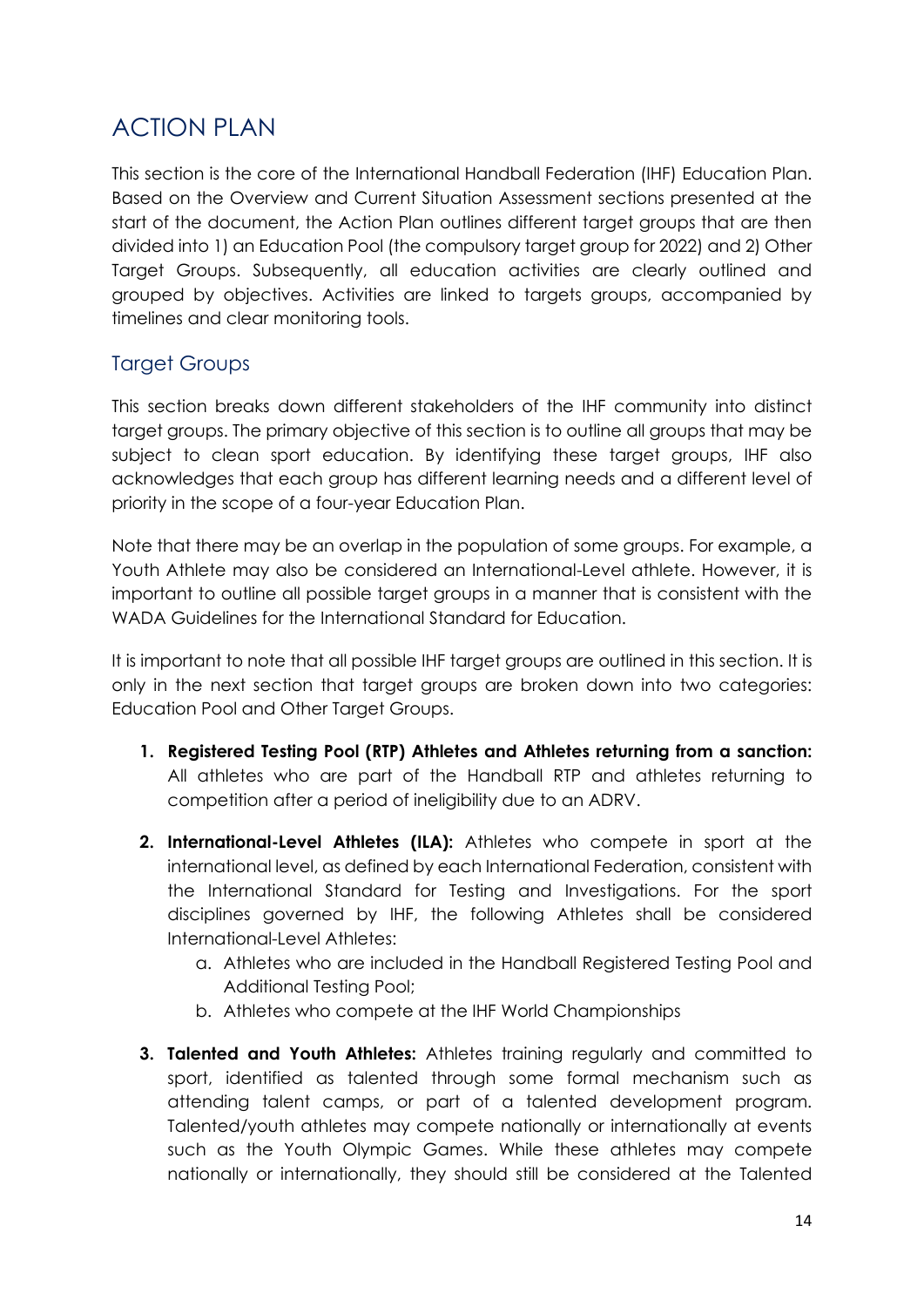stage for education purposes.<sup>2</sup>

- **4. National-Level Athletes:** Typically, athletes competing nationally, which could include those competing in national leagues, those in full-time training, and those receiving funding from sport or Governments. Most NADOs will determine who is considered a national-level athlete within their respective countries.<sup>3</sup>
- **5. Athlete Support Personnel (ASP):** Any coach, trainer, manager, agent, team staff, official, medical, paramedical personnel, parent or any other Person working with, treating or assisting an Athlete participating in or preparing for sports Competition. 4
- **6. Other Athlete Entourage:** Any individuals who are naturally associated to athletes, beyond the sport context, such as parents, guardians and friends; people with a particularly emotional bond to and influence over athletes.
- **7. Wider Handball Audience:** Fans of the sport and the general public with a special interest or some level of involvement in Handball. This group also includes children/school sport participants and recreational athletes.

### <span id="page-14-0"></span>2022 Season Education Pool and Other Target Groups

This section defines the Education Pool and Other Target Groups for 2022. The Education Pool and Other Target Groups consist of several target groups as described in the previous section. These groups are built based on the Current Situation Assessment of IHF and in accordance with the 2021 International Standard for Education (section 4.3: Establishing an Education Pool).

The most significant difference between the Education Pool and Other Target Groups is that the Education Pool will be actively monitored to make sure that this group receives and completes anti-doping education (i.e. ADEL certificate or NADO equivalent). Other Target Groups will also benefit from IHF efforts in education, but these groups will not be subject to the same level of monitoring and evaluation as the Education Pool.

#### <span id="page-14-1"></span>2022 Season Education Pool

### **TARGET GROUP (TG) 2022 EDUCATION POOL**

| <b>TG 1:</b> RTP/TP and Athletes |  |
|----------------------------------|--|
| returning from an IHF sanction   |  |

- All International RTP athletes (4) and TP athletes (50)
- All athletes returning from a IHF sanction (1)

<sup>2</sup> 2021 WADA Guidelines for Education, p.30.

<sup>3</sup> 2021 WADA Guidelines for Education, p.30.

<sup>4</sup> ASP definition as per 2021 IHF Anti-Dopi Rules.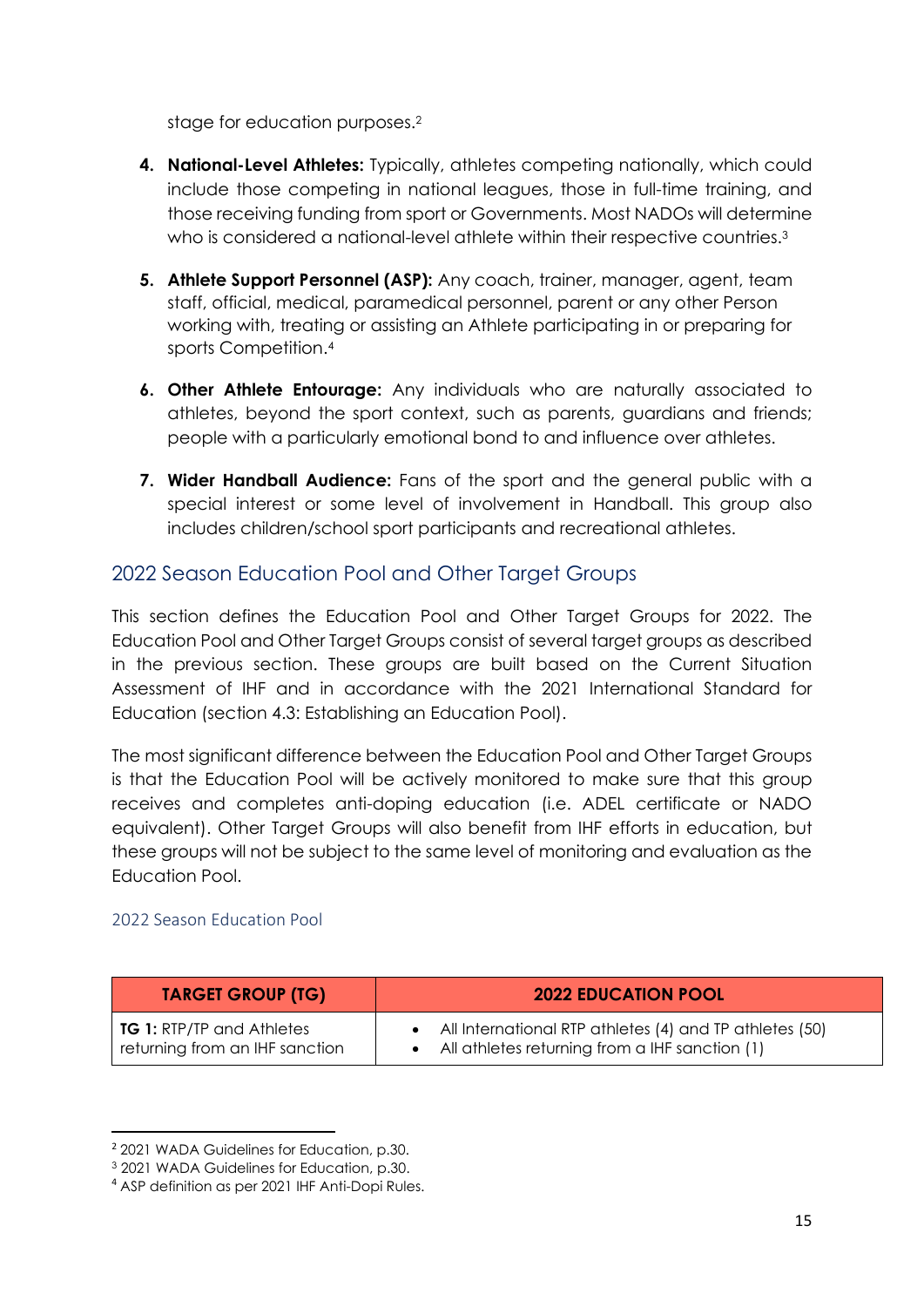| <b>TG 2: International-Level Athletes</b> | • All ILA athletes as per definition in the 2021 IHF Anti-<br>Doping rules and not already included in the Education<br>Pool, particularly those competing at the IHF Men's Super<br>Globe (17-23 October, Saudi Arabia) and IHF Men's<br>World Championships (11-29 January 2023, Poland &<br>Sweden) |
|-------------------------------------------|--------------------------------------------------------------------------------------------------------------------------------------------------------------------------------------------------------------------------------------------------------------------------------------------------------|
|-------------------------------------------|--------------------------------------------------------------------------------------------------------------------------------------------------------------------------------------------------------------------------------------------------------------------------------------------------------|

#### <span id="page-15-0"></span>2022 Season Other Target Groups

| <b>TARGET GROUP (TG)</b>                     | <b>2022 TARGET GROUPS</b>                                                                                                                                                                                                                       |
|----------------------------------------------|-------------------------------------------------------------------------------------------------------------------------------------------------------------------------------------------------------------------------------------------------|
| <b>TG 3: Athlete Support Personnel</b>       | All IHF Athlete Support Personnel and particularly those<br>$\bullet$<br>coaches with an accreditation for the Men's Super<br>Globe (17-23 October, Saudi Arabia) and IHF Men's<br>World Championships (11-29 January 2023, Poland &<br>Sweden) |
| <b>TG 4:</b> Talented and Youth<br>Athletes  | All Talented and Youth athletes, particularly those<br>$\bullet$<br>competing at IHF Women's Junior (U20) World<br>Championships (22 June - 3 July, Slovenia) and not<br>already included in the RTP, TP and/or ILA group                       |
| <b>TG 5: National-Level Athletes</b>         | All National-Level IHF Athletes<br>$\bullet$                                                                                                                                                                                                    |
| <b>TG 6:</b> Wheelchair Handball<br>Athletes | All wheelchair handball Athletes who may compete in a<br>$\bullet$<br>future Wheelchair Handball World Championship event<br>as this becomes integrated into the IHF structure                                                                  |
| <b>TG 7:</b> Other Athlete Entourage         | All other Athlete Entourage who interact with the IHF<br>$\bullet$<br>website and social media channels                                                                                                                                         |
| <b>TG 8:</b> Wider Handball Audience         | All members of the Handball community who interact<br>$\bullet$<br>with the IHF website and social media channels                                                                                                                               |

It is important to note that World Championship events in the sport of handball alternate each year. In 2022, world championship events are for the male category and junior/youth world championship events for the female category. This will switch in 2023 with world championships for women and junior/youth championships for men. This will influence the future composition of the education pool.

Further, the ITA Testing Team responsible for IHF is in the process of requesting whereabouts information for a number of clubs and national teams, with the goal of having enough information about training, travel and competition activities of the teams that the number of individual athletes in the RTP/TP will reduce to a minimal level. This transition is scheduled for the second half of 2022, at which point the Target Groups for anti-doping education will be adjusted from individuals within the RTP/TP to Team Testing Pools. This is an opportunity to significantly increase the number of athletes in the Education Pool for 2023 and beyond.

In 2022, event-based education will be delivered (pending COVID restrictions) at the following IHF-sanctioned events: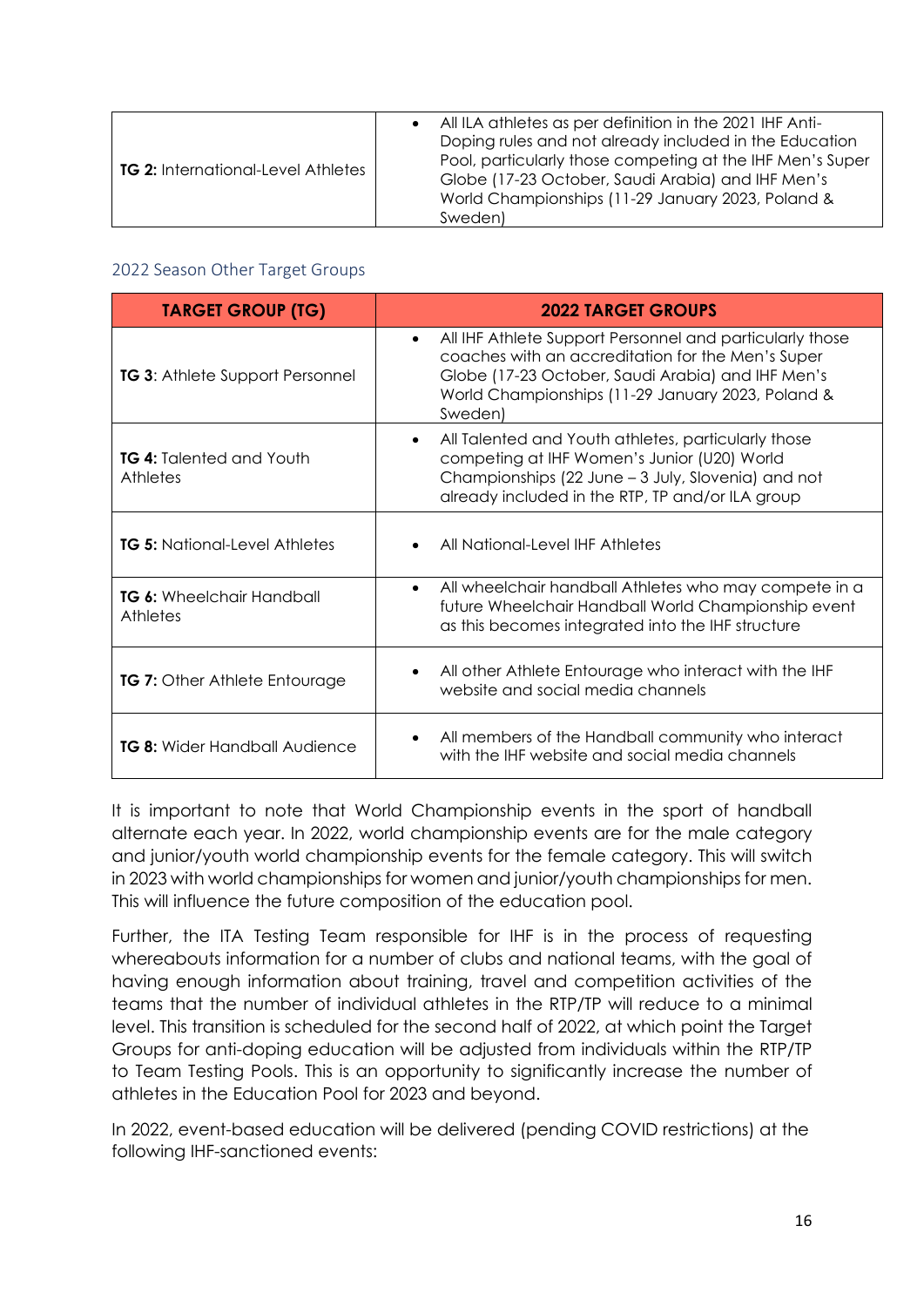- IHF Men's Super Globe (17-23 October, Saudi Arabia)
- TBC IHF Men's and Women's Beach Handball Championship (21-26 June, Heraklion, Crete, Greece) or IHF Men's and Women's Youth U18 Beach Handball Championship (14-19 June, Heraklion, Crete, Greece)

This will allow additional target groups to be added to the Education Pool:

- All Talented, Youth and Junior International-Level Athletes competing at the IHF Young Age Categories World Championships
- All coaches and other Athlete Support Personnel (team managers, administrators, medical staff etc.) taking part in the IHF Young Age Categories World Championships

#### <span id="page-16-0"></span>2023 Season – 2025 Season Education Pool and Other Target Groups

The Education Pool and Other Target Groups will be revised annually with the objective of increasing the number of target groups included in both the Education Pool and as other Target Groups. The annual review will take place in Q4 of each year so to have adjusted pools by the start of the following season.

Once ADEL courses become available in additional languages, more athletes and ASP will be able to access this e-learning resource. IHF will consider making ADEL compulsory for certain target groups.

This plan will be updated in due course to include details on the specific activities and objectives for 2023 relating to these groups.

Looking further ahead, additional groups will be included in the Education Pool. Specific definitions of these groups, and their associated activities will be evaluated and added closer to the time. As a living document, this Education Plan will evolve and will be updated at least once a year.

#### <span id="page-16-1"></span>**Topics**

The topics included in the Handball Education Plan are consistent with those outlined in section 18.2 of the 2021 World Anti-Doping Code:

- o Principles and values associated with clean sport
- o Athletes', ASP's and other groups' rights and responsibilities under the Code
- o The principle of Strict Liability
- o Consequences of doping, for example, physical and mental health, social and economic effects, and sanctions
- o Anti-doping rule violations
- o Substances and Methods on the Prohibited List
- o Risks of supplement use
- o Use of medications and Therapeutic Use Exemptions
- o Testing procedures, including urine, blood and the Athlete Biological Passport
- o Requirements of the Registered Testing Pool, including whereabouts and the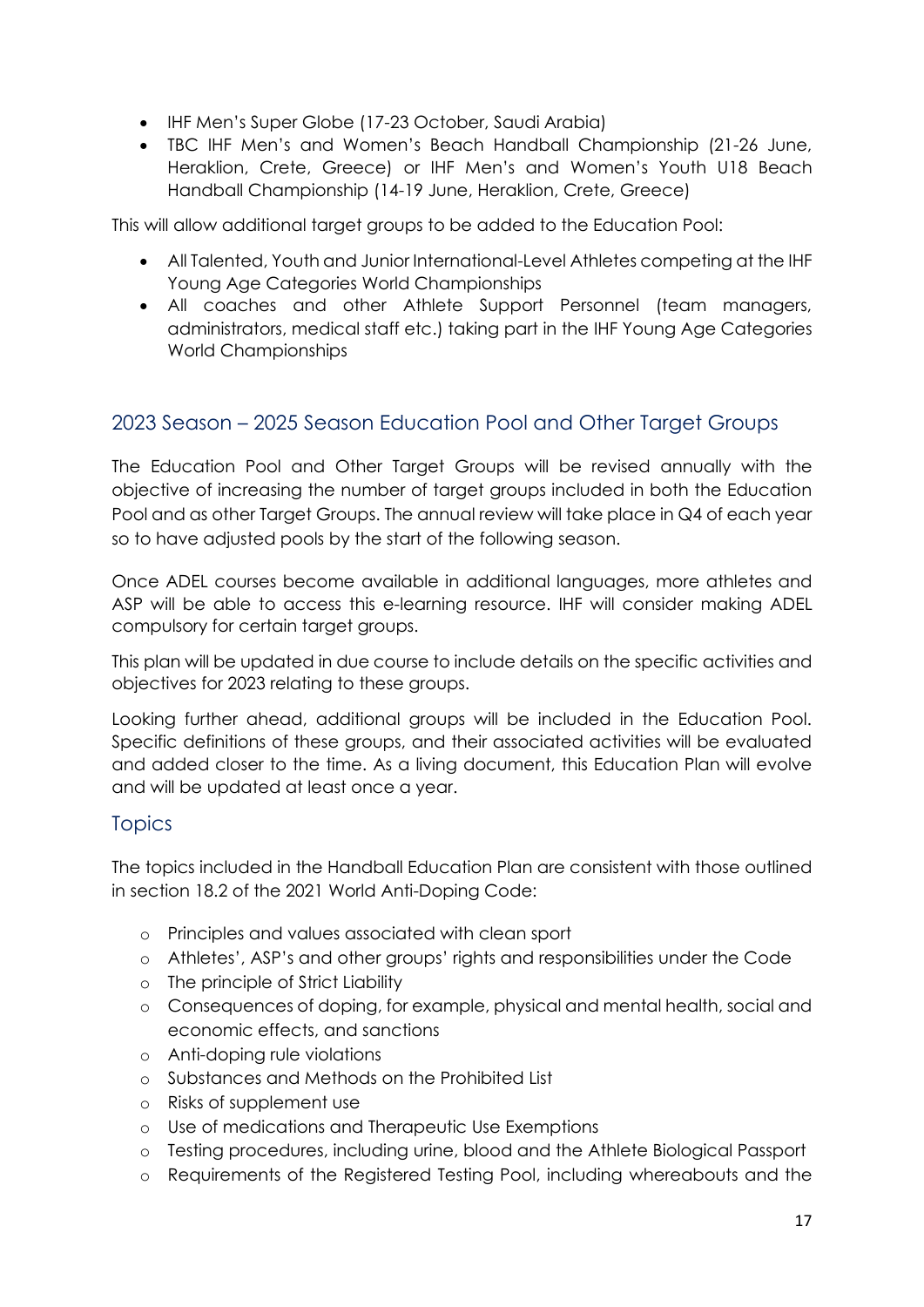use of ADAMS

o Speaking up to share concerns about doping

Considering the sport specific observations made, the substances most likely to provide a performance benefit and moments of vulnerability for each playing position will also be highlighted.

## <span id="page-17-0"></span>Educational Components

In line with the ISE, the Handball Plan incorporates the following four components:

- o **Values-Based Education:** Delivering activities that emphasize the development of an individual's personal values and principles. It builds the learner's capacity to make decisions to behave ethically.
- o **Awareness Raising:** Highlighting topics and issues related to clean sport.
- o **Information Provision:** Making available accurate, up to date content related to clean sport.
- o **Anti-Doping Education:** Delivering training on anti-doping topics to build competencies in clean sport behaviors and make informed decisions.

## <span id="page-17-1"></span>Objectives, Activities and Timelines

IHF has defined a series of objectives with the overall goal of ensuring that the IHF Education Pool and Other Target Groups receive a proportionate amount of effective high-quality anti-doping education. Under each objective is a list of specific activities that contribute to the achievement of the overall goal within a defined time frame. As the Education Pool is meant to be adjusted annually, IHF will also annually review the corresponding objectives.

This section outlines activities that can be evaluated by program monitoring and evaluating learning, the first two steps of the Education Plan Monitoring and Evaluation process as presented in the next section of this document<sup>5</sup>. Here, specific Key Performance Indicators (KPIs) are allocated to each education activity. These will ensure that the implementation of the education plan can be easily tracked and that all the deadlines are respected.

It is important to note that the Monitoring and Evaluation section of this document provides additional reporting mechanisms that will be used for program evaluation and determining impact, the final two steps of Education Plan Monitoring and Evaluation process<sup>6</sup>.

<sup>5</sup> As outlined in the WADA Guidelines for the International Standard for Education, p. 117.

<sup>6</sup> As outlined in the WADA Guidelines for the International Standard for Education, p. 117.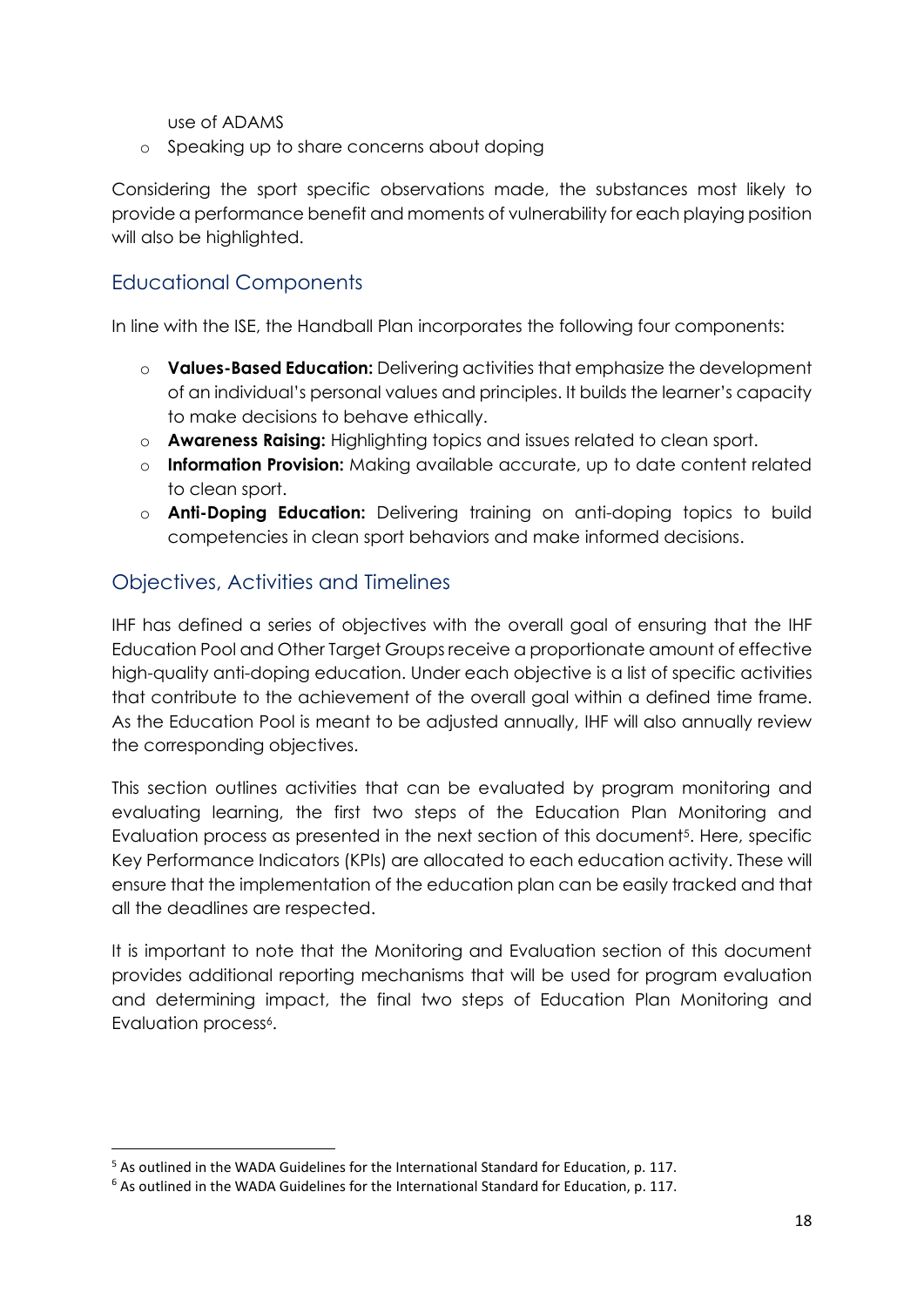|                                |                                                                                                                   | 2021 Code and International Standard for Education.                                                                                                           |                                |               | <b>OBJECTIVE 1:</b> To set up an effective and Code-compliant Education Program, in line with the |                                                                                                 |
|--------------------------------|-------------------------------------------------------------------------------------------------------------------|---------------------------------------------------------------------------------------------------------------------------------------------------------------|--------------------------------|---------------|---------------------------------------------------------------------------------------------------|-------------------------------------------------------------------------------------------------|
| <b>Target</b><br><b>Groups</b> | <b>Description</b>                                                                                                | <b>Action</b>                                                                                                                                                 | Ownership/<br><b>Execution</b> | <b>Timing</b> | <b>KPI, Monitoring &amp;</b><br><b>Evaluation</b>                                                 | <b>Education</b><br><b>Components</b>                                                           |
| <b>ALL</b>                     |                                                                                                                   | Develop draft Plan                                                                                                                                            | <b>ITA</b>                     | Feb 2022      | First draft completed<br>in February.                                                             |                                                                                                 |
|                                | Develop an<br>effective and<br>Code-<br>compliant 4-<br>year Education<br>Plan.                                   | Medical and Athlete<br>Commissions to<br>review Education<br>Plan (note there are<br>sections that are<br>confidential,<br>including the Risk<br>Assessment). | <b>IHF</b>                     | Q1 2022       | Commission to<br>review the Plan and<br>provide feedback by<br>end of March.                      | $N/A$ – development                                                                             |
|                                |                                                                                                                   | Finalise the<br>Education Plan and<br>begin<br>implementation.                                                                                                | <b>IHF</b>                     | April 2022    | Education Plan is<br>finalised by end of<br>April and updated at<br>year end.                     |                                                                                                 |
|                                |                                                                                                                   | Review IHF anti-<br>doping website with<br>ITA IF Anti-Doping<br>website Guidelines                                                                           | IHF                            | Q1 2022       | All anti-doping<br>information is up to<br>date and easily<br>accessible on the IHF<br>website.   |                                                                                                 |
| <b>ALL</b>                     | Make sure that<br>all anti-doping<br>information is<br>clear and easily<br>accessible to<br>the IHF<br>community. | Conduct regular<br>reviews of the anti-<br>doping section of<br>the IHF website to<br>make sure all<br>information is up to<br>date.                          | <b>IHF</b>                     | Ongoing       | Any changes are<br>reflected in the anti-<br>doping section of<br>the IHF website.                | Values-based Education<br>• Awareness Raising<br>Information Provision<br>Anti-Doping Education |

**OBJECTIVE 2:** To provide athletes anti-doping education that enables them to train and compete clean; to enable ASP to support this mission.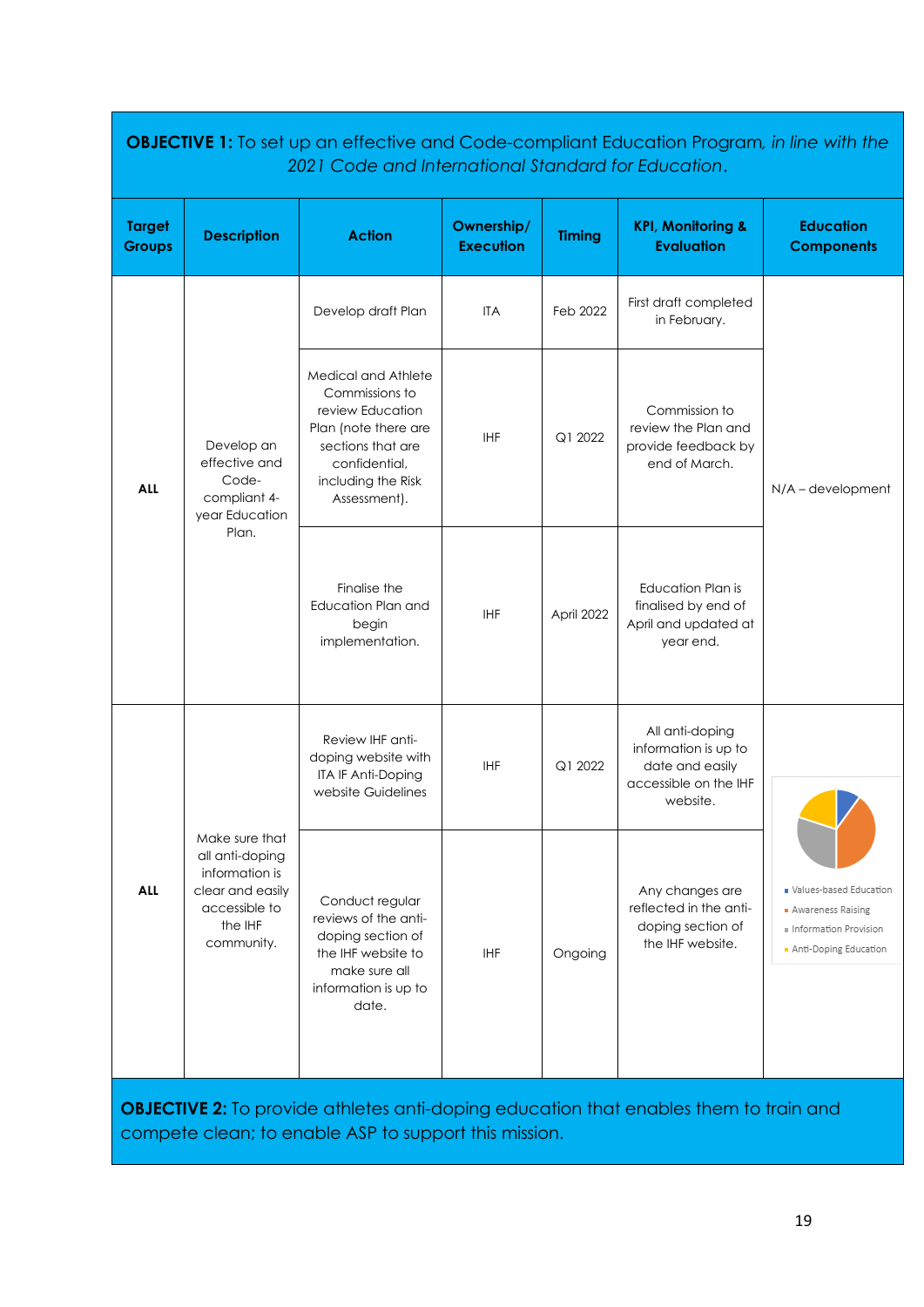| <b>Target</b><br><b>Groups</b> | <b>Description</b>                                                                                                                                               | <b>Action</b>                                                   | Ownership/<br><b>Execution</b> | <b>Timing</b> | <b>KPI, Monitoring &amp;</b><br><b>Evaluation</b>                                                                                                                                   | <b>Education</b><br><b>Components</b>                                                                |
|--------------------------------|------------------------------------------------------------------------------------------------------------------------------------------------------------------|-----------------------------------------------------------------|--------------------------------|---------------|-------------------------------------------------------------------------------------------------------------------------------------------------------------------------------------|------------------------------------------------------------------------------------------------------|
| <b>ALL</b>                     | The ITA<br>Monthly Anti-<br>Doping<br>Education<br>webinar<br>series – $a$<br>different<br>topic<br>covered<br>every month,<br>free and<br>accessible to<br>all. | Actively promote<br>the webinar series to<br>all target groups. | $IHF -$<br>promotion           | Ongoing       | Attendance rates<br>by role (athlete,<br>coach etc.) and<br>country.                                                                                                                | Values-based Education<br>Awareness Raising<br>II Information Provision<br>Anti-Doping Education     |
|                                | Take<br>advantage<br>of ADEL as a                                                                                                                                | ADEL for<br>International Level<br>Athletes eLearning           |                                |               | A letter sent to all<br>athletes (and their<br>National<br>Federations) for                                                                                                         |                                                                                                      |
| <b>Education</b><br>Pool       | free and<br>effective<br>anti-doping<br>education<br>resource<br>available to<br>all members<br>of the IHF<br>community.                                         | Recognise NADO<br>education<br>programs.                        | <b>IHF</b>                     |               | whom ADEL is<br>mandatory for<br>explaining they must<br>complete ADEL,<br>NADO e-learning or<br>NADO in-person<br>workshop and<br>provide<br>confirmation of<br>attendance to IHF. | Values-based Education<br><b>Awareness Raising</b><br>Information Provision<br>Anti-Doping Education |
| ALL                            | Take<br>advantage<br>of ADEL as a<br>free and<br>effective<br>anti-doping<br>education<br>resource.                                                              | Actively promote<br>the various modules<br>available on ADEL.   | IHF                            | Ongoing       | Monitor course<br>completion rates for<br><b>ADEL</b> profiles<br>created under IHF                                                                                                 | Values-based Education<br>Awareness Raising<br>Information Provision<br>Anti-Doping Education        |
| Virtual<br>Academy             | <b>IHF virtual</b><br>academy<br>program-<br>Coaches<br>and Referees                                                                                             |                                                                 | <b>IHF</b>                     | tbc           |                                                                                                                                                                                     |                                                                                                      |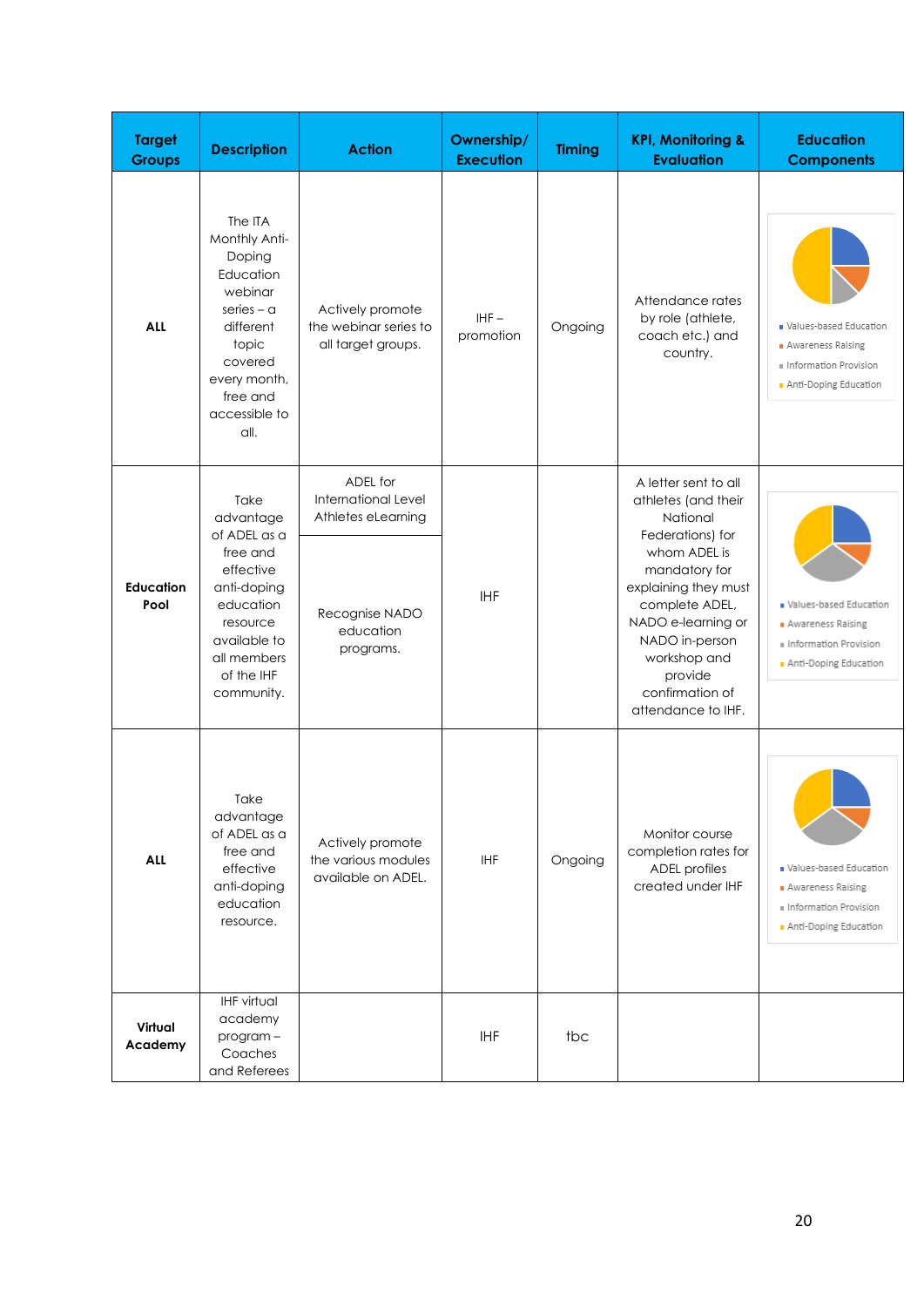| <b>All Athletes</b><br>and ASP<br>Attending<br>the event | Event-based<br>Education is<br>planned and<br>delivered at<br>a key IHF<br>event $(TBC -$<br>booth,<br>presentation,<br>workshop).                                        | Actively promote<br>event-based<br>education before<br>the event                                                                                                            | IHF/NADO/<br>Local<br>Organising<br>Committee | tbc           | Pre-event<br>communications<br>are sent in a timely<br>manner. On-site<br>promotion (posters<br>etc.) are distributed.<br>Attendance rates | Values-based Education<br>Awareness Raising<br>Information Provision<br>Anti-Doping Education        |
|----------------------------------------------------------|---------------------------------------------------------------------------------------------------------------------------------------------------------------------------|-----------------------------------------------------------------------------------------------------------------------------------------------------------------------------|-----------------------------------------------|---------------|--------------------------------------------------------------------------------------------------------------------------------------------|------------------------------------------------------------------------------------------------------|
|                                                          |                                                                                                                                                                           | Deliver event-based<br>education.                                                                                                                                           | <b>IHF/NADO</b>                               | tbc           | by role (athlete,<br>coach etc.) and<br>survey results<br>reviewed and<br>reported on.                                                     |                                                                                                      |
|                                                          |                                                                                                                                                                           | <b>OBJECTIVE 3:</b> Utilise online communication tools and digital technology to ensure constant<br>anti-doping communication and flow of information to the IHF community. |                                               |               |                                                                                                                                            |                                                                                                      |
| <b>Target</b><br><b>Groups</b>                           | <b>Description</b>                                                                                                                                                        | <b>Action</b>                                                                                                                                                               | Ownership/<br><b>Execution</b>                | <b>Timing</b> | <b>KPI, Monitoring &amp;</b><br><b>Evaluation</b>                                                                                          | <b>Education</b><br><b>Components</b>                                                                |
|                                                          |                                                                                                                                                                           |                                                                                                                                                                             |                                               |               |                                                                                                                                            |                                                                                                      |
| <b>ALL</b>                                               | Develop and<br>implement a<br>comprehensi<br>ve Social<br>Media<br>Campaign<br>with the<br>overall<br>objective of<br>reaching all<br>members of<br>the IHF<br>community. | Regularly share anti-<br>doping information,<br>resources, key<br>messages and calls<br>to action via IHF<br>website and social<br>media channels.                          | <b>IHF</b>                                    | Q2 2022       | Communications<br>report: number<br>clicks, reactions,<br>shares, views etc.                                                               | Values-based Education<br><b>Awareness Raising</b><br>Information Provision<br>Anti-Doping Education |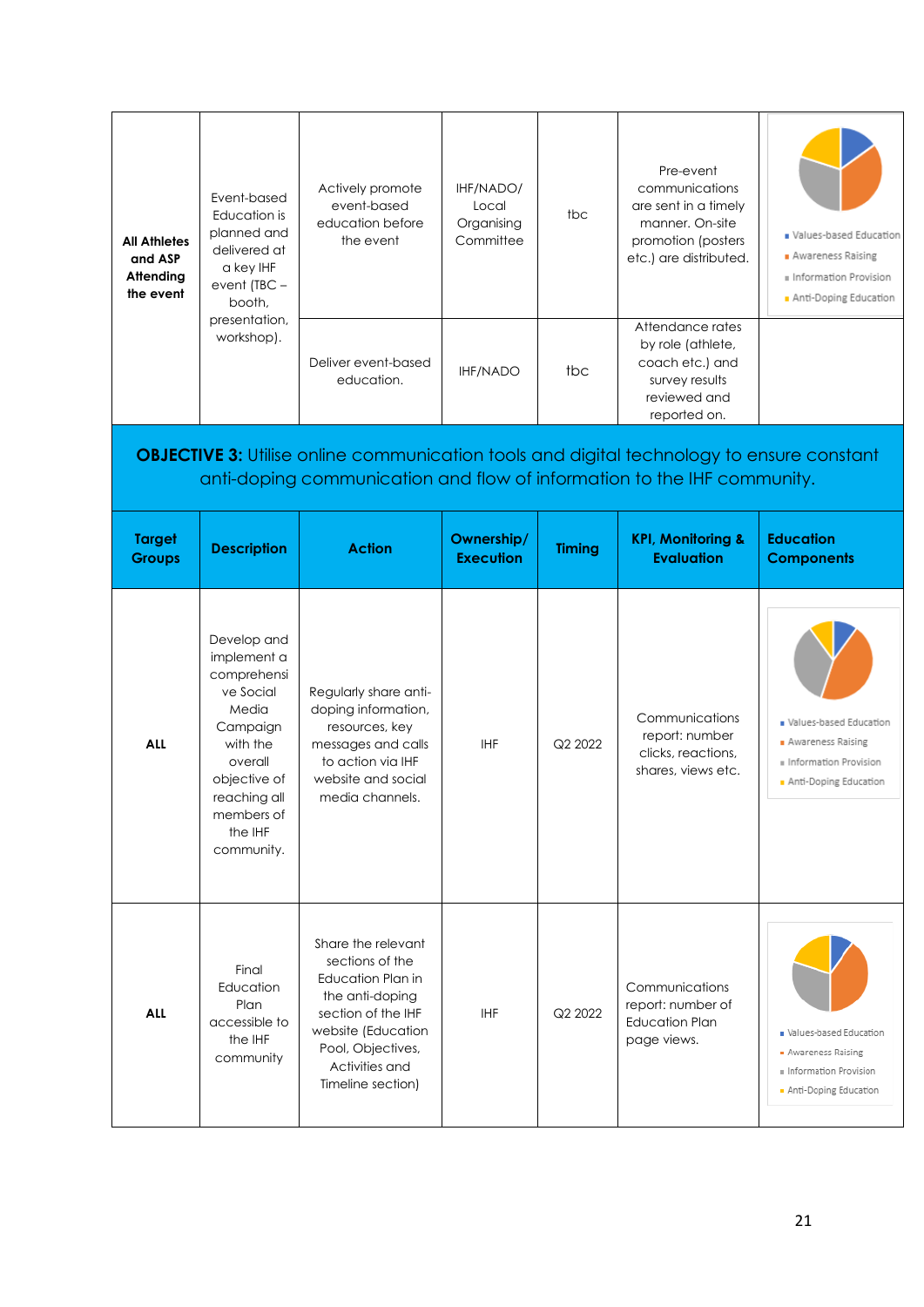| <b>ALL</b> | Regularly<br>share anti-<br>doping<br>information,<br>resources<br>and anti-<br>doping | Update IHF National<br>Federations on their<br>obligations in<br>Education and share<br>relevant<br>parts/summary of<br>the new Education<br>Plan. | <b>IHF</b> | Ongoing | Aim to send a<br>season-end<br>communication.                                      |  |
|------------|----------------------------------------------------------------------------------------|----------------------------------------------------------------------------------------------------------------------------------------------------|------------|---------|------------------------------------------------------------------------------------|--|
|            | obligations<br>(including<br>education)<br>with National<br>Federations.               | Establish regular and<br>effective<br>communication with<br>National<br>Federations.                                                               | <b>IHF</b> | Ongoing | A schedule of anti-<br>doping<br>communications<br>and topics is made<br>for 2022. |  |

### <span id="page-21-0"></span>Resources

This section presents all the resources that the IHF has at its disposal for anti-doping education. Three main types of resources have been identified: human, information and financial resources.

#### <span id="page-21-1"></span>Human Resources

- IHF has one member of staff dedicate to anti-doping (the Anti-Doping Unit Administrator) and other members of the IHF team are indirectly involved in the execution of anti-doping education (i.e. the communications and events team).
- Advisory groups e.g. the IHF Athletes Commission and the IHF Medical Commission. While these groups do not add human capacity, they will act as experts, providing their feedback on the Education Plan and occasionally contributing to certain educational activities in different roles (i.e. as presenters/speakers/other as applicable).

#### <span id="page-21-2"></span>Information Resources

• IHF relies mainly on existing information and freely available educational resources such as ADEL (a full list of resources can be found in Appendix C, with resources broken down by topic and language availability).

#### <span id="page-21-3"></span>Financial Resources

IHF has assigned resources to the development of the Education Plan. In addition, a separate budget is allocated to event-based education and any related variable costs such as materials, giveaways and travel costs for staff. This budget could be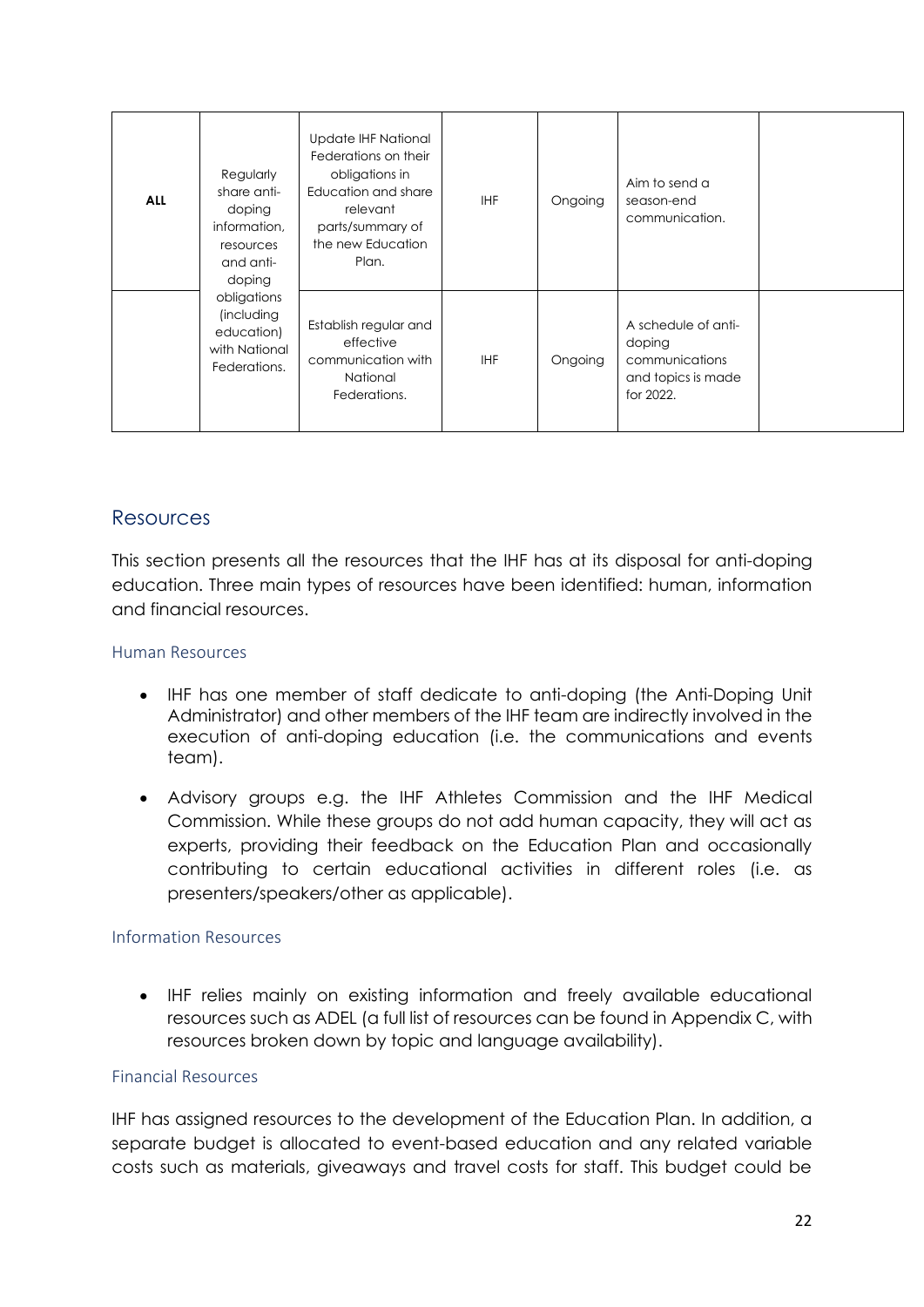reviewed or reduced due to the impact of the current pandemic.

## <span id="page-22-0"></span>**Accessibility**

IHF considers the presentation of education activities to learners with impairments in accordance with Article 5.5 that states that "Signatories shall tailor education activities to learners with impairments or specific needs within the Education Pool" and Article 5.6 that further states that education activities also need to be tailored to the stage of development of minors to meet all applicable legal requirements.

#### <span id="page-22-1"></span>Physical Accessibility

Ensuring that event-based education is accessible to those with physical impairments is important to IHF. For example, all event-based education activities are organised in locations that are easily accessible to all individuals with physical impairments, including wheelchair users.

#### <span id="page-22-2"></span>Accessibility for Youth and Minor Athletes

Education aimed at youth and minor athletes is adapted to make sure that it is appropriate for their needs and stages of development. This is done in a number of different ways. Firstly, event-based education includes activities that are gamified and designed to promote interactive learning. Secondly, values-based education is prioritised, taking advantage of a key development stage of the athletes. Social science research shows that "the development of a child into a competitive athlete particularly occurs between 12 and 17 years of age, when young athletes are recognised as being talented, and as a consequence endure intensive level of training and competition, associated with high pressure to perform" (Winand, 2018). Thirdly, an emphasis is placed on empowering the athlete entourage and highlighting an increased level of responsibility associated with working with minor athletes.

## <span id="page-22-3"></span>MONITORING AND EVALUATION

## <span id="page-22-4"></span>Evaluation and Reporting

The International Handball Federation (IHF) Plan is subject to continuous monitoring and regular evaluation. The monitoring and evaluation mechanisms used in this plan were developed in line with the WADA Guidelines for the International Standard for Education. More specifically, they are consistent with the four monitoring and evaluation components:

| Monitoring (M) | What:<br>Collecting information and capturing data regularly and over time<br>to see progress towards achieving program objectives. |
|----------------|-------------------------------------------------------------------------------------------------------------------------------------|
|                | When:<br>Monitoring happens throughout the education program, before,                                                               |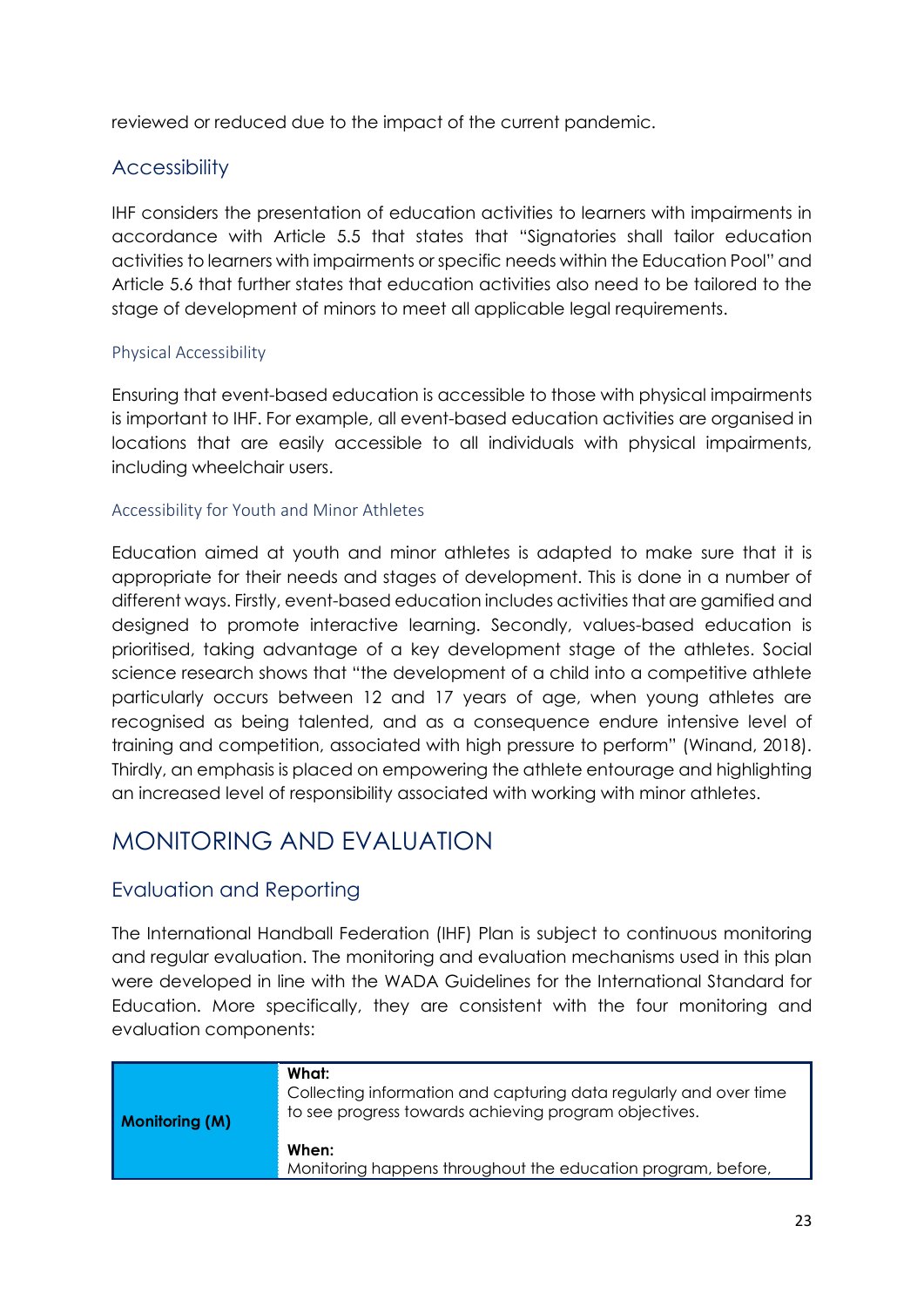|                                             | during and after education activities.                                                                                                                                                                                                                                                                                                                                       |
|---------------------------------------------|------------------------------------------------------------------------------------------------------------------------------------------------------------------------------------------------------------------------------------------------------------------------------------------------------------------------------------------------------------------------------|
| <b>Evaluating Learning</b><br>(EL)          | What:<br>Determining whether your education activity participants have<br>learned something as well as gathering feedback to determine the<br>quality of the learning experience or interaction.                                                                                                                                                                             |
|                                             | When:<br>Evaluating learning happens during and at the end of education<br>activities.                                                                                                                                                                                                                                                                                       |
| <b>Program Evaluation</b><br>(PE)           | What:<br>Focuses on asking the questions: Was it worth it? Were program<br>objectives met?<br>When:<br>Program evaluation will typically happen annually on a fixed date;<br>i.e. once all educational activities have been completed.                                                                                                                                       |
| <b>Determining</b><br><b>Impact</b><br>(DI) | What:<br>Measures whether the education program has made a difference.<br>Has it affected the behavior of athletes and Athlete Support<br>Personnel? Has it made an impact beyond the set program<br>objectives? Are there objective quantification tools that can<br>measure impact?<br>When:<br>At the end of each calendar year and at the end of the four-year<br>cycle. |

The KPIs indicated in the Objectives, Activities and Timelines section of this Education Plan contribute to **Monitoring** and **Evaluating Learning**. Additional KPIs have been established for Program Evaluation and Determining Impact. These are not tied to specific education activities but rather focus on the overall program evaluation.

The following questions will be asked during **Program Evaluation** for activities that can be considered stand-alone projects, such as webinars and Event-based Education:

- *What is the overall feedback on the webinar program?*
- *What was the overall feedback from event-based education?*
- *How many members of the IHF community participated? What were their roles and which countries did they come from?*
- *Was the program worth the investment (financial, time)?*

The following questions will be asked in order to **Determine Impact** – at the end of each year as well as at the end of the four-year cycle:

• *Was there a decrease in the number of AAFs and ADRVs? How does IHF compare to other International Federations?* While a decrease in this number cannot be attributed to education alone, it is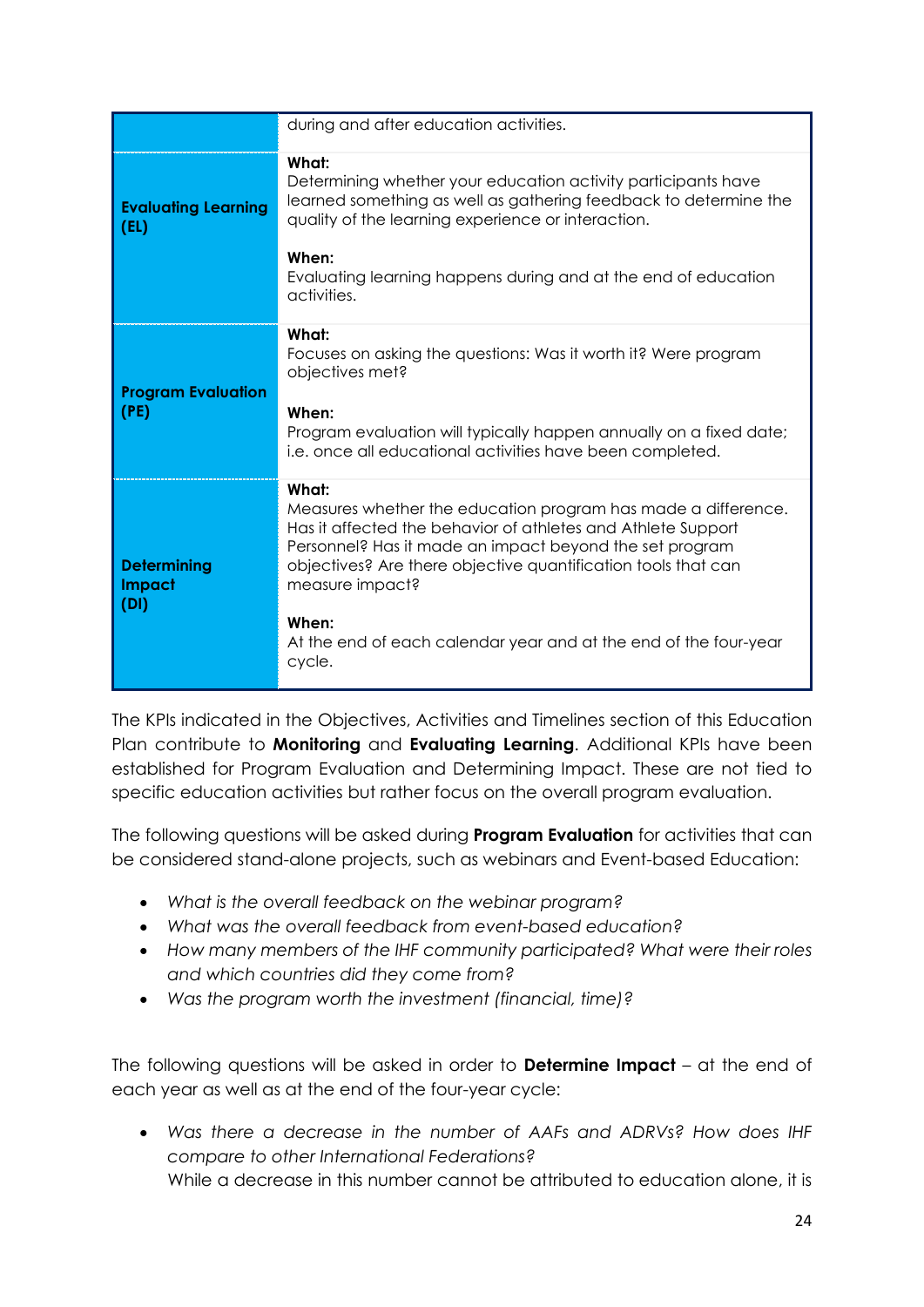still important to analyse. It can also be put into context. For example, a decrease in the number of ADRVs may be partially attributed to education efforts if the testing numbers remain the same.

- *Was there a change in the types of substances found in samples? Is there a change in the number of specified and non-specified substances found?* This analysis will give an insight into whether a focus on certain topics is proving to be effective. For example, a reduction in the number of specified substances and substances that are less likely to improve sport performance according to the physio-pharmacological risk assessment may mean that education is contributing to a reduction in the number of inadvertent doping cases.
- *Was there a change in the number of Whereabouts Failures? Are athletes meeting deadlines to submit whereabouts information? Are there less failed test attempts?* Improvements in these statistics can be connected with the Federation's education efforts.

A number of other observations will be made to determine impact. These range from a review of the qualitative feedback on the impact/quality of education to the number of National Federations becoming proactive in educating their National-level Athletes and Athlete Support Personnel.

The table below presents all the KPIs for the four monitoring and evaluation components. It also provides timelines and indicates the responsible person/organisation. The goal of this table is to have a clear view of the overall IHF Education Plan and to know which activity needs to be monitored when. This ensures a continuous monitoring and evaluation structure for the IHF that complements the year-end overall program evaluation.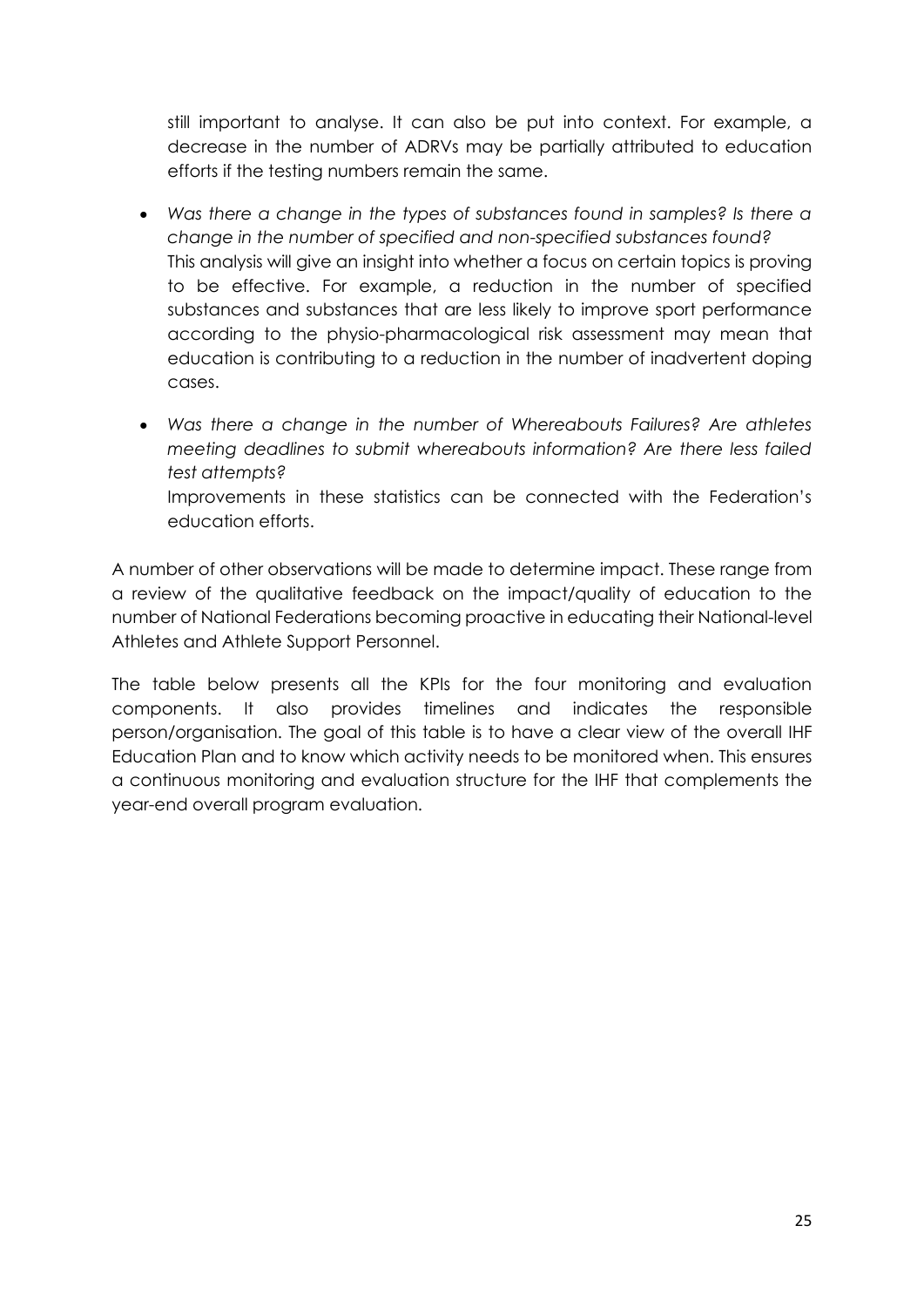| <b>Activity</b>                                                                                                                                     | Ownership                                     | Jan | Feb | Mar | Apr | May | Jun | Jul | Aug | <b>Sep</b> | Oct | <b>Nov</b> | <b>Dec</b> |  |
|-----------------------------------------------------------------------------------------------------------------------------------------------------|-----------------------------------------------|-----|-----|-----|-----|-----|-----|-----|-----|------------|-----|------------|------------|--|
| <b>Objective 1</b>                                                                                                                                  |                                               |     |     |     |     |     |     |     |     |            |     |            |            |  |
| The first draft of the<br><b>Education Plan is</b><br>completed by the<br>end of February                                                           | <b>ITA</b>                                    |     | M   |     |     |     |     |     |     |            |     |            |            |  |
| Commissions to<br>review and provide<br>feedback on the<br>Objectives,<br>Activities and<br>Timelines section of<br>the Plan by the end<br>of March | <b>IHF</b>                                    |     |     | M   |     |     |     |     |     |            |     |            |            |  |
| <b>Education Plan is</b><br>finalised by the end<br>of April                                                                                        | <b>ITA</b>                                    |     |     |     | M   |     |     |     |     |            |     |            |            |  |
| Update the anti-<br>doping section on<br>the IHF website                                                                                            | IHF anti-<br>doping/IHF<br>communic<br>ations |     |     |     | M   |     |     |     |     |            |     |            |            |  |
| Conduct regular<br>reviews of the anti-<br>doping section of<br>the IHF website to<br>ensure all<br>information is up to<br>date                    | IHF anti-<br>doping/IHF<br>communic<br>ations |     |     |     |     |     | M   |     |     | M          |     |            | M          |  |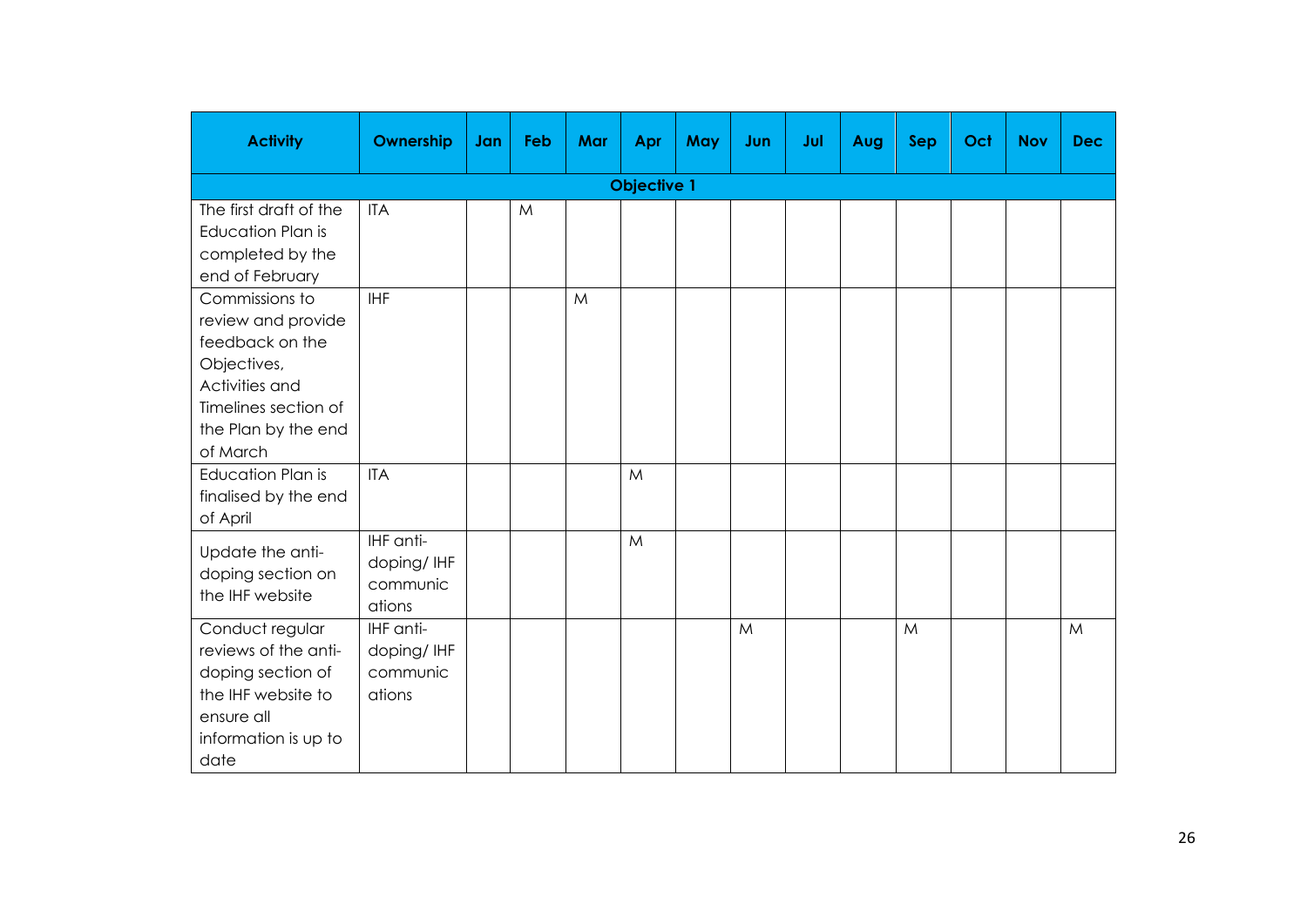| <b>Objective 2</b>                                                                                                                 |                                               |              |   |   |                    |   |   |   |   |   |   |   |         |
|------------------------------------------------------------------------------------------------------------------------------------|-----------------------------------------------|--------------|---|---|--------------------|---|---|---|---|---|---|---|---------|
| ITA monthly<br>webinars promoted<br>through the IHF<br>social media<br>channels                                                    | <b>IHF</b>                                    | M            | M | M | M                  | M | M | M | M | M | M | M | M       |
| ADEL course<br>completion rates<br>for all IHF profiles<br>are downloaded<br>and analysed                                          | <b>IHF</b>                                    |              |   |   |                    |   |   |   |   |   |   |   | M<br>EL |
| Collate<br>confirmation of<br>completion from<br>NFs/NADOs<br>education<br>programs                                                | <b>IHF</b>                                    |              |   |   |                    |   |   |   |   |   |   |   | M<br>EL |
|                                                                                                                                    |                                               |              |   |   | <b>Objective 3</b> |   |   |   |   |   |   |   |         |
| Regularly share<br>anti-doping<br>information,<br>resources and calls<br>to action via IHF<br>website and social<br>media channels | IHF anti-<br>doping/IHF<br>communic<br>ations | $\mathsf{M}$ | M | M | M                  | M | M | M | M | M | M | M | M       |
| Share relevant<br>sections of the<br>Education Plan in<br>the anti-doping                                                          | <b>IHF</b>                                    |              |   |   |                    | M |   |   |   |   |   |   |         |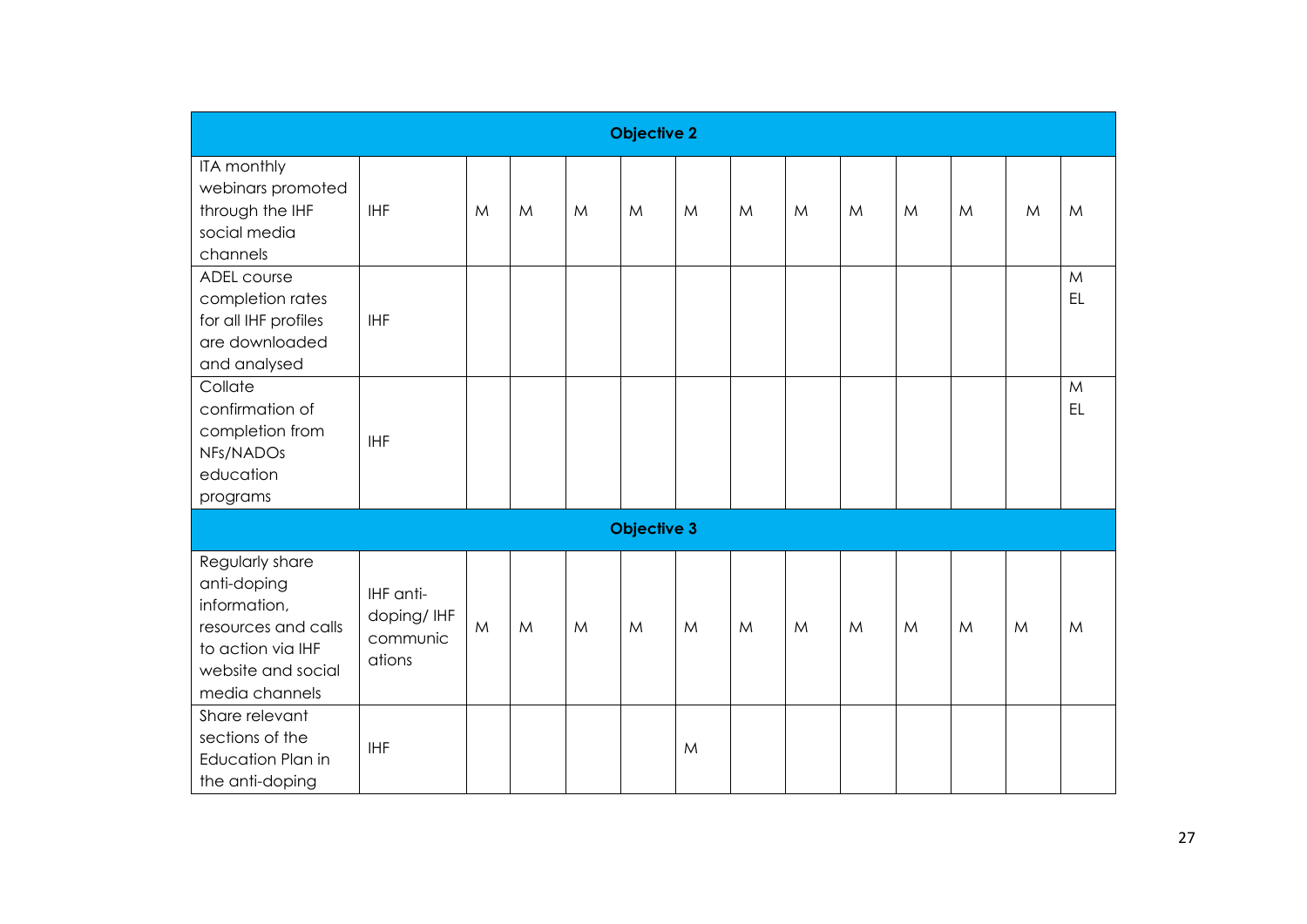| section of the IHF<br>website                                                                                                       |            |  |                |  |  |  |                 |
|-------------------------------------------------------------------------------------------------------------------------------------|------------|--|----------------|--|--|--|-----------------|
| A season-end<br>National Federation<br>communication is<br>sent.                                                                    | <b>IHF</b> |  |                |  |  |  | M<br>EL         |
| A schedule of anti-<br>doping<br>communications<br>and topics is made<br>for NFs for 2022.                                          | <b>IHF</b> |  |                |  |  |  | M<br>EL         |
| Event-based<br>education<br>attendance rates<br>by role (athlete,<br>coach etc.) and<br>country are<br>reviewed.                    | <b>IHF</b> |  |                |  |  |  | M<br>EL         |
| Event-based<br>education<br>participant survey<br>results are<br>evaluated for level<br>of knowledge and<br>learners'<br>experience | <b>IHF</b> |  |                |  |  |  | EL<br><b>PE</b> |
|                                                                                                                                     |            |  | <b>General</b> |  |  |  |                 |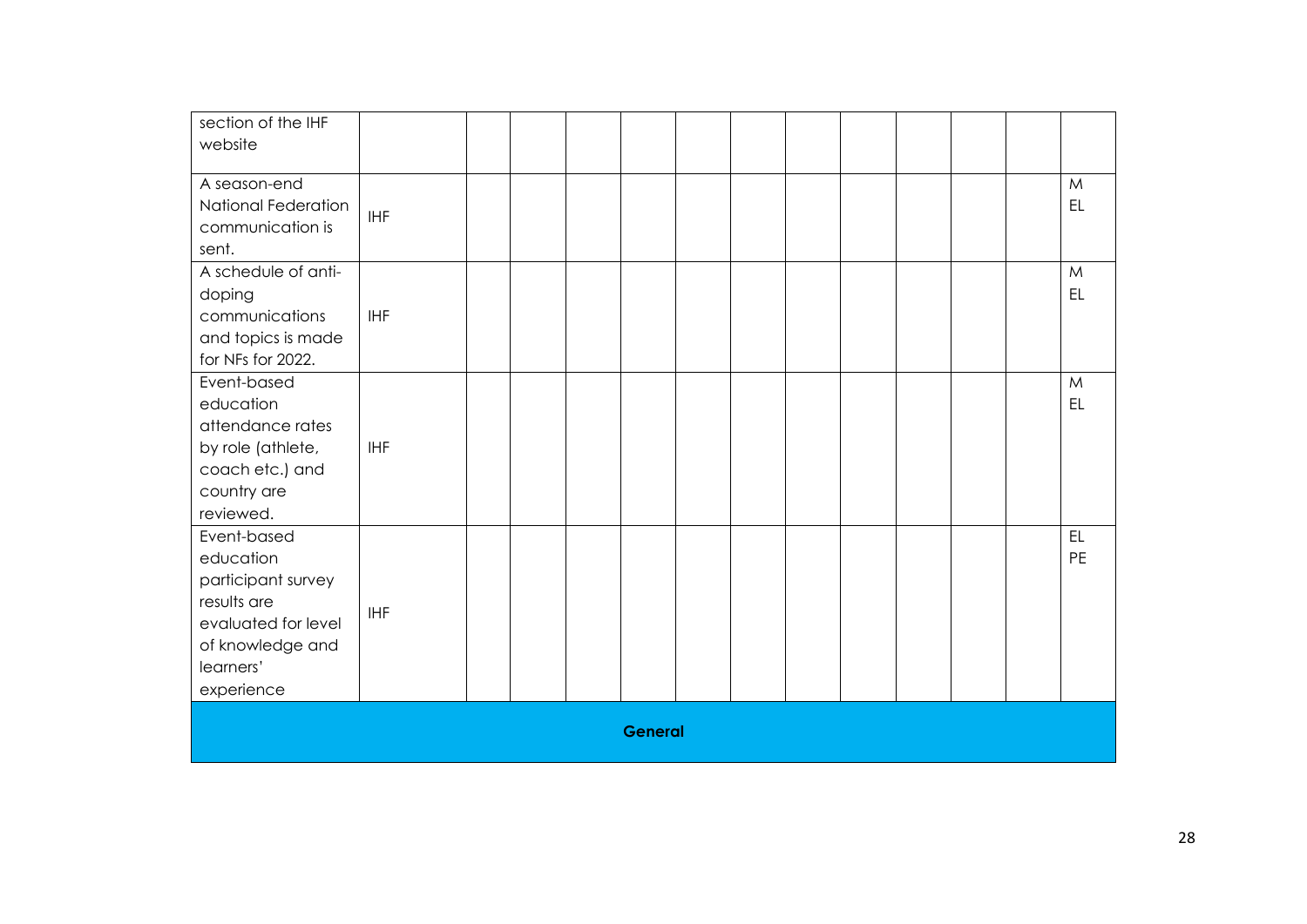| The 2022 Event-           |                 |  |  |  |  |  | M              |
|---------------------------|-----------------|--|--|--|--|--|----------------|
| based Education           |                 |  |  |  |  |  | EL             |
| activities are            | <b>IHF/NADO</b> |  |  |  |  |  | P <sub>1</sub> |
| evaluated and an          |                 |  |  |  |  |  |                |
| updated Plan is           |                 |  |  |  |  |  |                |
| prepared for 2023         |                 |  |  |  |  |  |                |
| The 2022 Education        |                 |  |  |  |  |  | EL             |
| Activities are            |                 |  |  |  |  |  | <b>PE</b>      |
| evaluated and an          |                 |  |  |  |  |  | DI             |
| updated Plan is           |                 |  |  |  |  |  |                |
| prepared for 2023.        | <b>IHF</b>      |  |  |  |  |  |                |
| <b>Education Pool and</b> |                 |  |  |  |  |  |                |
| Other Target              |                 |  |  |  |  |  |                |
| Groups are                |                 |  |  |  |  |  |                |
| updated for 2023.         |                 |  |  |  |  |  |                |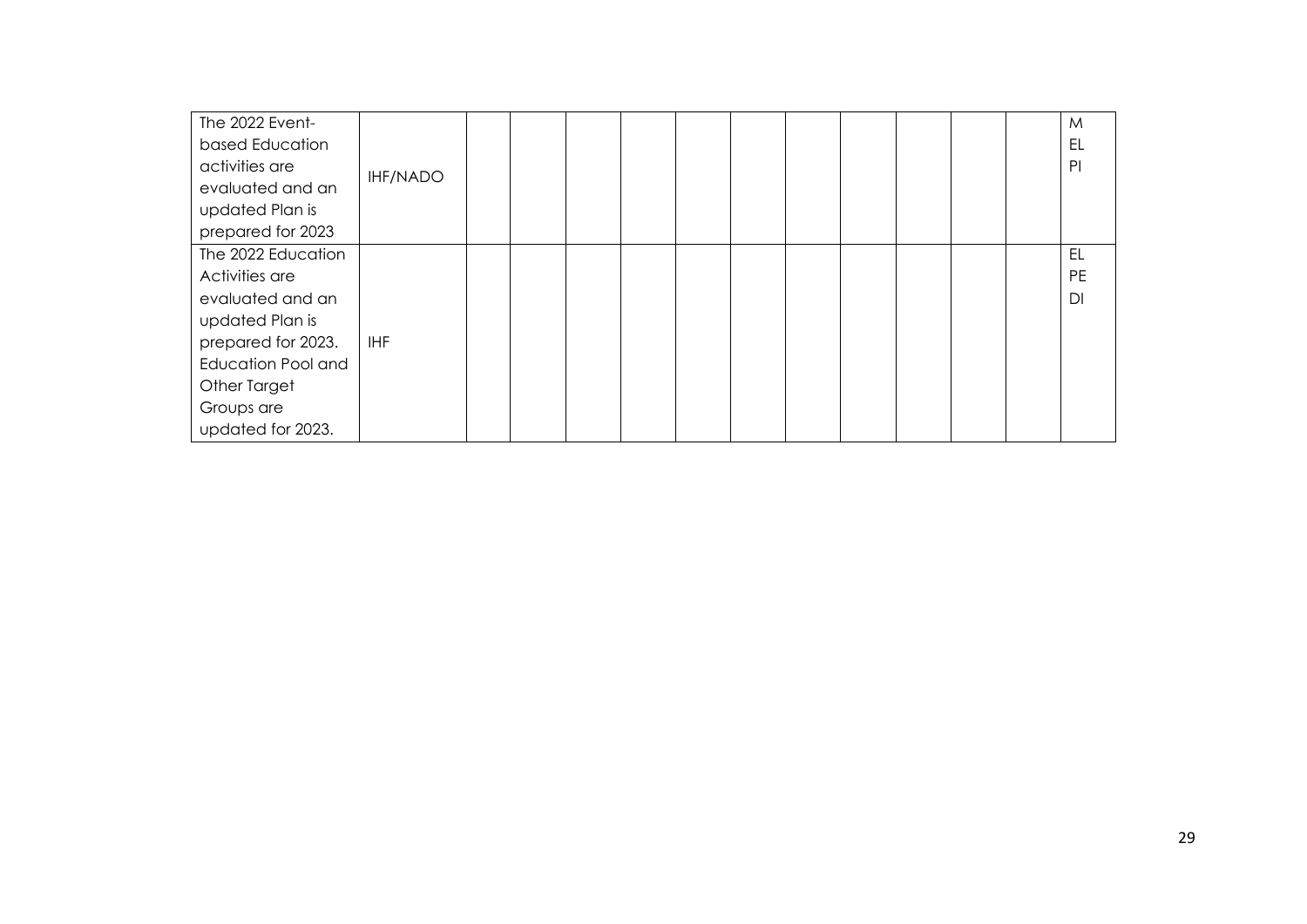## <span id="page-29-0"></span>FOLLOW-UP AND CONSEQUENCES

The International Handball Federation (IHF) has adopted a regulation to be able to maintain a mandatory requirement in anti-doping education. This is reflected in the 2021 IHF Anti-Doping Rules (Article 17 Education):

#### *ARTICLE 17 EDUCATION*

*IHF shall plan, implement, evaluate and promote Education in line with the requirements of Article 18.2 of the Code and the International Standard for Education.* 

## <span id="page-29-1"></span>FUTURE CONSIDERATIONS

As this is the first International Handball Federation (IHF) Plan under the new WADA Code and ISE, it is meant to continuously evolve and adapt to the realities of the Federation and to the sport specifics of handball. The presented Plan focuses on the highest education priorities and balances the need for strong educational activities with the limitations described in the introductory sections of this Plan.

As highlighted in the previous sections, this Education Plan is designed for a four-year cycle from 2022 to 2025. This Plan will be regularly adjusted throughout the said cycle. The Education Pool and other Target Groups will grow, new objectives and KPIs may be added and the evaluation mechanisms will receive an annual review.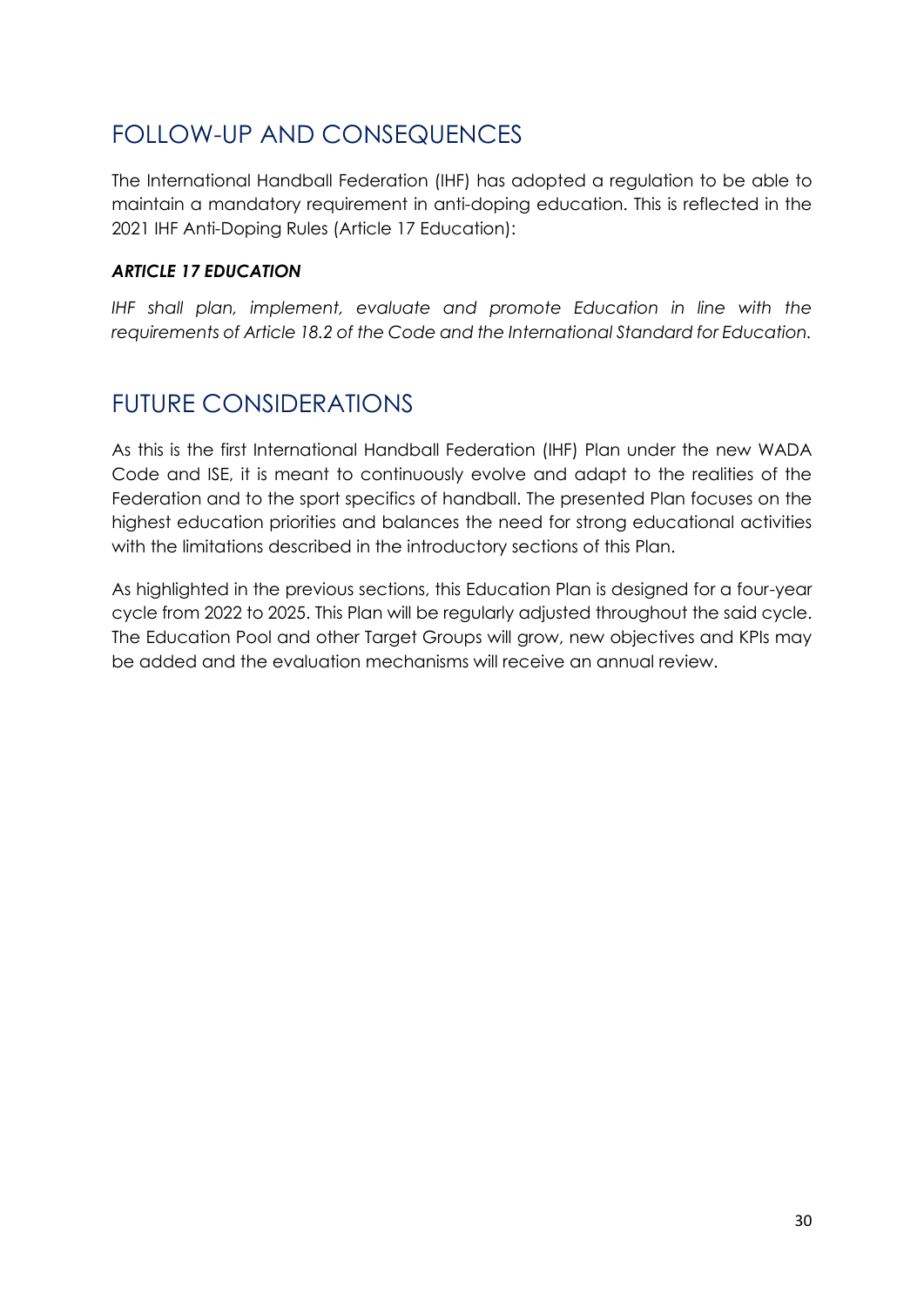## APPENDIX A

## **Definitions**

<span id="page-30-1"></span><span id="page-30-0"></span>**ADAMS:** The Anti-Doping Administration and Management System is a Web-based database management tool for data entry, storage, sharing, and reporting designed to assist stakeholders and WADA in their anti-doping operations in conjunction with data protection legislation.

**Adverse Analytical Finding (AAF):** A report from a WADA-accredited Laboratory or other WADA-approved Laboratory that, consistent with the International Standard for Laboratories and related Technical Documents, identified in a Sample the presence of a Prohibited Substance or its Metabolites or Markers or evidence of the use of a Prohibited Method.

**Anti-Doping Organisation (ADO):** WADA or a Signatory that is responsible for adopting rules for initiating, implementing or enforcing any part of the Doping Control process. This includes, for example, the International Olympic Committee, the International Paralympic Committee, other Major Event Organisation s that conduct Testing at their Events, International Federations, and National Anti-Doping Organisations.

Anti-Doping Education: Delivering training on anti-doping topics to build competencies in clean sport behaviours and make informed decisions.

**Athlete:** Any Person who competes in sport at the international level (as defined by each International Federation) or the national level (as defined by each National Anti-Doping Organisation). An Anti-Doping Organisation has discretion to apply antidoping rules to an Athlete who is neither an International-Level Athlete nor a National-Level Athlete, and thus to bring them within the definition of "Athlete." In relation to Athletes who are neither International-Level nor National-Level Athletes, an Anti-Doping Organisation may elect to: conduct limited Testing or no Testing at all; analyse Samples for less than the full menu of Prohibited Substances; require limited or no whereabouts information; or not require advance TUEs. However, if an Article 2.1, 2.3 or 2.5 anti-doping rule violation is committed by any Athlete over whom an Anti-Doping Organisation has elected to exercise its authority to test and who competes below the international or national level, then the Consequences set forth in the Code must be applied. For purposes of Article 2.8 and Article 2.9 and for purposes of antidoping information and Education, any Person who participates in sport under the authority of any Signatory, government, or other sports organisation accepting the Code is an Athlete.

**Athlete Biological Passport:** The program and methods of gathering and collating data as described in the International Standard for Testing and Investigations and International Standard for Laboratories.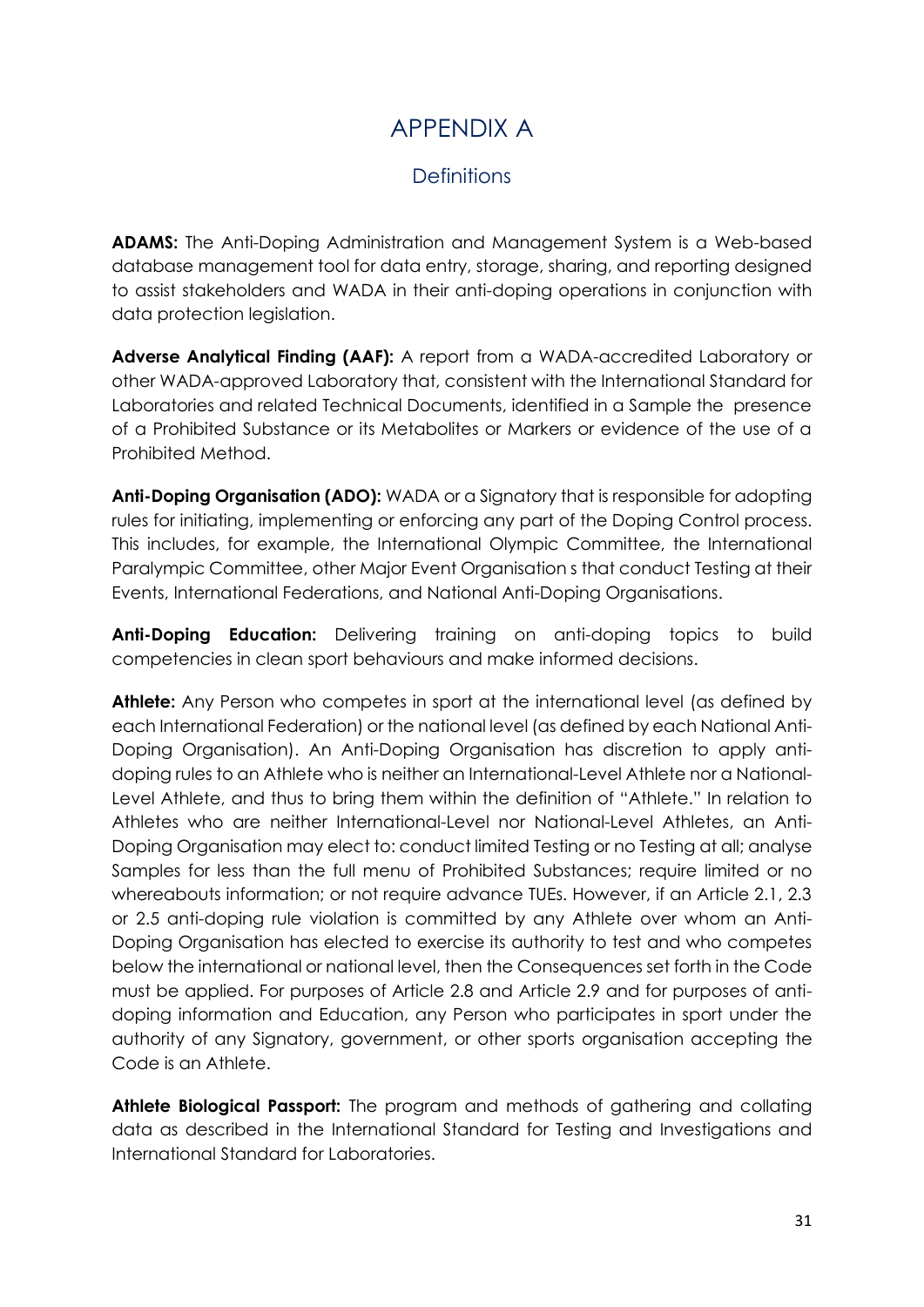**Athlete Support Personnel:** Any coach, trainer, manager, agent, team staff, official, medical, paramedical personnel, parent or any other Person working with, treating or assisting an Athlete participating in or preparing for sports Competition.

**Awareness Raising:** Highlighting topics and issues related to clean sport.

**Code:** The World Anti-Doping Code.

**Competition:** A single race, match, game or singular sport contest. For example, a basketball game or the finals of the Olympic 100-meter race in athletics. For stage races and other sport contests where prizes are awarded on a daily or other interim basis the distinction between a Competition and an Event will be as provided in the rules of the applicable International Federation.

**Consequences of Anti-Doping Rule Violations ("Consequences"):** An Athlete's or other Person's violation of an anti-doping rule may result in one or more of the following: (a) Disqualification means the Athlete's results in a particular Competition or Event are invalidated, with all resulting Consequences including forfeiture of any medals, points and prizes; (b) Ineligibility means the Athlete or other Person is barred on account of an anti-doping rule violation for a specified period of time from participating in any Competition or other activity or funding as provided in Article 10.14; (c) Provisional Suspension means the Athlete or other Person is barred temporarily from participating in any Competition or activity prior to the final decision at a hearing conducted under Article 8; (d) Financial Consequences means a financial sanction imposed for an anti-doping rule violation or to recover costs associated with an anti-doping rule violation; and (e) Public Disclosure means the dissemination or distribution of information to the general public or Persons beyond those Persons entitled to earlier notification in accordance with Article 14. Teams in Team Sports may also be subject to Consequences as provided in Article 11.

**Doping Control:** All steps and processes from test distribution planning through to ultimate disposition of any appeal and the enforcement of Consequences, including all steps and processes in between, including but not limited to, Testing, investigations, whereabouts, TUEs, Sample collection and handling, laboratory analysis, Results Management, hearings and appeals, and investigations or proceedings relating to violations of Article 10.14 (Status During Ineligibility or Provisional Suspension).

**Education:** The process of learning to instill values and develop behaviours that foster and protect the spirit of sport, and to prevent intentional and unintentional doping

**Education Plan:** A document that includes: a situation assessment; identification of an Education Pool; objectives; Education activities and monitoring procedures as required by Article 4.

**Education Pool:** A list of target groups identified through a system assessment process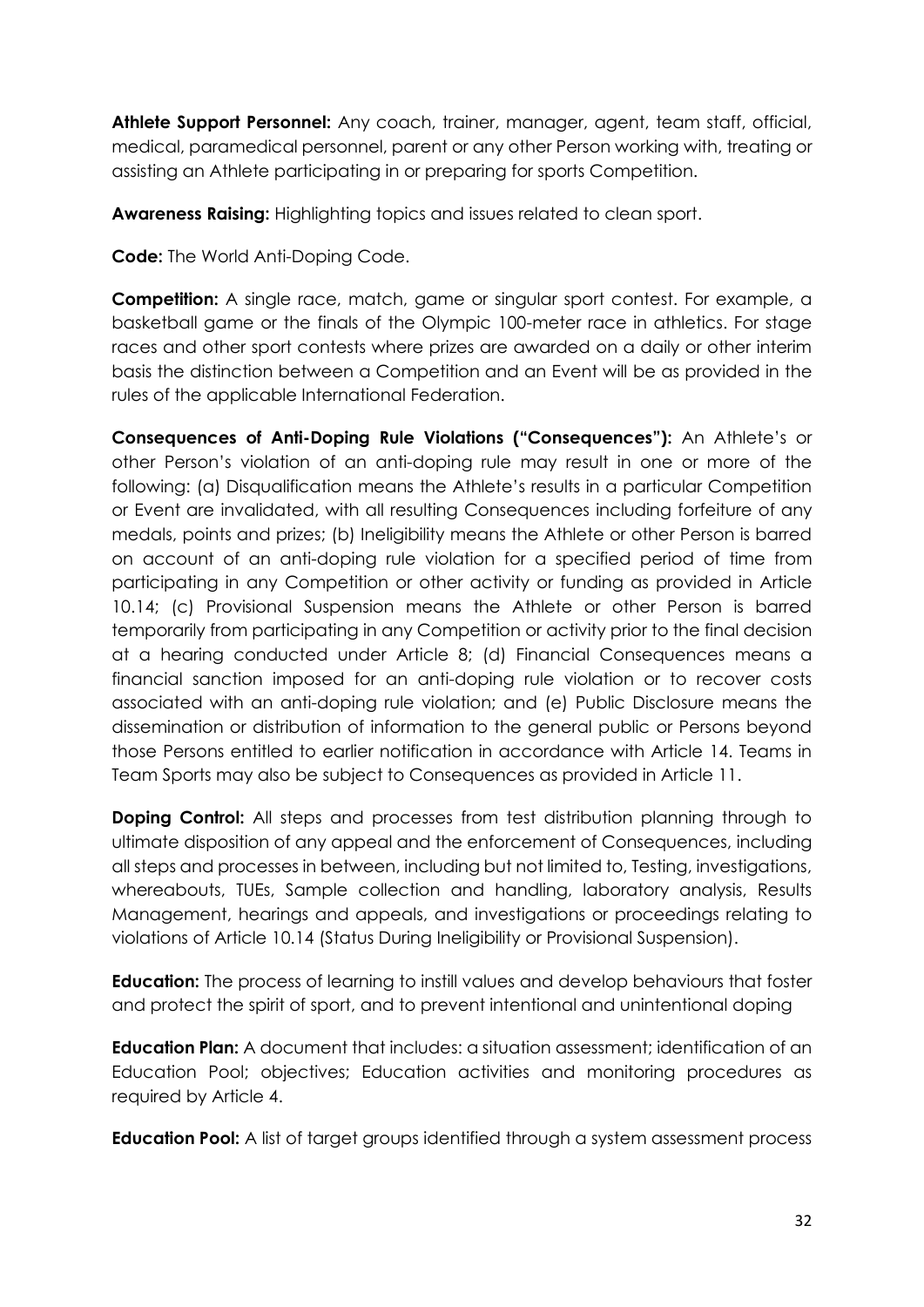**Education Program:** A collection of Education activities undertaken by a Signatory to achieve the intended learning objectives.

**Educator:** A person who has been trained to deliver Education and is authorised by a Signatory for this purpose.

**Event:** A series of individual Competitions conducted together under one ruling body (e.g., the Olympic Games, World Championships of an International Federation, or Pan American Games).

**Event-based Education:** Any type of Education activity which takes place at or in association with an Event (2021 International Standard for Education).

**Guidelines for Education:** A non-mandatory document in the World Anti-Doping Program that provides guidance on Education and is made available to Signatories by WADA.

**Information Provision:** Making available accurate, up to date content related to clean sport.

**International Event:** An Event or Competition where the International Olympic Committee, the International Paralympic Committee, an International Federation, a Major Event Organisation, or another international sport organisation is the ruling body for the Event or appoints the technical officials for the Event.

**International-Level Athlete:** Athletes who compete in sport at the international level, as defined by each International Federation, consistent with the International Standard for Testing and Investigations.

**International Standard:** A standard adopted by WADA in support of the Code. Compliance with an International Standard (as opposed to another alternative standard, practice or procedure) shall be sufficient to conclude that the procedures addressed by the International Standard were performed properly. International Standards shall include any Technical Documents issued pursuant to the International Standard.

**Minor:** A natural Person who has not reached the age of eighteen years.

**National Anti-Doping Organisation (NADO):** The entity(ies) designated by each country as possessing the primary authority and responsibility to adopt and implement anti-doping rules, direct the collection of Samples, manage test results and conduct Results Management at the national level. If this designation has not been made by the competent public authority(ies), the entity shall be the country's National Olympic Committee or its designee.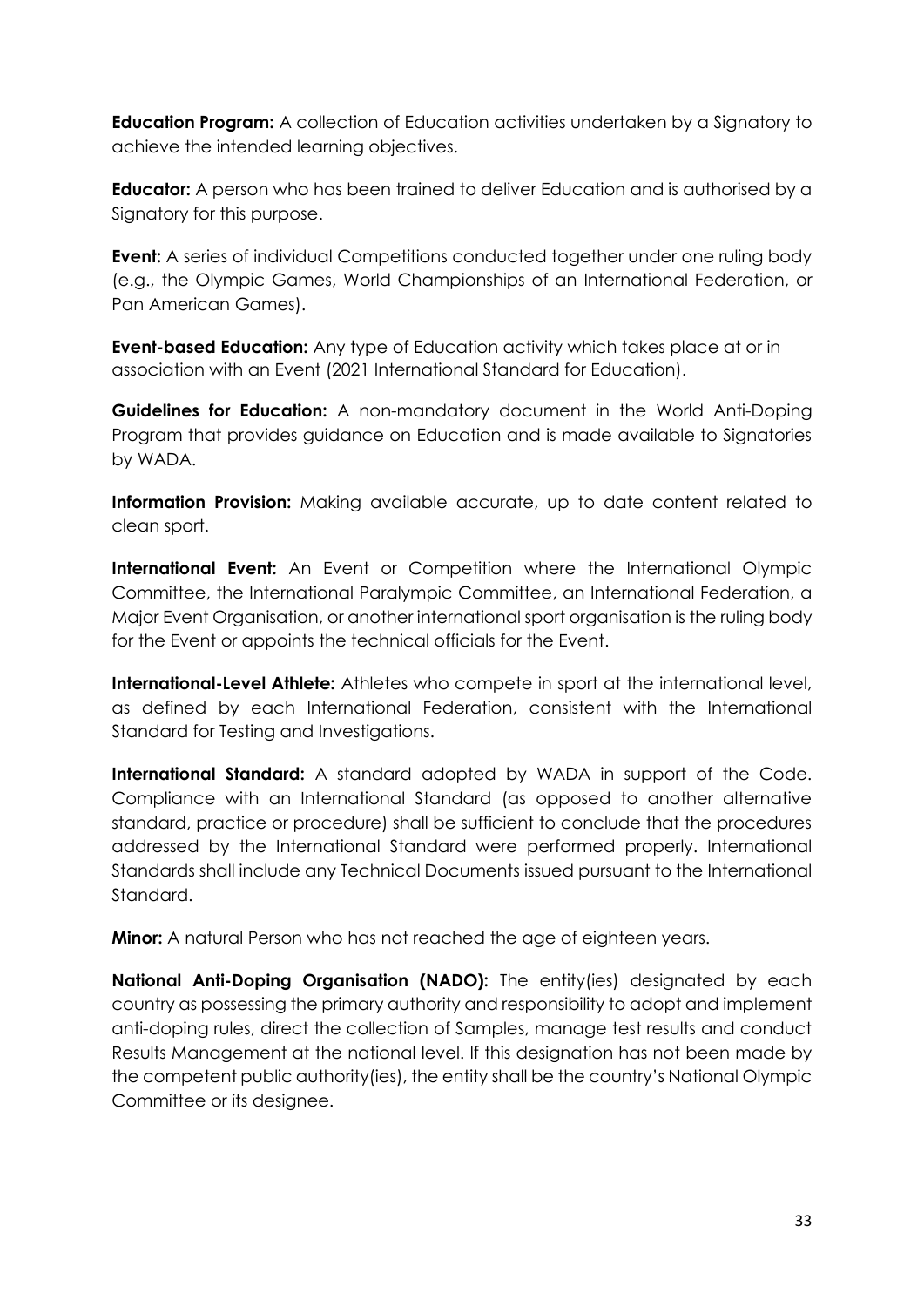**National-Level Athlete:** Athletes who compete in sport at the national level, as defined by each National Anti-Doping Organisation, consistent with the International Standard for Testing and Investigations.

**Prevention:** Refers to interventions undertaken to stop doping from occurring. There are four key interrelated strategies to Prevention: Education; deterrence; detection; and enforcement.

**Prohibited List:** The List identifying the Prohibited Substances and Prohibited Methods.

**Recreational Athlete:** A natural Person who is so defined by the relevant National Anti-Doping Organisation ; provided, however, the term shall not include any Person who, within the five years prior to committing any anti-doping rule violation, has been an International-Level Athlete (as defined by each International Federation consistent with the International Standard for Testing and Investigations) or National-Level Athlete (as defined by each National Anti-Doping Organisation consistent with the International Standard for Testing and Investigations), has represented any country in an International Event in an open category or has been included within any Registered Testing Pool or other whereabouts information pool maintained by any International Federation or National Anti-Doping Organisation .

**Registered Testing Pool (RTP):** The pool of highest-priority Athletes established separately at the international level by International Federations and at the national level by National Anti-Doping Organisation s, who are subject to focused In-Competition and Out-of-Competition Testing as part of that International Federation's or National Anti-Doping Organisation 's test distribution plan and therefore are required to provide whereabouts information as provided in Article 5.5 and the International Standard for Testing and Investigations.

**Specified Substances:** For purposes of the application of Article 10 (WADA Code 2021), all Prohibited Substances shall be Specified Substances except as identified on the Prohibited List.

**Substances of Abuse:** For purposes of applying Article 10 (WADA Code 2021), Substances of Abuse shall include those Prohibited Substances which are specifically identified as Substances of Abuse on the Prohibited List because they are frequently abused in society outside of the context of sport.

**Strict Liability:** The rule which provides that under Article 2.1 and Article 2.2, it is not necessary that intent, Fault, negligence, or knowing Use on the Athlete's part be demonstrated by the Anti-Doping Organisation in order to establish an anti-doping rule violation.

**Testing:** The parts of the Doping Control process involving test distribution planning, Sample collection, Sample handling, and Sample transport to the laboratory.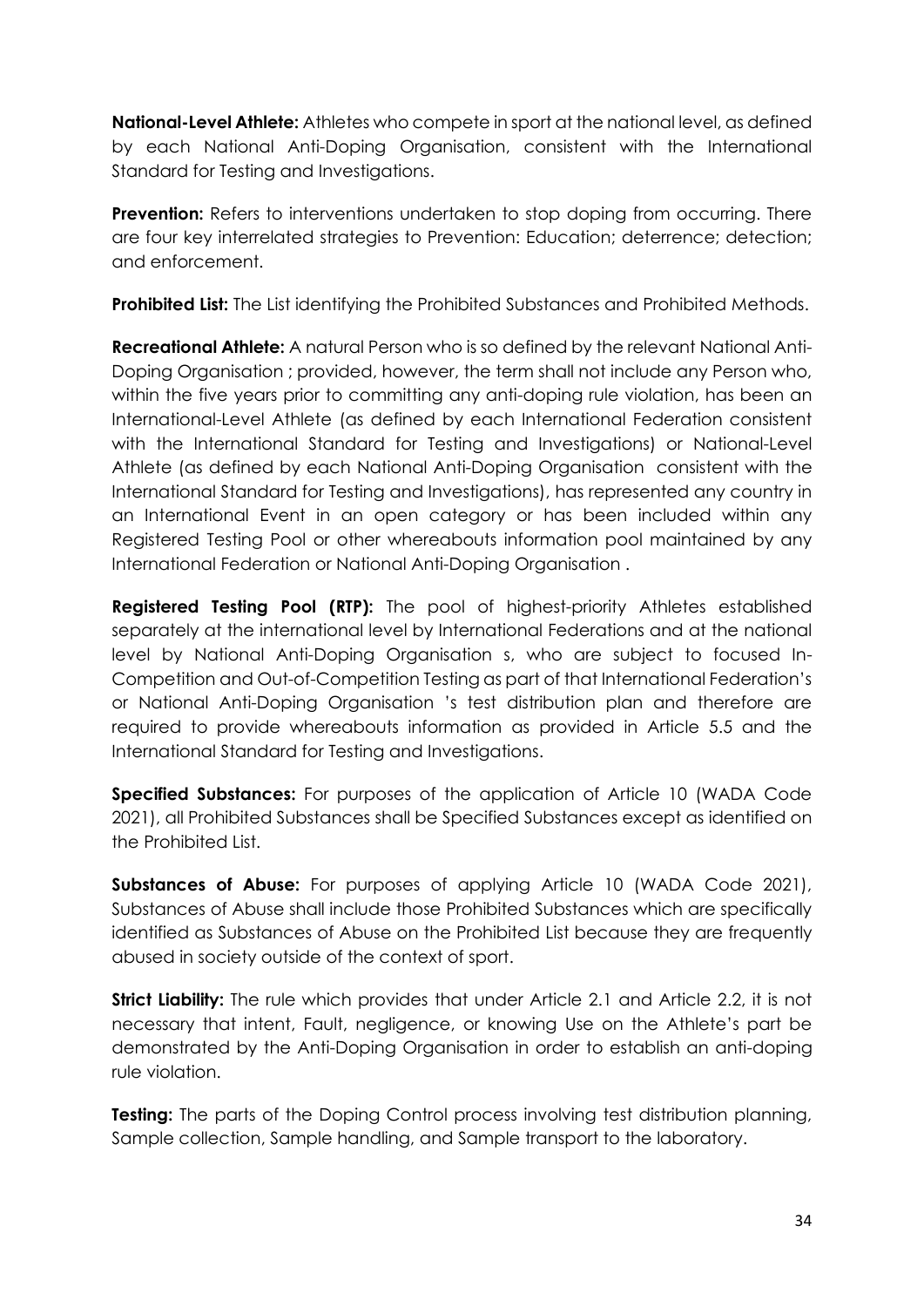**Therapeutic Use Exemption (TUE):** A Therapeutic Use Exemption allows an Athlete with a medical condition to use a Prohibited Substance or Prohibited Method, but only if the conditions set out in Article 4.4 and the International Standard for Therapeutic Use Exemptions are met.

**Values-based Education:** Delivering activities that emphasises the development of an individual's personal values and principles. It builds the learner's capacity to make decisions to behave ethically.

**WADA:** The World Anti-Doping Agency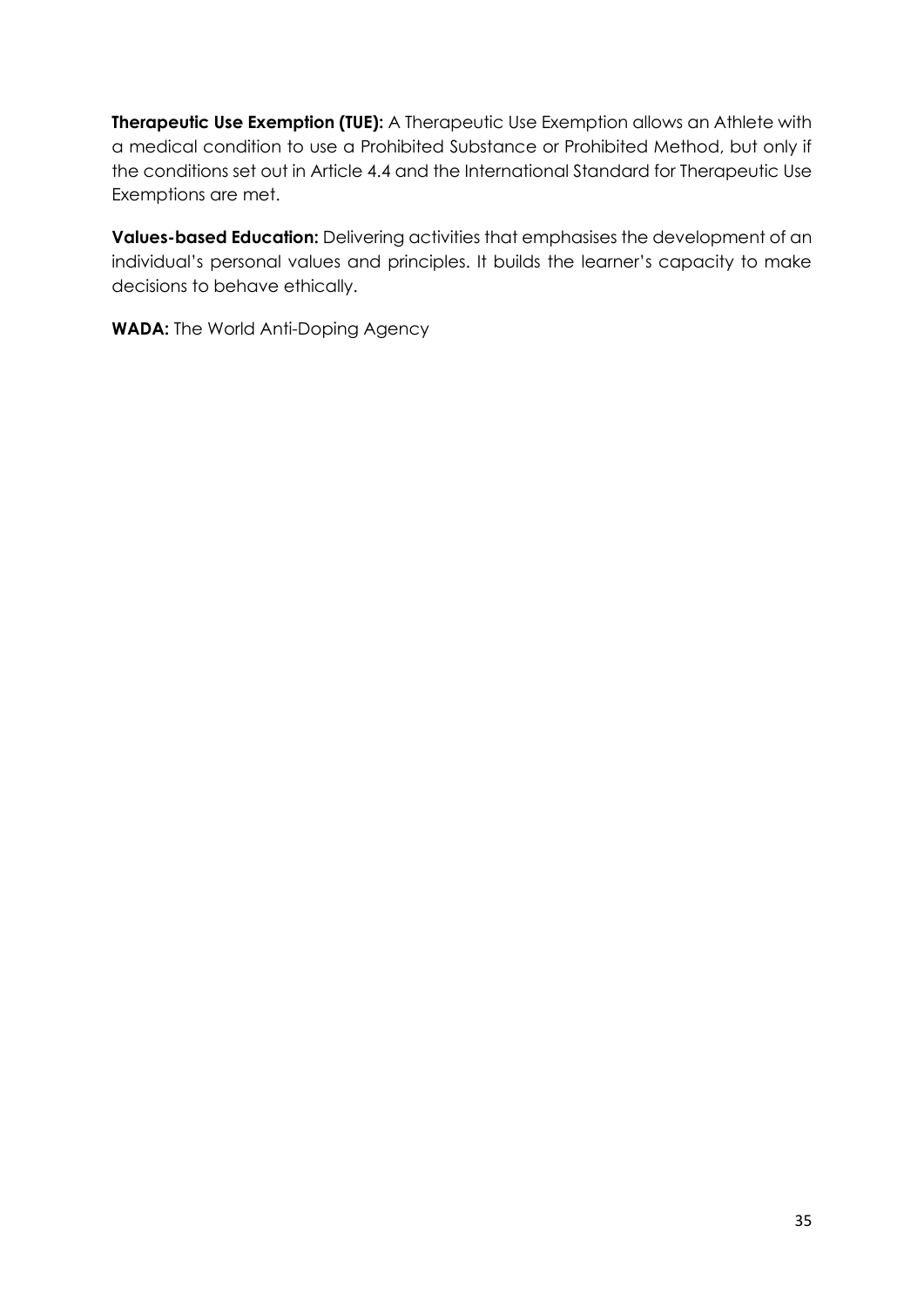## APPENDIX B

#### **IHF Education & Prevention Plan 2021**

<span id="page-35-0"></span>Education is of utmost importance as per Code Article 18.2, IHF Anti-Doping Rules Article 17 and International Standards for Education.

Event-based education outreach were held prior to the COVID-19 pandemic on the occasion of IHF events in 2018 and 2019. As part of the IHF's commitment to doping free handball, the IHF has been actively encouraging the handball players, support personnel, coaches, medical professionals and administrators to complete antidoping education online courses on the WADA's Anti-Doping Education Learning Platform (ADEL).

As part of the 1st IHF Medical Webinar Series held between October and December 2020, an education seminar "Key Anti-Doping Information for Medical Professionals & Major Changes to WADA Code 2021" was conducted on 16 December 2020 by the International Testing Agency (ITA) on behalf of IHF. As of 1 January 2019, IHF has delegated some of its anti-doping program to ITA, including education.

Due to the complications and travel restrictions causing from the COVID-19 pandemic, no event-based education was conducted in 2020 since the IHF events were cancelled. All IHF Young-Age Categories events were cancelled in 2021 due to COVID-19 reasons.

All players included in the IHF's Registered Testing Pool (RTP) and Testing Pool (TP) must have sufficient knowledge of the consequences of the Anti-Doping Rules Violation (ADRV). It is athlete's full responsibility to make commitment to clean sport and avoid violations of anti-doping.

At all times, players shall have access to anti-doping information relating to the current Prohibited List, the Doping Control Process, the Therapeutic Use of Exemptions, the Whereabouts, the health consequences of doping, the consequences of ADRVs, and the rights and responsibilities of athletes, in accordance with the Code.

The players of the national teams participating in the IHF events shall be educated before the events. We are of the opinion that they receive education before the departure of their home country for an IHF event.

For instance in 2021, the IHF has strongly recommended that all players of the 64 senior national teams qualified for the 2021 Men's World Championship in Egypt and the 2021 Women's World Championship in Spain undergo an anti-doping education course online.

The anti-doping courses are available on the new and improved WADA ADEL, launched in January 2021.

Players who do not already have an ADEL account may register for free at [https://adel.wada-ama.org](https://adel.wada-ama.org/)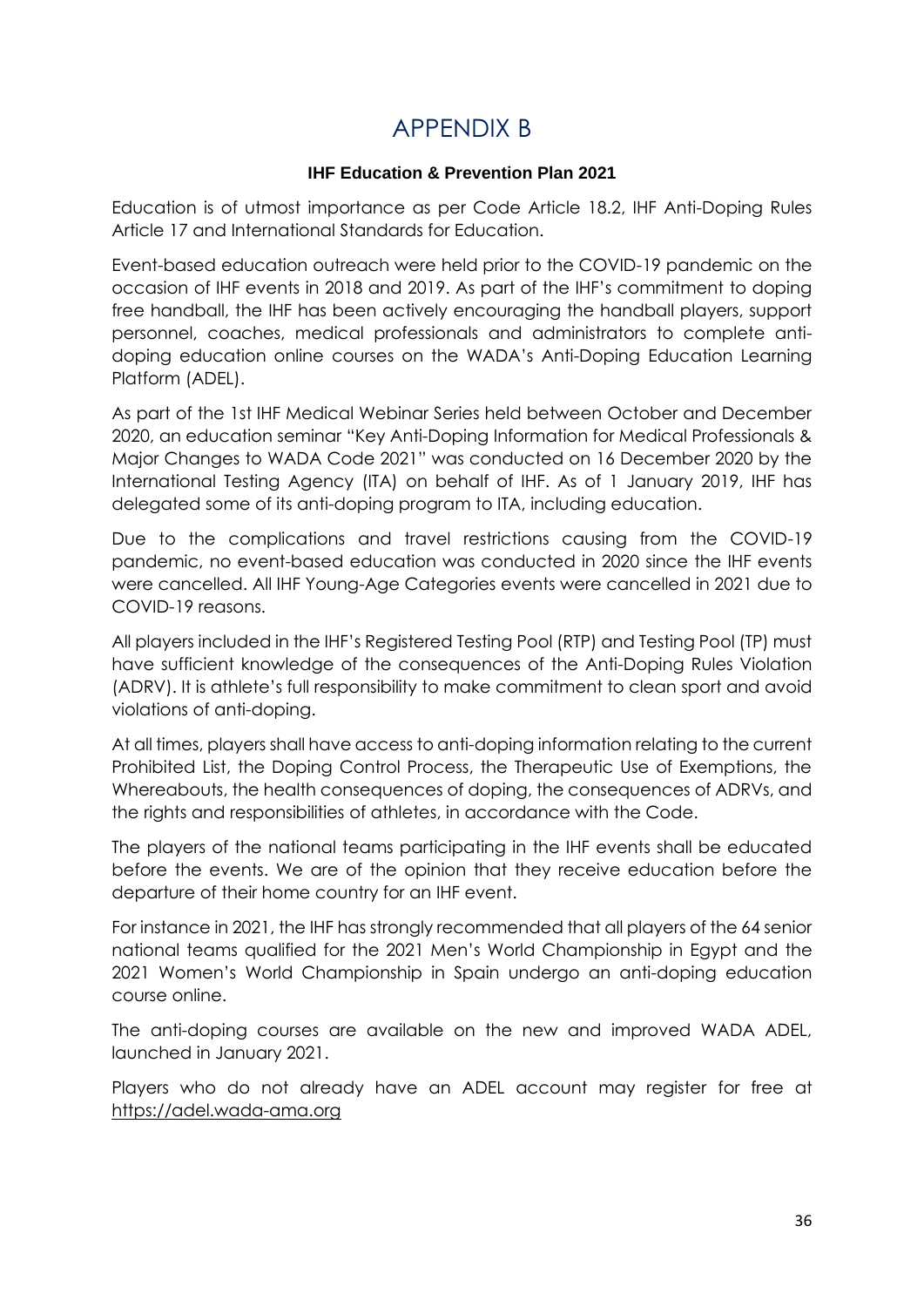- For players: ADEL for International-Level Athletes (available in English and French) and Athlete's Guide to the 2021 WADA Code (available in 12 languages)
- For athlete personnel: Athlete Support Personnel (ASP) Guide to the Code 2021 (available in 11 languages)

The Guide to the WADA Prohibited List of Substances and Methods 2021 for players and athlete support personal is available in 15 languages.

Education is also highly recommended for all team coaches and other support personnel travelling with the national handball teams.

- For coaches: High Performance Coaches' Education Program ADEL for High Performance Coaches (available in English, French and Slovenian)
- For medical personnel: Medical Professional's Education Program ADEL for Medical Professionals (available in English, French and German)
- For administrators: Welcome to the new ADEL (available in English only)

IHF as a Code Signatory remains an active participant of the annual Play True Day #playtrue initiative launched by WADA. This is when sports federations, athletes and event organizers promote the value of clean sport.

IHF has joined the ITA's "Keeping Sport Real" Campaign. A visual and slogan for IHF #KeepingHandballReal has been created and published by the ITA on its social media channels. This campaign will be re-posted from time to time to highlight the ITA-IHF partnership and promote clean handball to the wider community.

In contemporary digital world, social media has become an effective tool to communicate key messages and create a social norm about anti-doping. On the social media channels, hashtags (#keyword) are known as a great way to promote anti-doping key messages, education activities and programs.

#### *Intelligence & Investigations – WADA's Speak up!*

The IHF has a link on the website for people to report suspicions of doping directly to WADA – the Speak Up! Program.

The IHF hopes that this information will be shared internally to be acted upon. Identification and investigation of additional information and intelligence on individual athletes, including athlete passport record, athlete sport performance, athlete whereabouts patterns and locations, as well as whereabouts failures, injuries, age relative to career, reliable third-party intelligence is also considered by the IHF and can be used as selection criteria of athletes to be included in IHF RTP.

#### *ITA's Reveal Whistleblowing platform*

On 30 November 2021, the IHF has agreed to delegate the intelligence & investigation activities to the ITA and this will be reflected in a contractual addendum or new agreement that will be signed in the next weeks. The REVEAL whistleblowing platform was launched by ITA in early 2021. The ITA Whistleblowing Policy and Whistleblowing Data Privacy Policy will be shared to WADA for compliance purposes.

#### *2022 and beyond*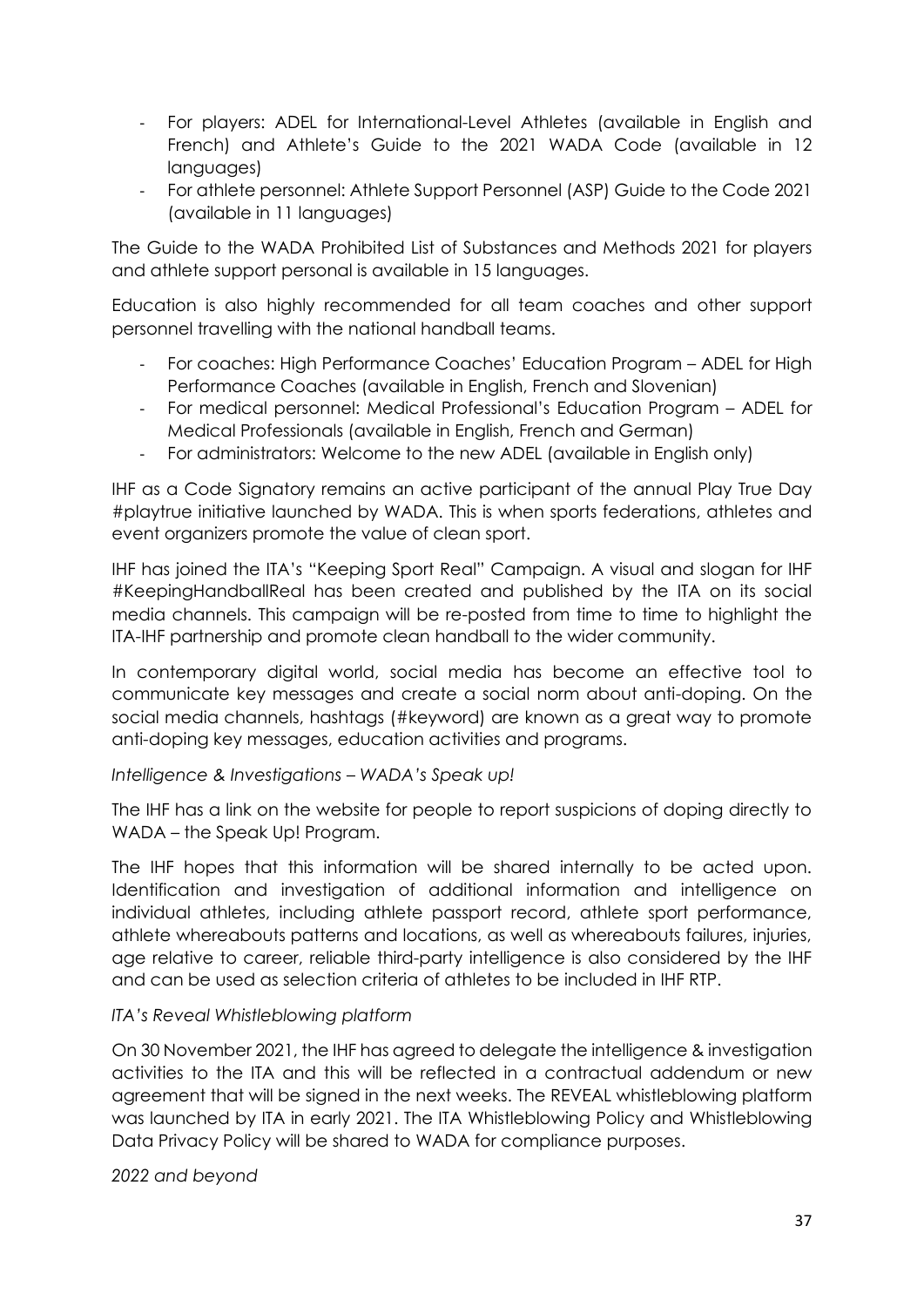The IHF would like to stress that a new more comprehensive version of the Education Plan will be developed in 2022 in cooperation with the ITA.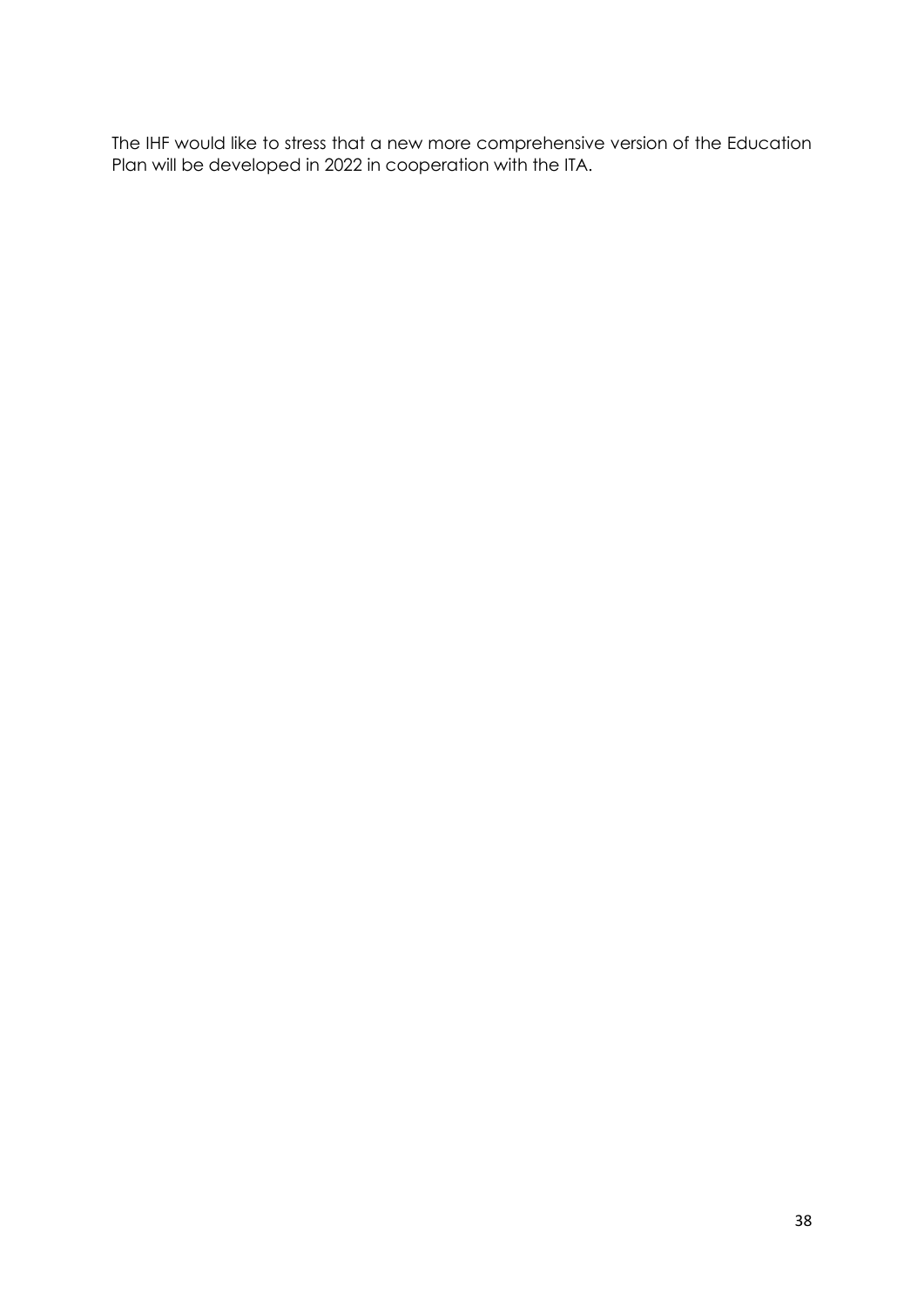# APPENDIX C

## Resources

<span id="page-38-1"></span><span id="page-38-0"></span>

| <b>Code, Guidelines and International Standard</b>                                     |                                                                                                                                        |                                                                       |  |
|----------------------------------------------------------------------------------------|----------------------------------------------------------------------------------------------------------------------------------------|-----------------------------------------------------------------------|--|
| WADA Code 2021                                                                         | World Anti-Doping Code   World Anti-Doping<br>Agency                                                                                   | English/French/Spanish/<br>Russian                                    |  |
| 2021 International<br>Standards for<br>Education                                       | https://www.wada-ama.org/en/resources/the-<br>code/2021-international-standard-for-<br>education                                       | English/French/Spanish/<br>Russian                                    |  |
| Guidelines for the<br><b>International Standard</b><br>for Education (ISE)             | https://www.wada-<br>ama.org/en/resources/education-and-<br>prevention/guidelines-for-the-international-<br>standard-for-education-ise | English                                                               |  |
| 2021 International<br><b>Standard for Code</b><br>Compliance by<br>Signatories (ISCCS) | <b>International Standard for Code Compliance</b><br>by Signatories (ISCCS)   World Anti-Doping<br>Agency                              | English/French                                                        |  |
| <b>Prohibited List</b>                                                                 | <b>Prohibited List Documents   World Anti-</b><br><b>Doping Agency</b>                                                                 | English/French/Portuguese/Brazil/Spanish                              |  |
| 2021 International<br>Standard for<br>Therapeutic Use<br>Exemptions (ISTUE)            | <b>International Standard for Therapeutic Use</b><br>Exemptions (ISTUE)   (wada-ama.org)                                               | English/French                                                        |  |
| Athletes' Anti-Doping<br>Rights Act                                                    | Athletes' Anti-Doping Rights Act   World Anti-<br>Doping Agency (wada-ama.org)                                                         | English/French                                                        |  |
|                                                                                        | <b>All About Doping</b>                                                                                                                |                                                                       |  |
| WADA's Q&A on Strict<br>liability in Anti-doping                                       | https://www.wada-ama.org/en/questions-<br>answers/strict-liability-in-anti-doping                                                      | English/French                                                        |  |
| WADA's Q&A on<br><b>ADRVs</b>                                                          | https://www.wada-ama.org/en/questions-<br>answers/2015-adrvs-report                                                                    | English/French                                                        |  |
| WADA's speak up<br>page                                                                | Speak Up! (wada-ama.org)                                                                                                               | English/French                                                        |  |
| <b>ITA's Reveal Doping</b><br>page                                                     | <b>Reveal.sport</b>                                                                                                                    | English/French                                                        |  |
|                                                                                        | <b>Testing, Whereabouts, and Athlete Biological Passport</b>                                                                           |                                                                       |  |
| ITA - Real Sport Lab,<br>including urine and<br>blood testing<br>procedure             | ITA - Real Sport Lab (English) - International<br><b>Testing Agency</b>                                                                | Chinese/English/French/<br>German/Italian/Japanese/<br>Korean/Russian |  |
| WADA's Q&A on<br>Athlete Biological<br>Passport                                        | Athlete Biological Passport Q&A   World Anti-<br>Doping Agency (wada-ama.org)                                                          | English/French                                                        |  |
| WADA's Q&A on<br>Whereabouts                                                           | https://www.wada-ama.org/en/questions-<br>answers/whereabouts                                                                          | English/French                                                        |  |
| Prohibited List, Medications, Supplements and TUEs                                     |                                                                                                                                        |                                                                       |  |
| What is prohibited -<br>the 2020 list Webpage                                          | https://www.wada-ama.org/en/content/what-<br>is-prohibited                                                                             | English/French/Spanish                                                |  |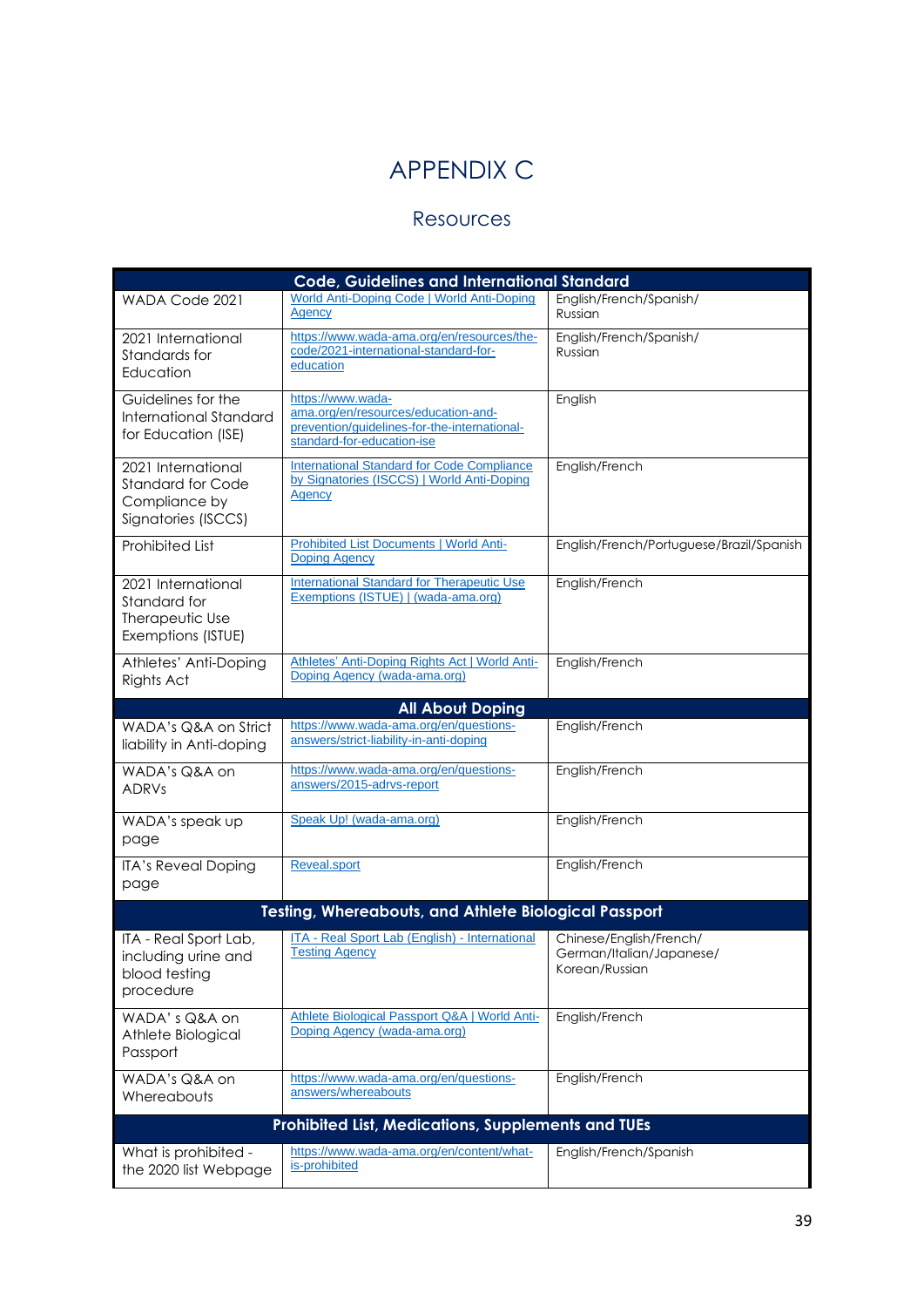| WADA'S Q&A on<br>Prohibited list                                                                                          | https://www.wada-ama.org/en/questions-<br>answers/prohibited-list-qa                            | English/French               |  |
|---------------------------------------------------------------------------------------------------------------------------|-------------------------------------------------------------------------------------------------|------------------------------|--|
| WADA's Q&A on<br>Medications                                                                                              | https://www.wada-ama.org/en/questions-<br>answers/athletes-and-medications                      | English/French               |  |
| WADA's Q&A on TUEs                                                                                                        | https://www.wada-ama.org/en/questions-<br>answers/therapeutic-use-exemption-tue                 | English/French               |  |
| Global DRO - check<br>medicines                                                                                           | https://www.globaldro.com/Home                                                                  |                              |  |
| <b>E-Learning</b>                                                                                                         |                                                                                                 |                              |  |
| Anti-doping E-learning<br>resources page<br>(ADEL) for athlete,<br>coaches, physicians,<br>administrators and<br>parents. | https://www.wada-ama.org/en/what-we-<br>do/education-prevention/anti-doping-e-<br>learning-adel | Multiple languages available |  |
| Athlete 365 online<br>learning – multiple<br>courses                                                                      | Learning: Athlete365 (olympic.org)                                                              |                              |  |
| Play True Quiz                                                                                                            | http://quiz.wada-ama.org/                                                                       | 43 languages available       |  |
| <b>General</b>                                                                                                            |                                                                                                 |                              |  |
| Athlete Hub                                                                                                               | <b>Athlete Hub - International Testing Agency</b><br>(ita.sport)                                | English                      |  |
| <b>ITA Webinars - covers</b><br>a variety of anti-<br>doping topics                                                       | <b>International Testing Agency - YouTube</b>                                                   |                              |  |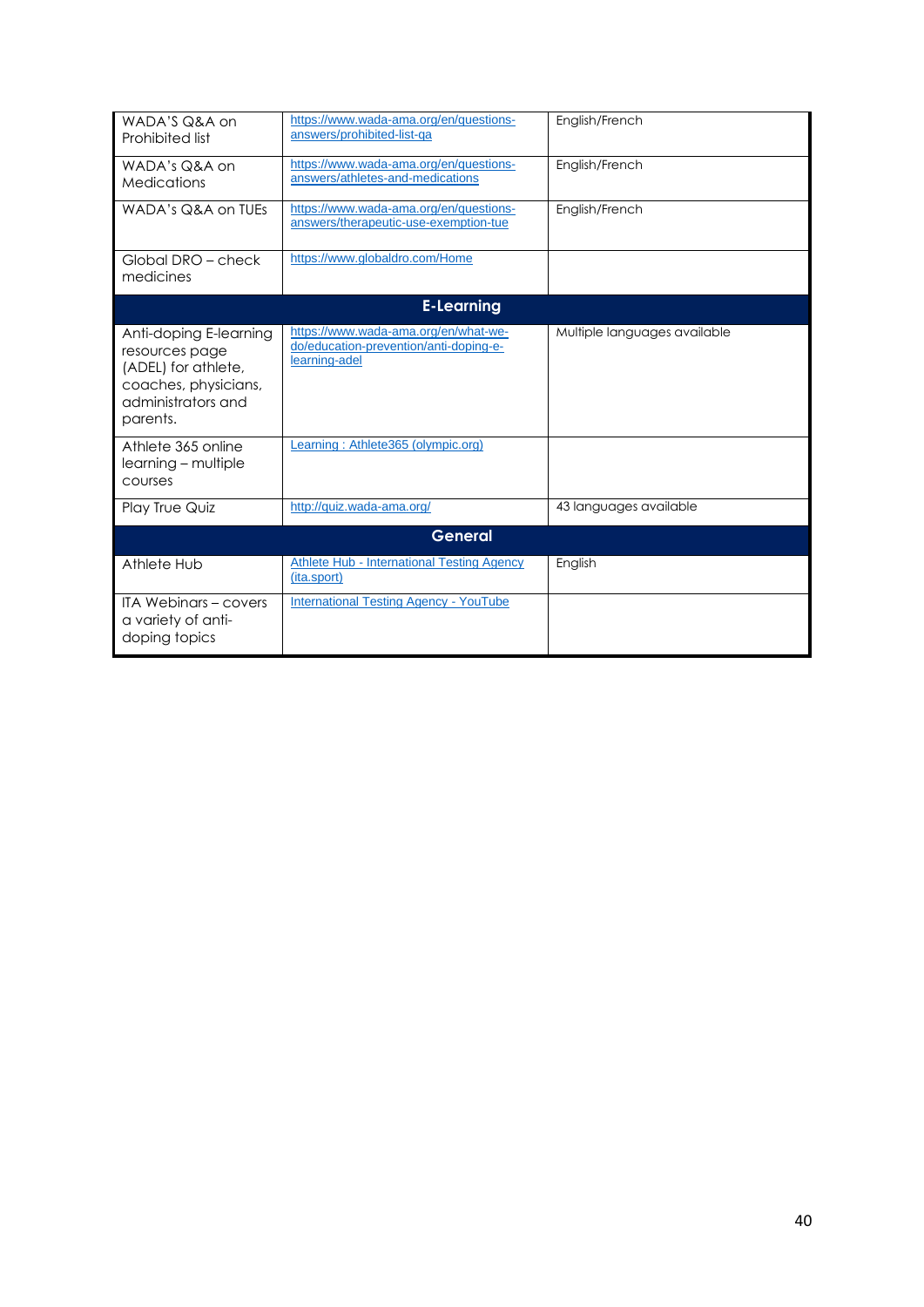## APPENDIX D

## Event-based Education Evaluation Form

#### <span id="page-40-1"></span><span id="page-40-0"></span>**Sample Form: Booth Activity**

What is your role?

- $\circ$  Athlete
- $\circ$  Coach
- $\circ$  Team official
- Medical personnel
- $\circ$  Other support personnel
- Parent/guardian
- $\circ$  Other:  $\_\_$

Why did you stop by the education booth?

- $\Box$  I was required by my team
- $\Box$  I wanted to know more about anti-doping
- $\Box$  A friend/teammate recommended it
- $\Box$  The booth looked interesting
- $\Box$  To pick up giveaways
- $\Box$  Other:

#### **What is your level of agreement with the following statements?**

Visiting the booth increased my anti-doping knowledge.

- $\circ$  Strongly agree
- $O$  Agree
- Neither agree nor disagree
- <sup>o</sup> Disagree
- $\circ$  Strongly disagree

I had a positive overall experience at the booth.

- $\circ$  Strongly agree
- Agree
- Neither agree nor disagree
- Disagree
- $\circ$  Strongly disagree

All my anti-doping questions were clearly answered by the educator.

- $\circ$  Strongly agree
- $\circ$  Agree